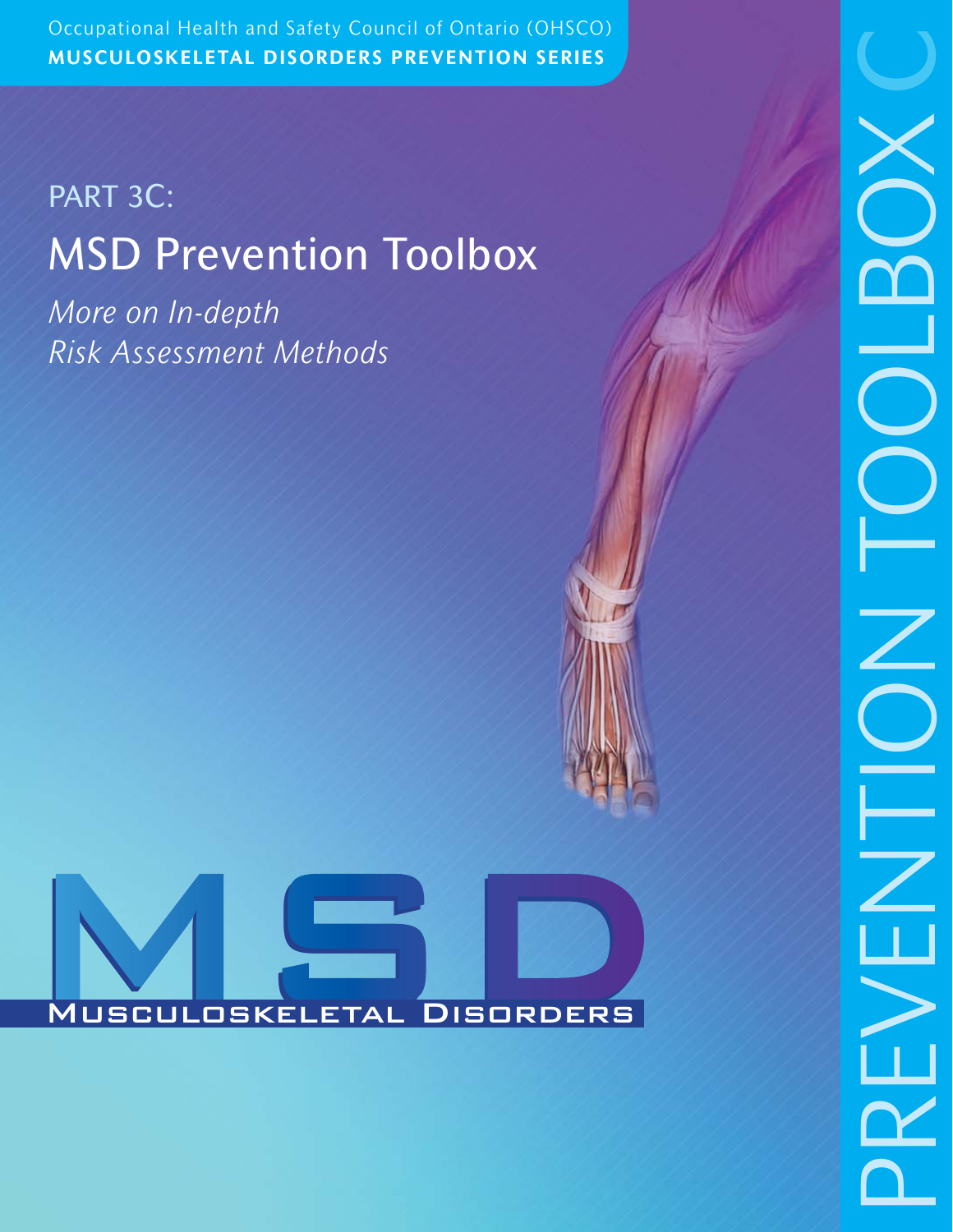### **Disclaimer**

The material contained in this Toolbox is for information and reference purposes only and not intended as legal or professional advice. The adoption and/or use of the tools, information, and/or practices described in this Toolbox may not meet the needs, requirements or obligations of individual workplaces.

The guidance in this Toolbox does not, in any way, limit or reduce the obligations that workplace parties have under the Occupational Health and Safety Act (R.S.O. 1990, Chapter O.1, as amended), or any of its regulations. The Occupational Health and Safety Act (OHSA) requires employers to provide information, instruction and supervision to workers and to take every precaution reasonable under the circumstances for the protection of workers. Musculoskeletal Disorder (MSD) hazards that are present in the workplace must be recognized and precautions put in place to fulfill requirements under the OHSA.

Workers also have duties under the OHSA, including the duty to use equipment and protective devices provided to them to reduce their MSD risk, and to report defects and hazards of which they are aware to their supervisor. The OHSA also gives workers the right to participate, the right to know, and the right to refuse work that they believe is dangerous to either their own health and safety or that of another worker.

**Use, reproduction and/or duplication of this document is recommended and encouraged.**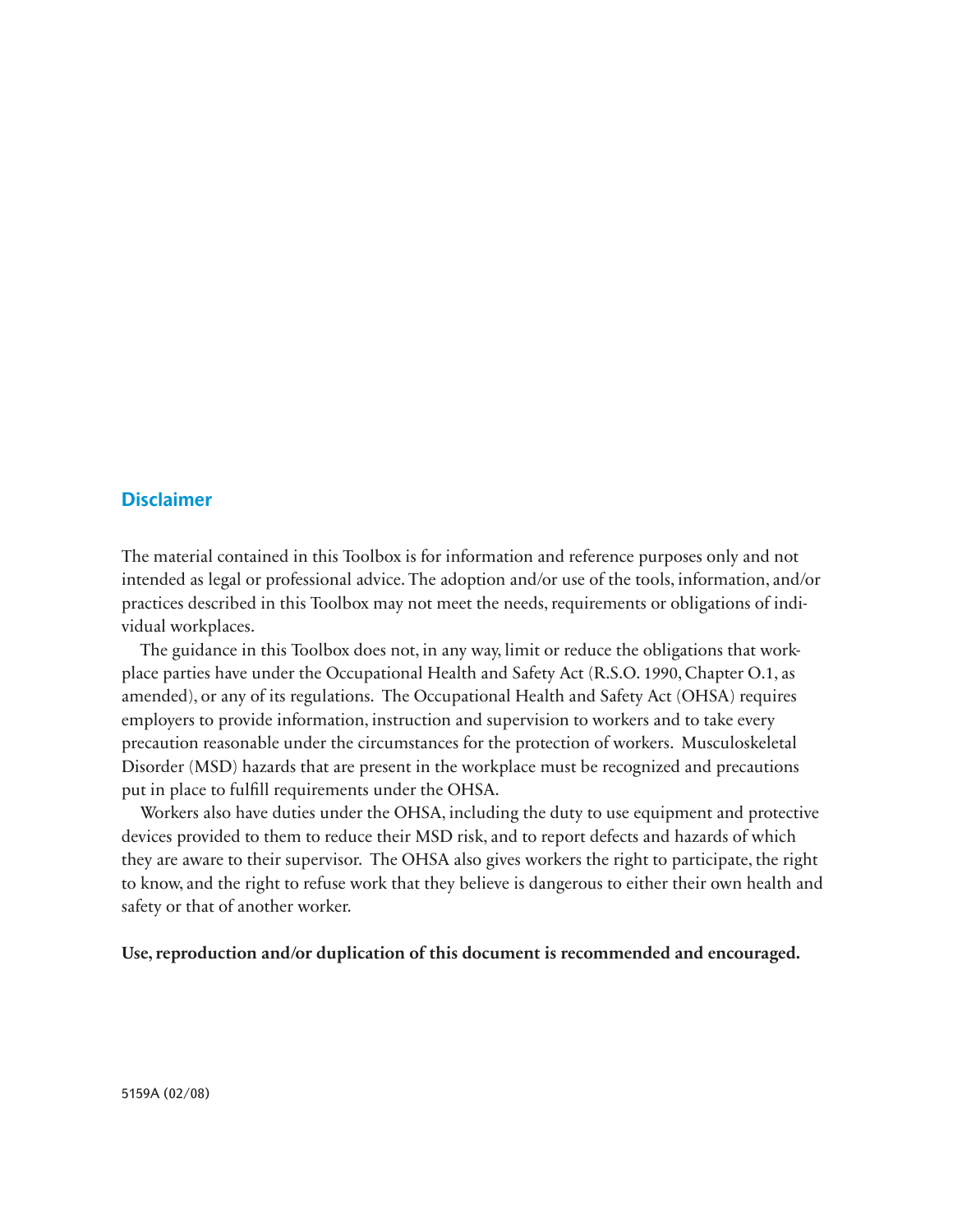# PART 3C:

# MSD Prevention Toolbox

*More on In-depth Risk Assessment Methods*

## TABLE OF CONTENTS

| Scope of the MSD Prevention Toolbox:                     |
|----------------------------------------------------------|
|                                                          |
|                                                          |
| Selecting an appropriate MSD Risk assessment method(s) 3 |
|                                                          |
| <b>MSD Risk Assessment Methods:</b>                      |
|                                                          |
|                                                          |
|                                                          |
| Manual material handling risk assessment methods 16      |
|                                                          |
|                                                          |
|                                                          |
|                                                          |
|                                                          |
|                                                          |
|                                                          |
|                                                          |
|                                                          |
|                                                          |
|                                                          |
|                                                          |
|                                                          |
|                                                          |
|                                                          |
|                                                          |
|                                                          |
|                                                          |
|                                                          |
|                                                          |
|                                                          |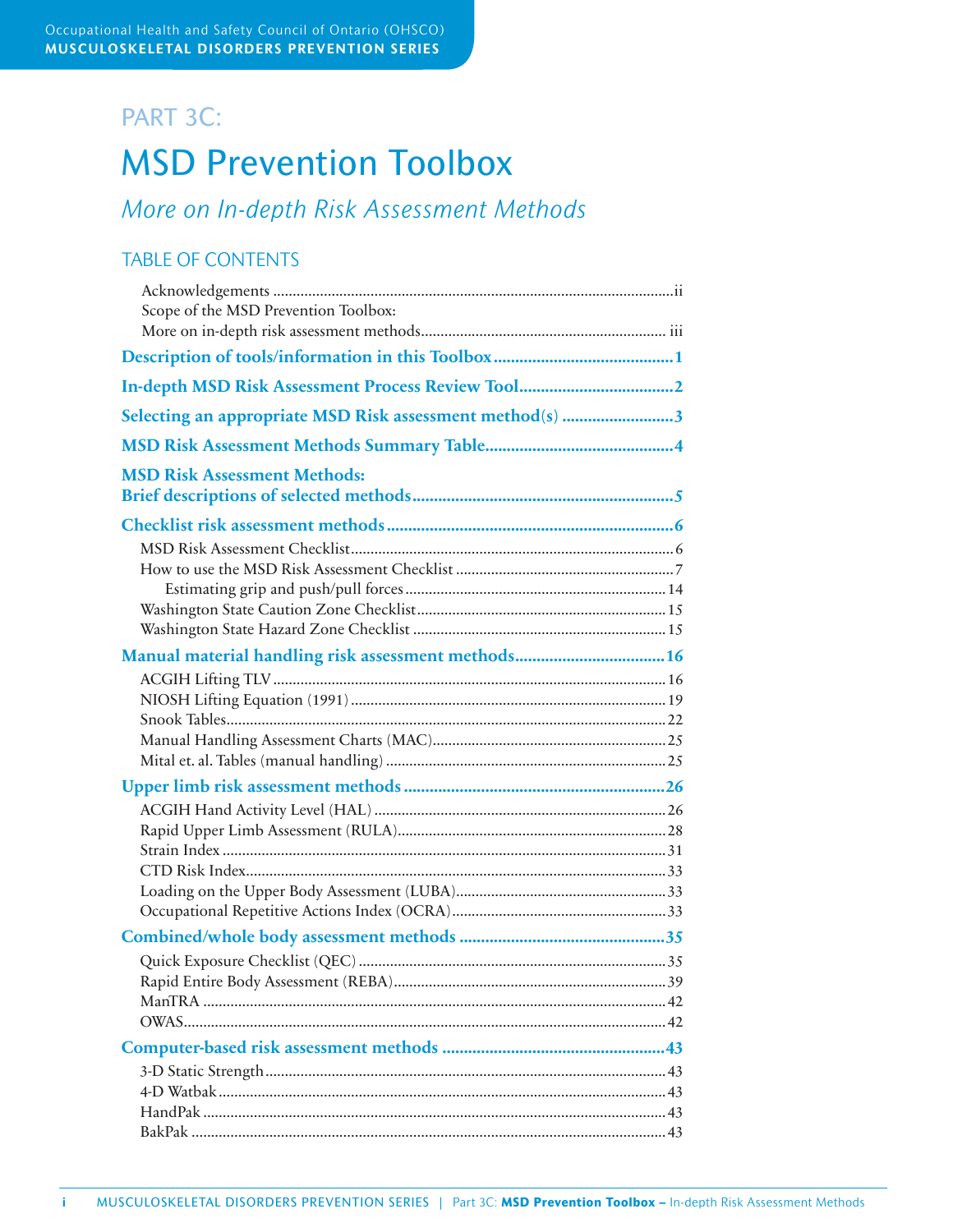### **Acknowledgements**

This document, *Part 3C: MSD Prevention Toolbox – More on In-depth Risk Assessment Methods*, is part of the Occupational Health and Safety Council of Ontario's Musculoskeletal Disorders (MSD) Prevention Series. It was developed in partnership with the members of the Occupational Health and Safety Council of Ontario (OHSCO), with the support of the Centre of Research Expertise for the Prevention of Musculoskeletal Disorders (CRE-MSD), and in consultation with representatives from Ontario's labour organizations, employer associations, and individual employers and workers. Supporting organizations include:

- Construction Safety Association of Ontario
- Education Safety Association of Ontario
- Electrical & Utilities Safety Association
- Farm Safety Association
- Industrial Accident Prevention Association
- Institute for Work & Health
- Mines and Aggregates Safety and Health Association
- Municipal Health & Safety Association
- Occupational Health Clinics for Ontario Workers
- Ontario Forestry Safe Workplace Association
- Ontario Ministry of Labour
- Ontario Safety Association for Community & Healthcare
- Ontario Service Safety Alliance
- Pulp and Paper Health and Safety Association
- Transportation Health & Safety Association of Ontario
- Workers Health & Safety Centre
- Workplace Safety & Insurance Board (Ontario)

The support and participation of everyone who contributed to the development of the MSD Prevention Guideline for Ontario and its related documents is greatly appreciated.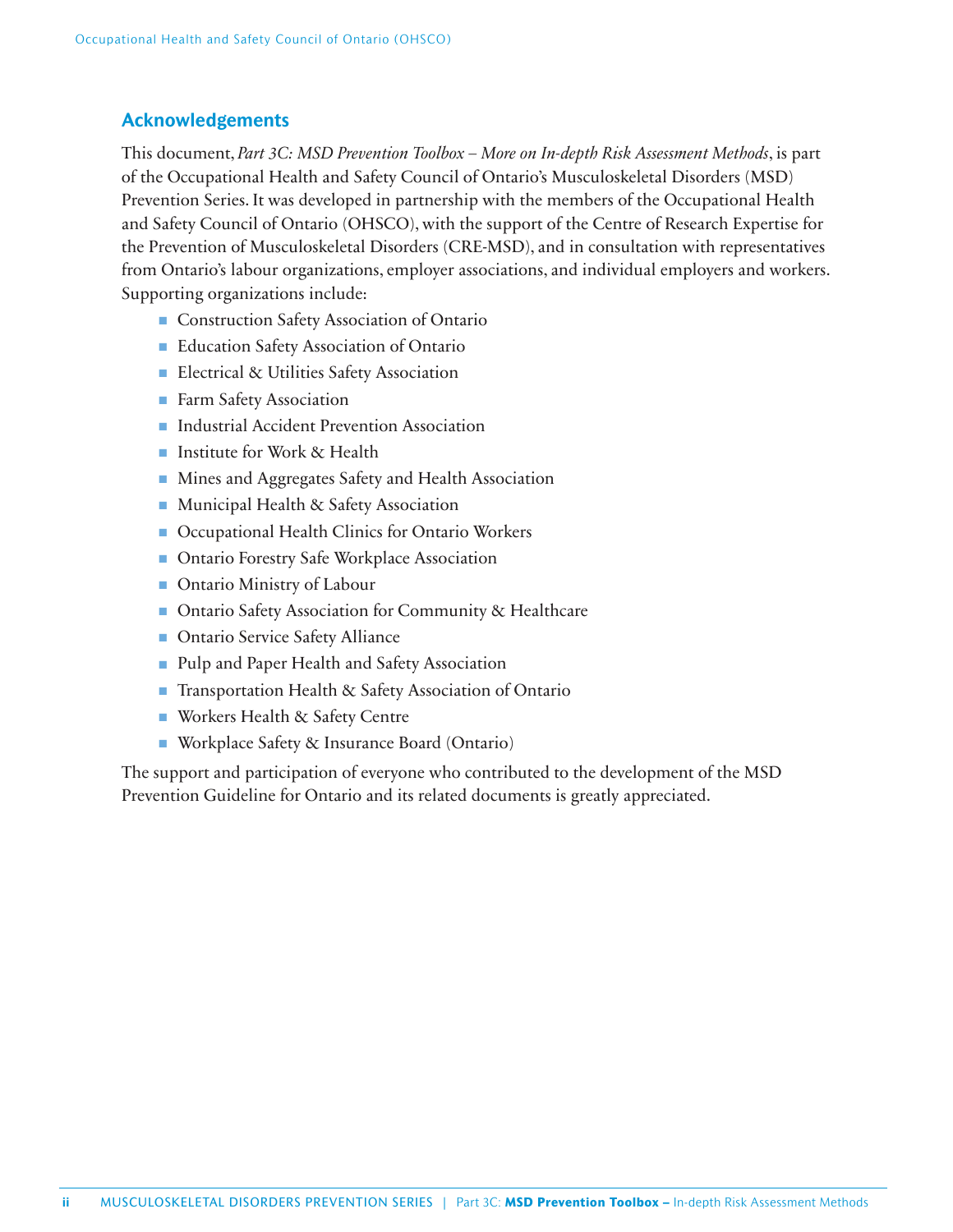# **Scope of the MSD Prevention Toolbox**: More on in-depth risk assessment methods

*Part 3C: MSD Prevention Toolbox – More on In-depth Risk Assessment Methods* has been made available through the partners of the Ontario Health and Safety system. It is the third document in the three-part toolbox, which also includes *Part 3A: MSD Prevention Toolbox - Getting Started* and *Part 3B: MSD Prevention Toolbox – Beyond the Basics.*

The primary purpose of this document is to provide Ontario workplace parties with additional information on in-depth MSD risk assessment methods. If you are looking for more basic information about MSD prevention and MSD hazards or for MSD hazard identification tools, please see *Part 3A: MSD Prevention Toolbox - Getting Started. Part 3B: MSD Prevention Toolbox – Beyond the Basics*  contains more information to help you enhance your MSD prevention process, and includes an MSD Risk Assessment Checklist.

This document is provided as a support document for the MSD Prevention Guideline for Ontario and the Resource Manual for the MSD Prevention Guideline for Ontario.

The risk assessment methods described in this document may be helpful if the simple risk assessment method, as described in the Resource Manual for the MSD Prevention Guideline for Ontario, has not identified which MSD hazards are of concern or how exposure to them can be controlled. It is understood that there are other risk assessment methods that may be useful depending on the type of work being performed.

There is no requirement for workplaces to use any of the risk assessment methods described in this Toolbox. Workplaces should determine which risk assessment methods, whether they are the ones described in this Toolbox or others, are best able to help them with their MSD prevention efforts.

For more information about MSD Prevention, contact your Health and Safety Association.

| <b>Health and Safety Associations</b>                            | <b>Phone</b>       | Website           |
|------------------------------------------------------------------|--------------------|-------------------|
| <b>Construction Safety Association of Ontario</b>                | $(800)$ 781-2726   | www.csao.org      |
| <b>Education Safety Association of Ontario</b>                   | $(416)$ 250-8005   | www.esao.on.ca    |
| Electrical & Utilities Safety Association                        | $(905)$ 625-0100   | www.eusa.on.ca    |
| <b>Farm Safety Association</b>                                   | $(800)$ 361-8855   | www.farmsafety.ca |
| Industrial Accident Prevention Association                       | $(800)$ 406-4272   | www.iapa.ca       |
| Mines and Aggregates Safety and Health Association               | (705) 474-7233     | www.masha.on.ca   |
| Municipal Health & Safety Association                            | $(905) 890 - 2040$ | www.mhsao.com     |
| Occupational Health Clinics for Ontario Workers                  | $(416)$ 510-8713   | www.ohcow.on.ca   |
| <b>Ontario Forestry Safe Workplace Association</b>               | $(705)$ 474-7233   | www.ofswa.on.ca   |
| <b>Ontario Safety Association for Community &amp; Healthcare</b> | $(416)$ 250-7444   | www.osach.ca      |
| <b>Ontario Service Safety Alliance</b>                           | $(800)$ 525-2468   | www.ossa.com      |
| Pulp and Paper Health and Safety Association                     | $(705)$ 474-7233   | www.pphsa.on.ca   |
| Transportation Health & Safety Association of Ontario            | $(800)$ 263-5016   | www.thsao.on.ca   |
| Workers Health & Safety Centre                                   | $(416)$ 441-1939   | www.whsc.on.ca    |

More information, including sector specific materials, can be found online at: www.PreventionPractices.com/msd.html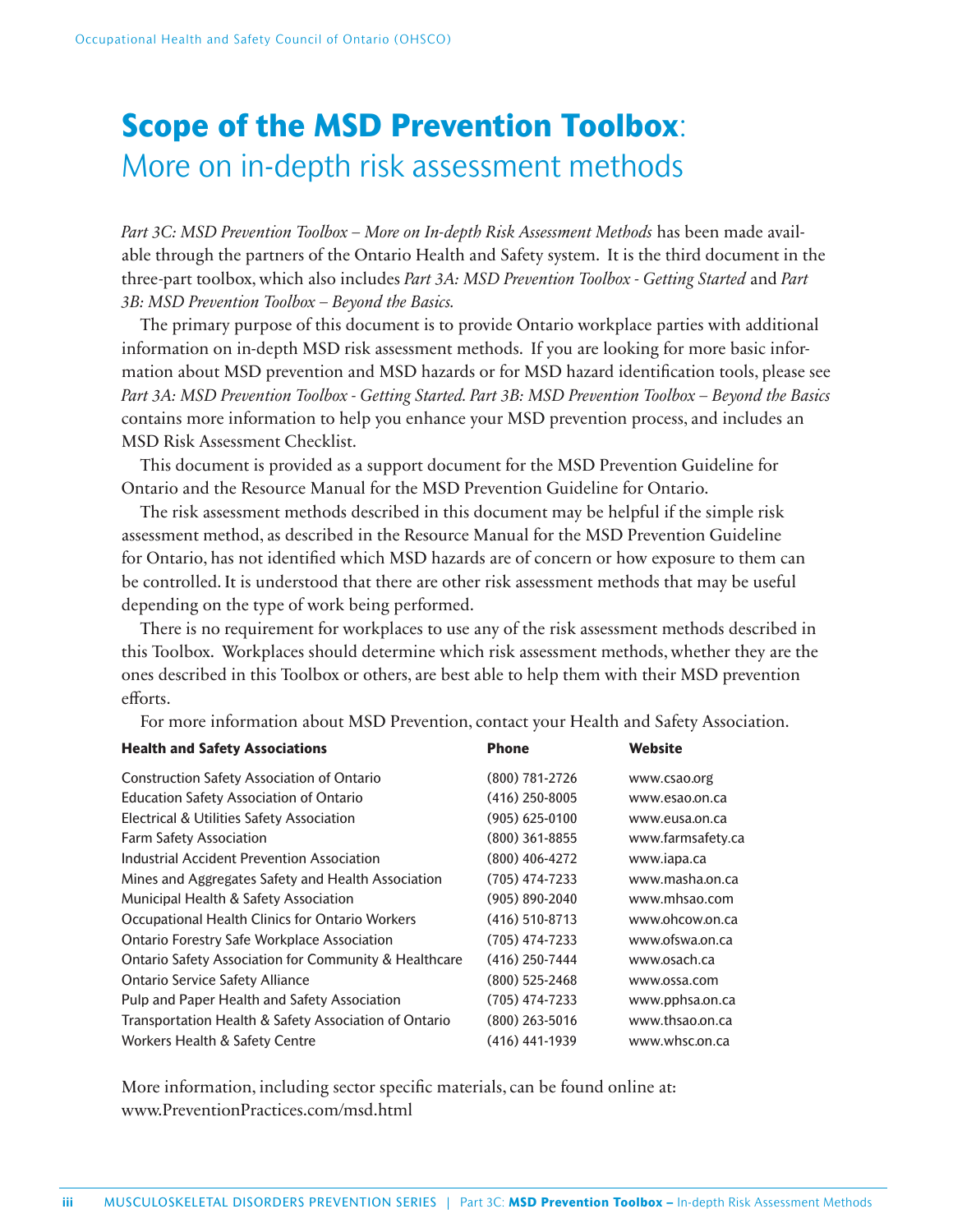# **Description of tools and information in this Toolbox**

### **In-depth MSD Risk Assessment Process Review Tool**

This table summarizes the steps involved in an in-depth MSD risk assessment as described in the Resource Manual for the MSD Prevention Guideline for Ontario (pages 40-45). If your workplace is at this stage in the MSD prevention framework, this tool may be useful in helping you to conduct a successful in-depth MSD risk assessment.

### **Selecting an Appropriate MSD Risk Assessment Method(s)**

This tool provides tips on what to consider prior to selecting an appropriate risk assessment tool.

### **MSD Risk Assessment Methods: Summary Table**

This summary table allows you to see which risk assessment methods are appropriate for selected MSD hazards and/or body parts. The table provides examples of commonly used methods that can be completed with little or no equipment. They are freely available on the internet. The table provides guidance on how much time these methods take to complete, the amount of training needed, and the cost of using the method. This table is not a comprehensive list of all available MSD risk assessment methods.

### **MSD risk assessment methods: brief descriptions of selected methods**

Brief descriptions of a selected group of the MSD risk assessment methods listed in the summary table have been included in this part of the Toolbox. The descriptions include information on the parts of body assessed, where the methods can and should be used (job, task or work setting), MSD hazards considered, a description of the method's process, equipment required, how to interpret the method's results, limitations of the method, where the method was originally published and where to get more information.

Included in this section is a brief description of the MSD Risk Assessment Checklist that is provided in *Part 3B: MSD Prevention Toolbox – Beyond the Basics*, and some information on How to use the MSD Risk Assessment Checklist including tips to make completing the checklist easier, particularly if you do not have access to equipment that many ergonomists use.

It is not possible to provide descriptions and information on all MSD risk assessment methods, including computer-based and software methods and methods developed in-house. Other methods are available and may be useful in a variety of different workplaces and work settings.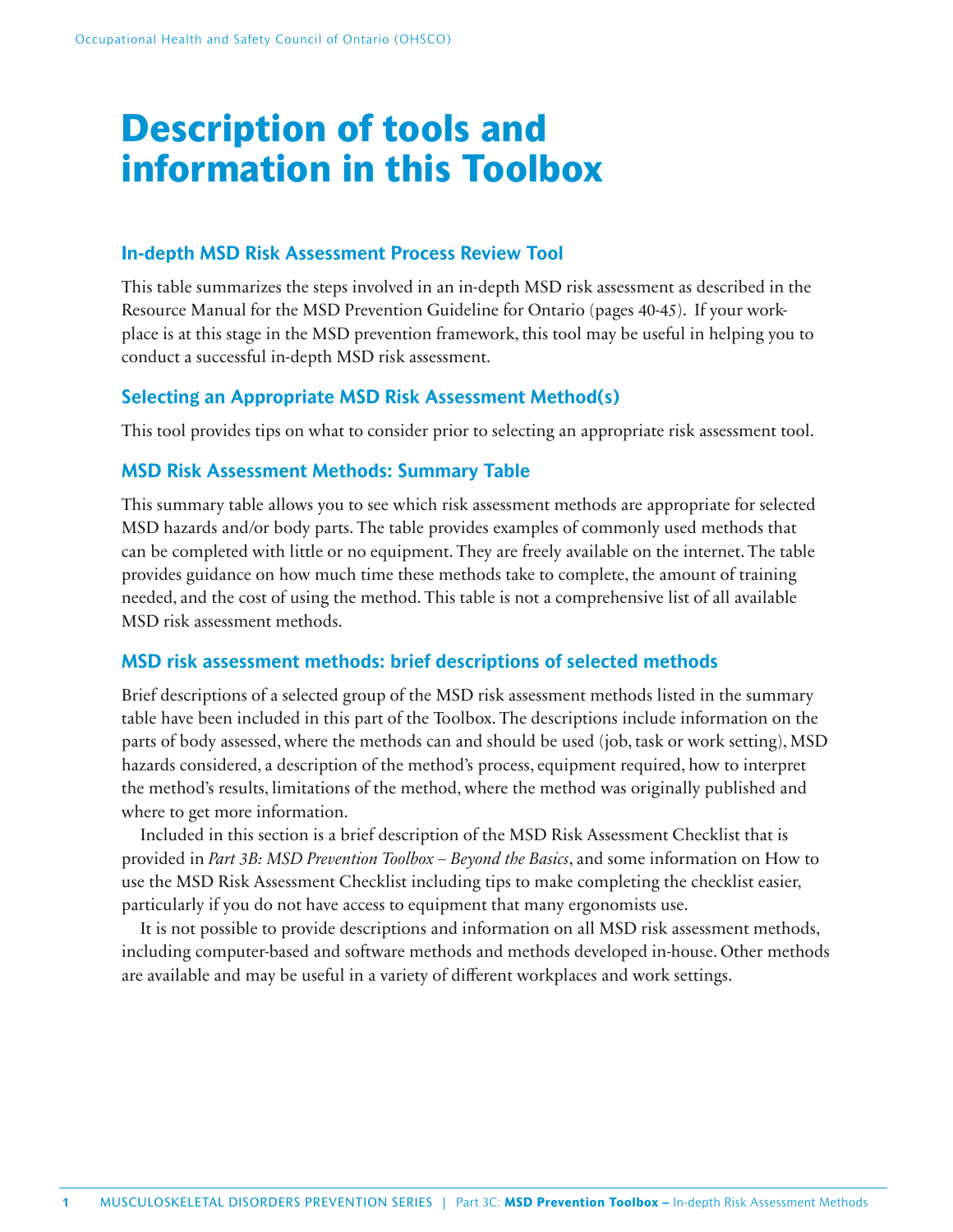# **In-depth MSD Risk Assessment Process Review Tool**

|                                                                                                                                                                                                                                                                                                         | <b>NO</b> | <b>IN</b><br><b>DISCUSSION/</b><br><b>DEVELOP-</b><br><b>MENT</b> | YES,<br>PARTIALLY/<br><b>SOMETIMES</b> | YES,<br><b>FULLY/</b><br><b>ALWAYS</b> |
|---------------------------------------------------------------------------------------------------------------------------------------------------------------------------------------------------------------------------------------------------------------------------------------------------------|-----------|-------------------------------------------------------------------|----------------------------------------|----------------------------------------|
| 1. Trained/knowledgeable in-house personnel are available<br>to conduct in-depth MSD risk assessments or assistance<br>is obtained from a qualified individual from outside the<br>organization.                                                                                                        |           |                                                                   |                                        |                                        |
| 2. Appropriate individuals are informed when in-depth risk<br>assessments are required.                                                                                                                                                                                                                 |           |                                                                   |                                        |                                        |
| 3. In-depth risk assessments include a detailed task analysis<br>that includes observations and descriptions of the activities<br>required to complete each task or sub-task, including those<br>that are required during breakdowns, shutdown and start-<br>up and non-routine tasks.                  |           |                                                                   |                                        |                                        |
| 4. Those responsible for conducting in-depth risk assessments<br>are able to select and justify the use of one or more risk<br>assessment methods (e.g. MSD Risk Assessment Checklist,<br>NIOSH Lifting Equation, RULA, QEC)                                                                            |           |                                                                   |                                        |                                        |
| 5. Appropriate equipment and tools are available to collect<br>the data and information needed for the selected risk<br>assessment methods (e.g. force gauges, weigh scales,<br>digital and video cameras, tape measures, stop watches,<br>goniometers)                                                 |           |                                                                   |                                        |                                        |
| 6. The results of in-depth risk assessments are communicated<br>so that they are clearly understood by everyone involved.                                                                                                                                                                               |           |                                                                   |                                        |                                        |
| 7. The results of the in-depth risk assessment are reviewed<br>by appropriate workers, supervisors, managers, and the<br>JHSC/H&S rep.                                                                                                                                                                  |           |                                                                   |                                        |                                        |
| 8. When the results of the in-depth risk assessment indicate<br>that there is an increased risk of MSDs, efforts are made to<br>select and implement MSD hazard controls.                                                                                                                               |           |                                                                   |                                        |                                        |
| 9. If an in-depth risk assessment does not indicate that there<br>is an increased risk but there is a history of MSDs, reports of<br>pain and discomfort, or concerns about task-related physi-<br>cal demands, continued efforts are made to determine the<br>factors that contribute to these issues. | ப         |                                                                   |                                        |                                        |
| Total number of check marks in each column                                                                                                                                                                                                                                                              |           |                                                                   |                                        |                                        |

Develop an action plan to improve your in-depth risk assessment process. What can be done to increase the number of checks in the 'Yes, fully/always' column?

**Note:** see *Part 3B: MSD Prevention Toolbox – Beyond the Basics* for a copy of the MSD Risk Assessment Checklist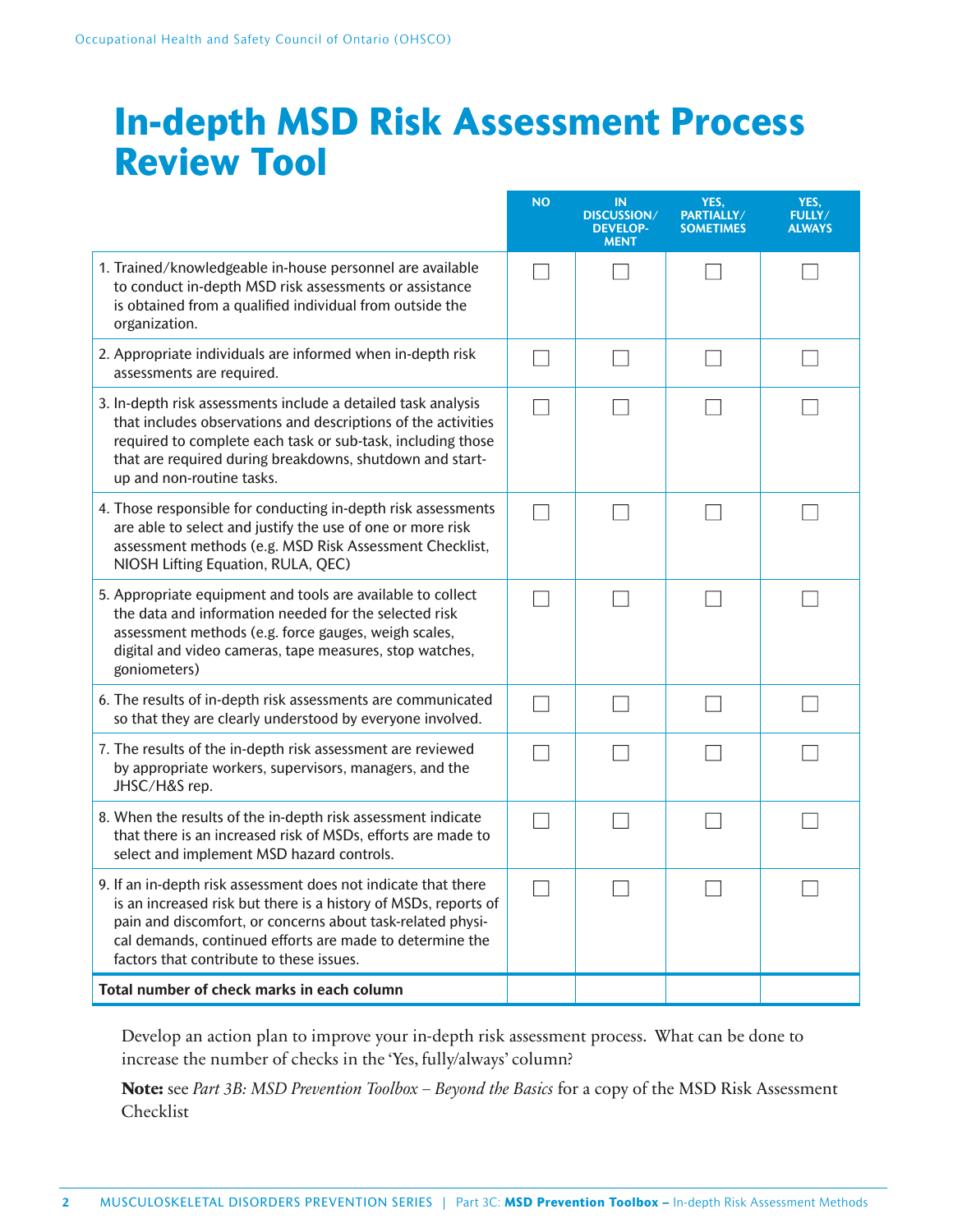# **Selecting an appropriate MSD risk assessment method(s)**

This tool provides a number of principles to consider when choosing one or more appropriate MSD risk assessment methods.

- **1**. Determine if an in-depth risk assessment is really needed.
	- An in-depth risk assessment should be considered if the MSD hazards are not clearly understood, or there is no agreement on the root cause of the hazards.
- **2**. Obtain a detailed understanding of how the job is done and all the tasks and subtasks involved.
	- Work with experienced workers and observe and document all tasks and subtasks including those that are required during breakdowns, shutdown and start-up, and non-routine, but predictable, tasks.
- **3**. Ensure that there is agreement on which MSD hazards need to be assessed, the body parts affected, and the tasks or subtasks that should be investigated.
- **4**. Refer to the "MSD Risk Assessment Methods Summary Table" that follows to identify the potential risk assessment methods that meet the criteria agreed upon in Step 3. You may also consider other risk assessment tools that you are familiar with. However, make sure they are from a reliable source and accurately measure the MSD risk.
- **5**. Of the MSD Risk Assessment Methods that meet Step 3 criteria, determine which assessment method(s) your workplace would like to use. You can base your decision on:
	- Whether any in-house staff are trained on how to use and interpret any of the MSD risk assessment methods,
	- Complexity of training required if no in-house staff have the appropriate training,
	- The time required to complete the assessment,
	- Cost associated with using the tool (i.e. equipment required).

**Note:** In some instances a workplace may find it less costly and more efficient to seek help from a qualified person from outside the workplace. See "Things to Consider when Selecting a Person to Help You with MSD Prevention" on pages 48-50 of the *Part 3A: MSD Prevention Toolbox – Getting Started.*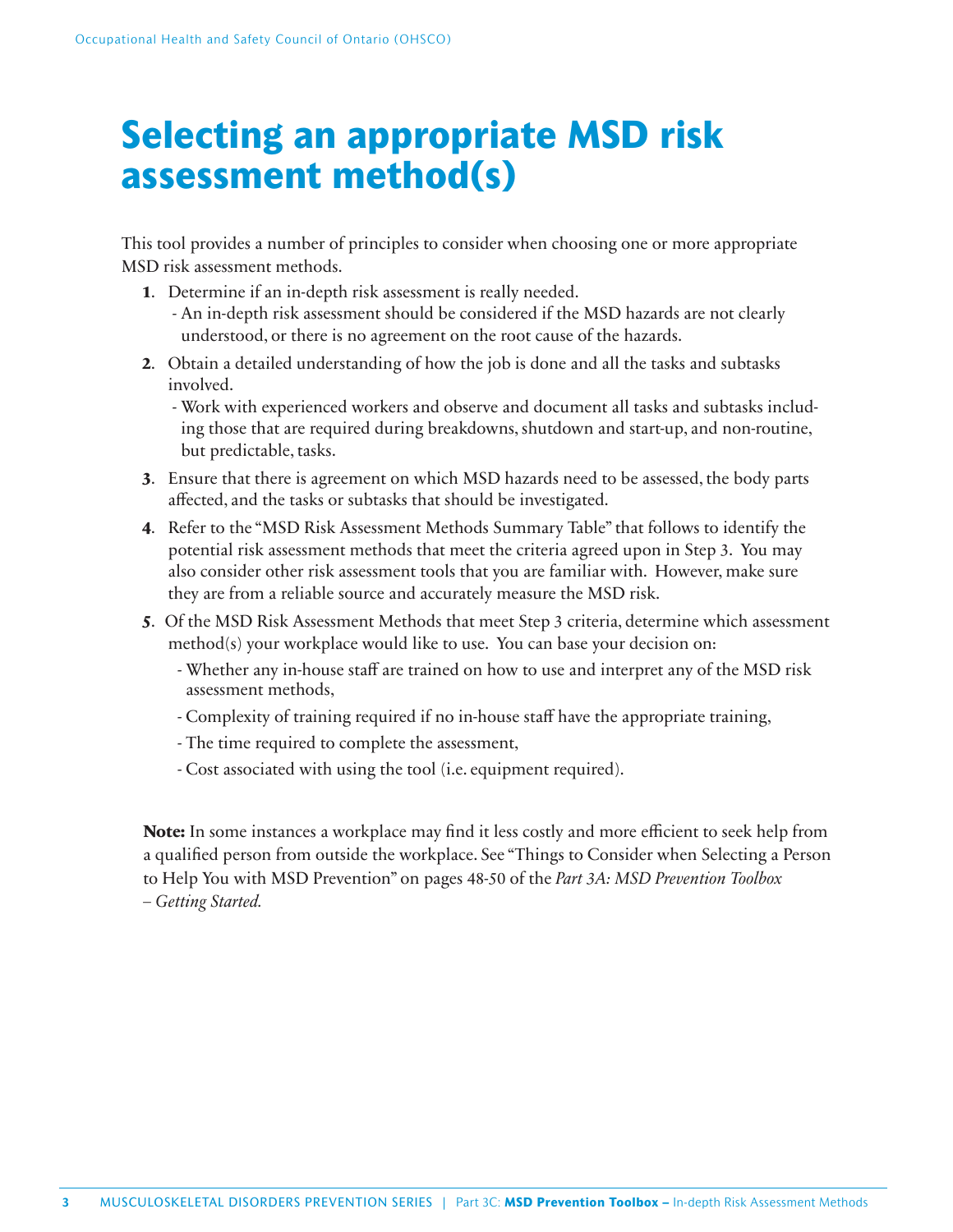| l |
|---|
|   |
| l |

| ᅀ<br>Push/Pull<br>Force:<br>Lower/<br>Force:<br>Carry<br>Lift/<br><b>Pinching</b><br>Gripping<br>Force:<br>Repetition/<br><b>Duration</b><br><b>Assessment</b><br><b>Tool</b> | Checklist Methods (multiple hazards considered) | $\times$<br>$\times$<br>$\times$<br>$\times$<br>Assessment Checklist<br><b>MSD Hazard Risk</b> | $\times$<br>$\times$<br>$\times$<br>$\times$<br>Checklists (Caution<br><b>Washington State</b><br>/Hazard Zone) | pulli<br>pushing,<br>lowering,<br>Manual Material Handling (lifting, | $\times$<br>$\boldsymbol{\times}$<br>Lifting TLV<br>ACGIH: | $\times$<br>$\boldsymbol{\times}$<br>NIOSH Lifting<br>Equation | $\times$<br>$\times$<br>$\times$<br>Snook Tables | $\times$<br>$\times$<br>MAC (UK) | $\boldsymbol{\times}$<br>$\times$<br>$\boldsymbol{\times}$<br>Mital et al. Tables | Upper Limb | $\times$<br>$\times$<br>$\times$<br>$\times$<br>ACGIH: HAL | $\times$<br><b>RULA</b> | $\boldsymbol{\times}$<br>$\boldsymbol{\times}$<br>$\times$<br>$\times$<br>Strain Index | $\times$<br>$\times$<br>$\times$<br>$\times$<br>CTD Risk Index<br>(CTD-RAM) | LUBA     | $\times$<br>$\times$<br>$\times$<br>$\times$<br><b>OCRA</b> | checklist)<br>(not<br><b>Combined Methods</b> | $\times$<br>$\times$<br>$\boldsymbol{\times}$<br>QEC | $\times$<br>$\times$<br>$\times$<br><b>REBA</b> | $\times$<br>$\times$<br>$\boldsymbol{\times}$<br>$\times$<br>ManTRA |    |
|-------------------------------------------------------------------------------------------------------------------------------------------------------------------------------|-------------------------------------------------|------------------------------------------------------------------------------------------------|-----------------------------------------------------------------------------------------------------------------|----------------------------------------------------------------------|------------------------------------------------------------|----------------------------------------------------------------|--------------------------------------------------|----------------------------------|-----------------------------------------------------------------------------------|------------|------------------------------------------------------------|-------------------------|----------------------------------------------------------------------------------------|-----------------------------------------------------------------------------|----------|-------------------------------------------------------------|-----------------------------------------------|------------------------------------------------------|-------------------------------------------------|---------------------------------------------------------------------|----|
| Vibration<br>osture                                                                                                                                                           |                                                 | $\times$<br>$\times$                                                                           | $\times$<br>$\times$                                                                                            | carrying)<br>áq                                                      | $\times$                                                   | $\times$                                                       | $\times$                                         | $\times$                         | $\times$                                                                          |            |                                                            | $\times$                | $\times$                                                                               |                                                                             | $\times$ | $\times$<br>$\times$                                        |                                               | $\times$<br>$\times$                                 | $\times$                                        | $\times$<br>$\times$                                                |    |
| Contact<br><b>Impact</b><br>Stress/                                                                                                                                           |                                                 | $\times$                                                                                       | $\times$                                                                                                        |                                                                      |                                                            |                                                                |                                                  |                                  |                                                                                   |            |                                                            |                         |                                                                                        |                                                                             |          | $\times$                                                    |                                               |                                                      |                                                 |                                                                     |    |
| <b>Shoulder</b><br>Neck/                                                                                                                                                      |                                                 | $\times$                                                                                       | $\times$                                                                                                        |                                                                      | $\times$                                                   | $\times$                                                       | $\times$                                         | ×                                | $\times$                                                                          |            |                                                            | $\times$                |                                                                                        | $\times$                                                                    | $\times$ | $\times$                                                    |                                               | $\times$                                             | $\times$                                        | $\times$                                                            |    |
| Wrist/<br>Hand/<br><b>Arm</b>                                                                                                                                                 |                                                 | $\times$                                                                                       | $\times$                                                                                                        |                                                                      |                                                            |                                                                |                                                  |                                  |                                                                                   |            | $\times$                                                   | $\times$                | $\times$                                                                               | $\times$                                                                    | $\times$ | $\times$                                                    |                                               | $\times$                                             | $\times$                                        | $\times$                                                            |    |
| Trunk/<br>Back/<br>Ê                                                                                                                                                          |                                                 | $\times$                                                                                       | $\times$                                                                                                        |                                                                      | $\times$                                                   | $\times$                                                       | $\times$                                         | $\times$                         | $\times$                                                                          |            |                                                            | $\times$                |                                                                                        |                                                                             | $\times$ |                                                             |                                               | $\times$                                             | $\times$                                        | $\times$                                                            |    |
| Ankle<br>Knee/<br>leg/                                                                                                                                                        |                                                 | $\times$                                                                                       | $\times$                                                                                                        |                                                                      |                                                            |                                                                | $\times$                                         |                                  | $\times$                                                                          |            |                                                            |                         |                                                                                        |                                                                             |          |                                                             |                                               | $\times$                                             | $\times$                                        | $\times$                                                            |    |
| Complete<br>Time to                                                                                                                                                           |                                                 | MEDIUM                                                                                         | MEDIUM                                                                                                          |                                                                      | <b>NO1</b>                                                 | <b>NOT</b>                                                     | <b>NOT</b>                                       | <b>NO1</b>                       | <b>NOT</b>                                                                        |            | MEDIUM                                                     | <b>NOT</b>              | MEDIUM                                                                                 | MEDIUM                                                                      | MEDIUM   | MEDIUM                                                      |                                               | <b>NOT</b>                                           | LOW                                             | <b>NOT</b>                                                          |    |
| Complexity<br>Required/<br><b>Training</b>                                                                                                                                    |                                                 | <b>NO</b>                                                                                      | <b>NOT</b>                                                                                                      |                                                                      | <b>NOT</b>                                                 | $\leq$                                                         | <b>NOT</b>                                       | <b>NO1</b>                       | MEDIUM                                                                            |            | MEDIUM                                                     | MEDIUM                  | MEDIUM                                                                                 | MEDIUM                                                                      | MEDIUM   | MEDIUM                                                      |                                               | MEDIUM                                               | <b>MEDIUM</b>                                   | MEDIUM                                                              |    |
| Cost                                                                                                                                                                          |                                                 | <b>NOT</b>                                                                                     | <b>NOT</b>                                                                                                      |                                                                      | <b>NO1</b>                                                 | $\leq$                                                         | <b>NOT</b>                                       | <b>NO1</b>                       | <b>NOT</b>                                                                        |            | H <sub>OH</sub>                                            | <b>NOT</b>              | <b>NOT</b>                                                                             | HộH                                                                         | $\leq$   | <b>NO1</b>                                                  |                                               | <b>NOT</b>                                           | <b>NOT</b>                                      | <b>NOT</b>                                                          |    |
| Page<br>$\frac{1}{2}$                                                                                                                                                         |                                                 | $\circ$                                                                                        | $\overline{1}$                                                                                                  |                                                                      | $\frac{6}{1}$                                              | $\frac{6}{1}$                                                  | 22                                               | 25                               | 25                                                                                |            | 26                                                         | 28                      | $\overline{3}$                                                                         | 33                                                                          | 33       | 33                                                          |                                               | 35                                                   | 39                                              | $\overline{4}$                                                      | 42 |

High - equipment required (video/digital camera, force/weigh scale)  **High** - equipment required (video/digital camera, force/weigh scale) Note: See page 43 for a short description of computer-based methods for assessing loads on the spine/hand **Note:** See page 43 for a short description of computer-based methods for assessing loads on the spine/hand

**Training Required:** Low: < 4 hours Medium: 4 - 8 hours High: > 8 hours

 **Medium** - some equipment required (force/weigh scale)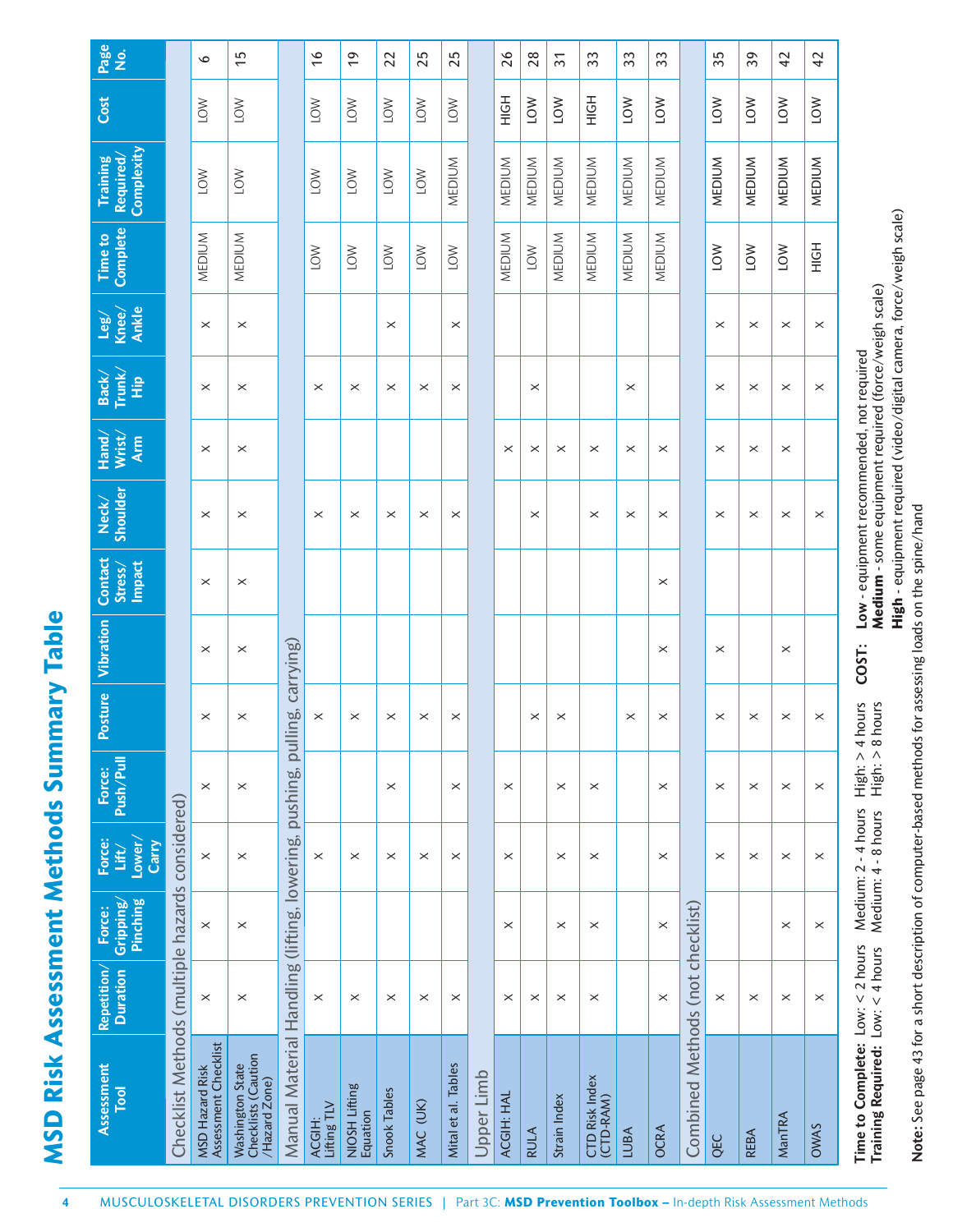# **MSD risk assessment methods**

### **Brief descriptions of selected methods**

Brief descriptions of selected MSD risk assessment methods are provided for information purposes only. The risk assessment methods described below are commonly used by ergonomists and others who have knowledge, training and experience to use these methods.

The descriptions provide a basic overview of each method, with a brief description of the steps required to use the method and the type of data that needs to be collected.

It is expected that this information will be of most use to those individuals who have some training in MSD risk assessment methods, and are interested in finding out more about a specific method they may have heard about and are considering using.

Information on where to get more detailed information about each method is also provided.

It is strongly recommended that individuals receive advice and training from a qualified person before using any of the methods described below. It is suggested you read 'Things to Consider when Selecting a Person to Help You with MSD Prevention', that can be found on pages 48-50 of *Part 3A: MSD Prevention Toolbox – Getting Started.*

### **METHODS DESCRIBED PAGE**

| <b>Checklist methods</b>         |  |
|----------------------------------|--|
|                                  |  |
|                                  |  |
|                                  |  |
| <b>Manual materials handling</b> |  |
|                                  |  |
|                                  |  |
|                                  |  |
|                                  |  |
|                                  |  |
| <b>Upper limb</b>                |  |
|                                  |  |
|                                  |  |
|                                  |  |
|                                  |  |
|                                  |  |
|                                  |  |
| <b>Combined/whole body</b>       |  |
|                                  |  |
|                                  |  |
|                                  |  |
|                                  |  |
| <b>Computer-based methods</b>    |  |
|                                  |  |
|                                  |  |
|                                  |  |
|                                  |  |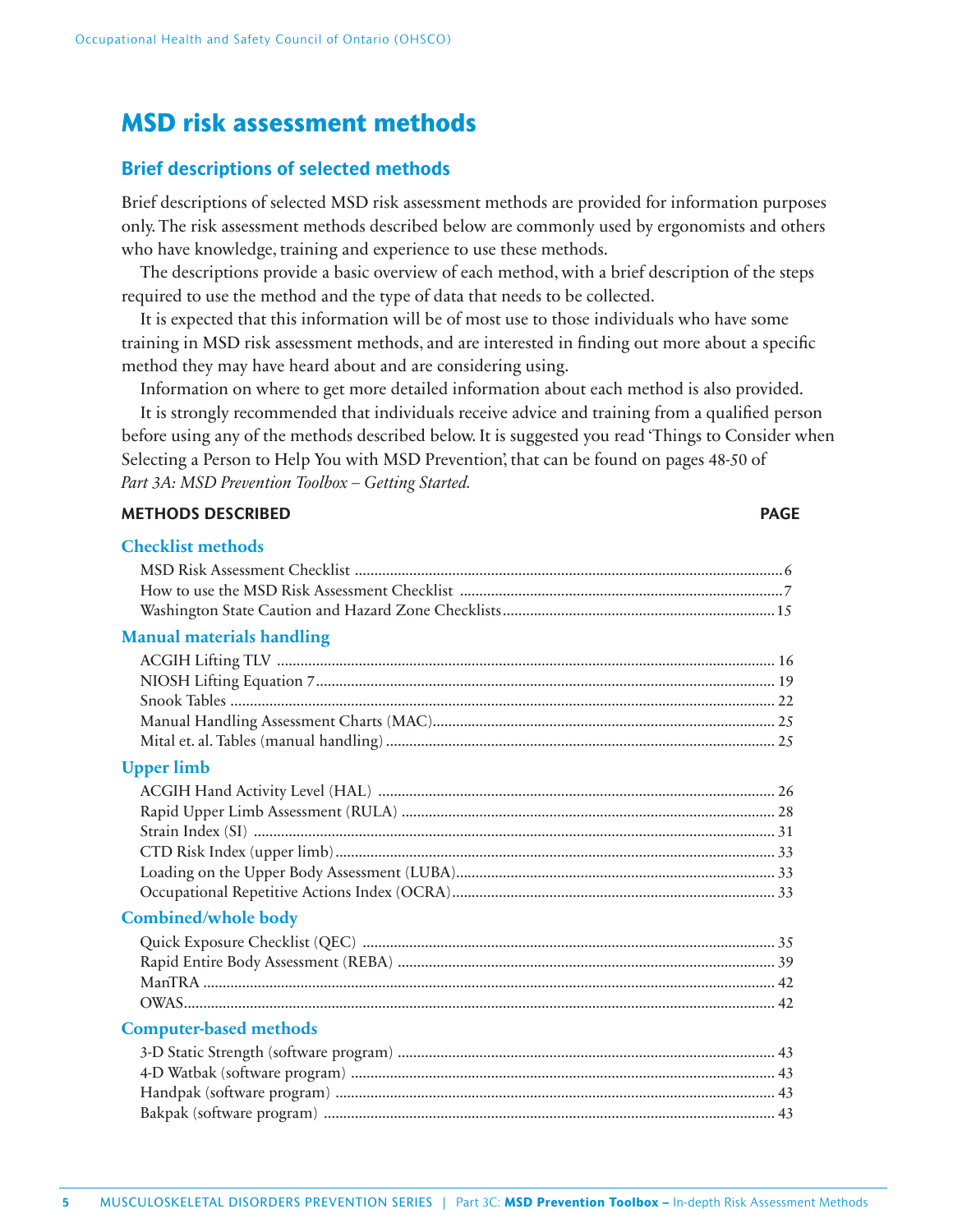# Checklist risk assessment methods

### **MSD Risk Assessment Checklist**

The MSD Risk Assessment Checklist helps you to look for and identify specific job/task demands that research suggests can lead to an increased risk of developing MSD hazards. The checklist was modified from the Caution Zone Checklist developed by the Washington State (U.S.) Department of Labor and Industries. As with any checklist, this checklist has some limitations. It only looks at a specific set of MSD hazards and job/task demands, so some of the less common hazards that may be contributing to MSDs may not be captured with this checklist. It also does not identify how MSD hazards interact with each other to increase the risk of MSDs. In addition, as with all checklists of this type, the values on the checklist indicate that there is an increased risk of injury but this does not mean that all workers performing jobs at or above these levels will develop an MSD. Finally, this checklist may not be suitable for assessing MSD risk in all types of jobs; namely jobs with a great deal of variability during the day, or jobs that involve moving people or animals.

A copy of this checklist can be found in *Part 3B: MSD Prevention Toolbox – Beyond the Basics.* Information on how to use the MSD Risk Assessment Checklist can be found on pages 7 - 14 of this document.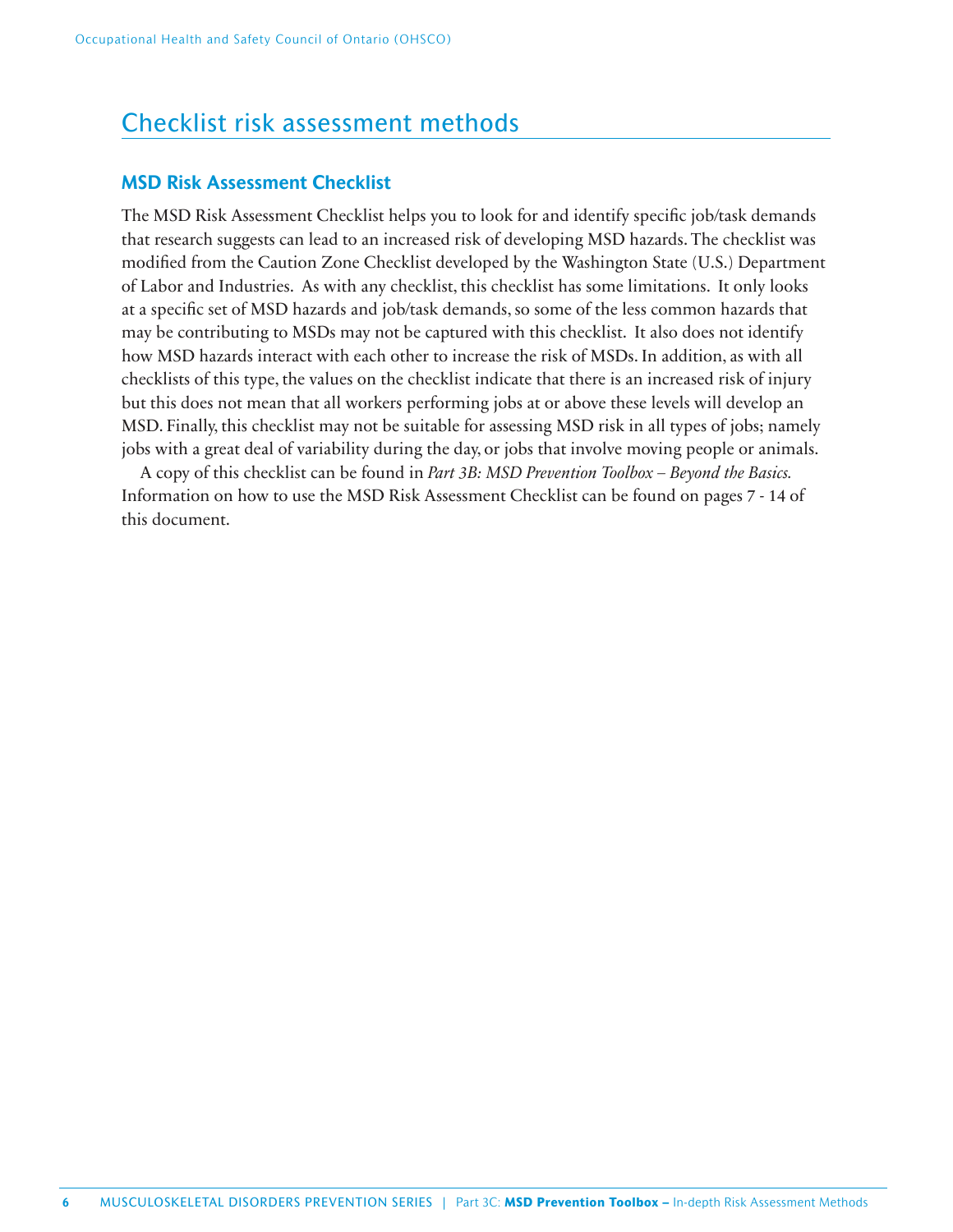# **How to use the MSD Risk Assessment Checklist**

The MSD Risk Assessment Checklist can be found in *Part 3B: MSD Prevention Toolbox – Beyond the Basics*. This document provides a detailed explanation on how to use the checklist.

**Remember** – It is not possible to include all hazards or workplace factors that can contribute to the development of MSDs on one checklist. If workers are reporting pain or discomfort that they associate with a work-related activity, but the MSD Risk Assessment Checklist does not indicate an increased level of risk, a more specific or detailed risk assessment method may be needed.

### **Using the MSD Risk Assessment Checklist**

- **1. Document** the job title, activity, date and name of persons(s) completing the worksheet.
- **2. Observe** a sample of workers who are performing the activity.
- **3. Take notes** on the activity and the physical demands required (e.g. weights, forces, postures, motions/movements).
- **4. Compare** observations and notes with the criteria on the MSD Risk Assessment Checklist.
- **5. Draw conclusions:**
	- a. **If** the required physical demands meet or exceed the criteria given on the checklist, check the appropriate boxes and make appropriate notes (e.g. actual force level, specific action/task being performed).
	- b. **If there is an increased risk of developing MSDs,** the checklist can be used to begin discussions on how to implement controls to reduce the risk for workers.
	- c. **If** the checklist does not indicate that there is an increased risk of developing MSDs, and there are no reports of work-related pain or discomfort, then document and communicate the results of the risk assessment. See Section 8 of the MSD Prevention Guideline for Ontario.

### **Hints to make completing the MSD Risk Assessment Checklist easier!**

- a. Grip and push/pull forces are easily measured using grip and push/pull force gauges. If you don't have these tools, consider using the method described on page 14, **Estimating grip and push/pull forces.**
- b. Observe as many workers performing the activity as is practical.
- c. Ask workers about specific items on the Risk Assessment Checklist if you are unsure.
- d. If the physical demands vary from day to day, due to different products or services being produced or provided, ask workers if the activity being observed is more or less demanding than on a typical day.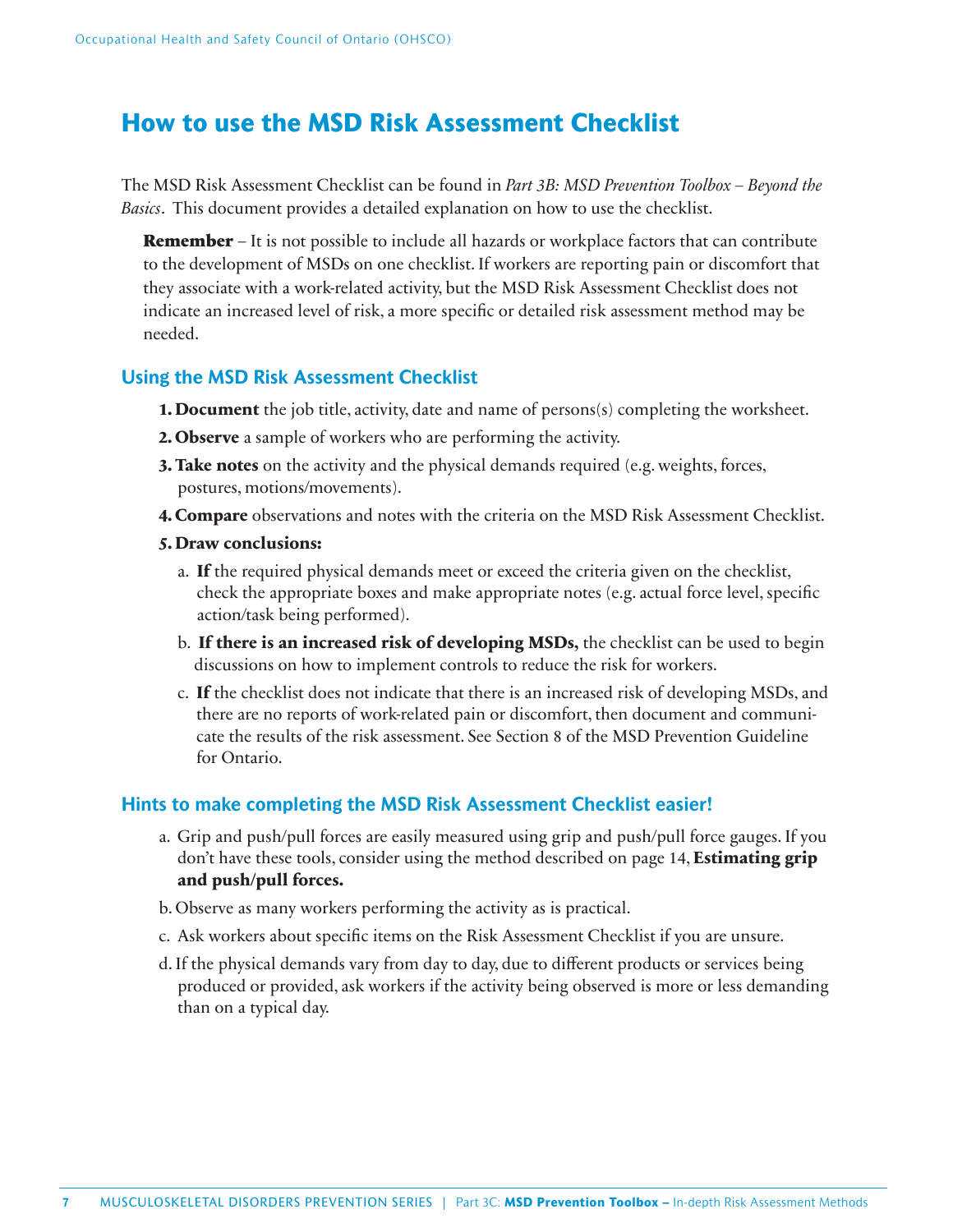i. If less demanding, plan to come back when the demands are more typical.

- ii. If more demanding, complete the checklist. It may be that the risk of MSDs is only increased when working with certain products or performing certain services. You should also reuse the checklist when the demands are more typical.
- iii. If typical, but there are times when the demands are higher, reuse the checklist when the demands are higher, especially if an increased risk is not indicated by the checklist when observing typical demands.
- e. For non-repetitive activities total up the time spent performing the specific activity over the day.
- f. **For repetitive actions** (e.g. the same motion is done more frequently than once every 6 30 seconds) add up the total time that the specific repetitive action is performed over the day.
- g. If the duration for a specific activity/action varies from day to day, use the Risk Assessment Checklist when the duration is typical and again when the duration is longest.

|                    | <b>MSD RISK AND GRIP FORCE</b>                                                                                                                                                                                                                                                                  |
|--------------------|-------------------------------------------------------------------------------------------------------------------------------------------------------------------------------------------------------------------------------------------------------------------------------------------------|
|                    | Pinch grips require the worker to grip objects between the thumb and the fingers                                                                                                                                                                                                                |
| <b>PINCH GRIPS</b> | • Use a scale to weigh the object(s) being pinched or measure the grip force by using a<br>pinch grip force gauge. If you don't have a pinch grip force gauge, consider having workers<br>estimate the amount of force/effort required (see Estimating Grip and Push/Pull Forces<br>below).     |
|                    | 1) Does the object weigh 1 kg or more, is the force 2 kg or more, or do the workers rate the<br>force as '5' or more? If yes go to 2. If no, move on to Power Grips.                                                                                                                            |
|                    | 2) Total up how long the workers perform the pinch grip. Is the total time per day two hours<br>or more? If yes, check the box. If no, move on to Power Grips.                                                                                                                                  |
|                    | Power grips require the worker to grip objects between the fingers and the palm                                                                                                                                                                                                                 |
| <b>POWER GRIPS</b> | • Use a scale to weigh the object(s) being power gripped or measure the grip force by using<br>a hand grip force gauge. If you don't have a hand grip force gauge, consider having workers<br>estimate the amount of force/effort required (see Estimating Grip and Push/Pull Forces<br>below). |
|                    | 1) Does the object weigh 5 kg or more, is the force 5 kg or more, or do the workers rate the<br>force as '5' or more? If yes go to 2. If no, move on to Lift/Lower Forces.                                                                                                                      |
|                    | 2) Total up how long the workers perform the power grip. Is the total time per day two hours<br>or more? If yes, check the box. If no, move on to Lift/Lower Forces.                                                                                                                            |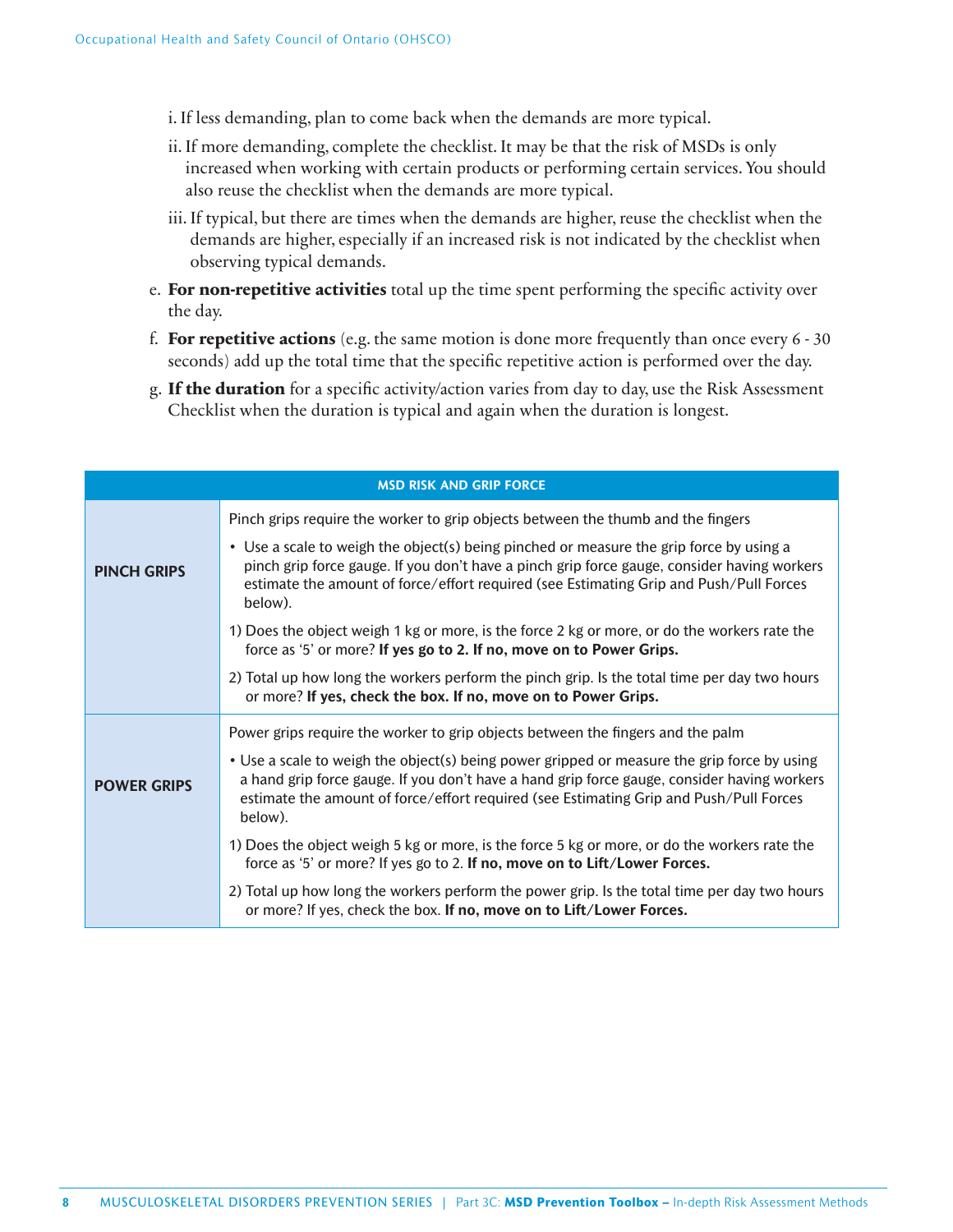|                                  | <b>MSD RISK AND LIFT/LOWER FORCES</b>                                                                                                                                                                                                                                                                                                                                                                                                              |
|----------------------------------|----------------------------------------------------------------------------------------------------------------------------------------------------------------------------------------------------------------------------------------------------------------------------------------------------------------------------------------------------------------------------------------------------------------------------------------------------|
|                                  | The criteria for lifting and lowering tasks given on this risk assessment checklist are for whole<br>body, two-handed lifting in unconstrained work postures, with little or no twisting of the<br>trunk.                                                                                                                                                                                                                                          |
|                                  | Any lifting performed in constrained work postures (e.g. sitting, kneeling, in areas with low<br>ceilings), lifting/lowering that requires twisting of the trunk, or one-handed lifting should be<br>assessed using a more specific in-depth risk assessment method.                                                                                                                                                                               |
| <b>BACK</b> /<br><b>SHOULDER</b> | Also, if workers repeatedly lift/lower a variety of objects of varying weights when perform-<br>ing the task, the risk for these workers needs to be assessed using a different risk assessment<br>method.                                                                                                                                                                                                                                         |
|                                  | Note: Use lift/lower force values that are appropriate for the workers currently perform-<br>ing the task. Reassess the risk if the workers performing the task change.                                                                                                                                                                                                                                                                            |
|                                  | . Use a weigh scale to measure the weight of the object(s) being lifted/lowered. A simple low-<br>cost bathroom scale will suffice.                                                                                                                                                                                                                                                                                                                |
|                                  | • How often do workers lift/lower these objects?                                                                                                                                                                                                                                                                                                                                                                                                   |
|                                  | • Is the object 'close to' or 'far from' the body?                                                                                                                                                                                                                                                                                                                                                                                                 |
|                                  | 1) Close to the body – hands are no more than 17 cm away from the front of the body                                                                                                                                                                                                                                                                                                                                                                |
|                                  | 2) Far from the body – hands are, at any time, more than 17 cm away from the front of the<br>body                                                                                                                                                                                                                                                                                                                                                  |
|                                  | • Is the distance of lift/lower 'short' or 'long'?                                                                                                                                                                                                                                                                                                                                                                                                 |
|                                  | 1) Short – the object moves up/down no more than 25 cm                                                                                                                                                                                                                                                                                                                                                                                             |
|                                  | 2) Long – the object moves up/down more than 25 cm                                                                                                                                                                                                                                                                                                                                                                                                 |
|                                  | • Where are the workers' hands at the end of the lift/lower (e.g. when the object is set<br>down)?                                                                                                                                                                                                                                                                                                                                                 |
|                                  | 1) at or below knuckle height                                                                                                                                                                                                                                                                                                                                                                                                                      |
|                                  | 2) between knuckle and shoulder height                                                                                                                                                                                                                                                                                                                                                                                                             |
|                                  | 3) at or above shoulder height                                                                                                                                                                                                                                                                                                                                                                                                                     |
|                                  | • Is the task performed by only males, by both males and females, or by females only?                                                                                                                                                                                                                                                                                                                                                              |
|                                  | Compare the lifting and lowering-related information to the appropriate table to determine<br>if the weight of the objects being lifted/lowered increases the risk of MSD for the workers<br>performing the job. If the actual weight being lifted/lowered is more than the weight given in<br>the table, for the specific type of lift/lower, then the risk of MSD is increased due to required<br>lifting/lowering. Move on to Push/Pull Forces. |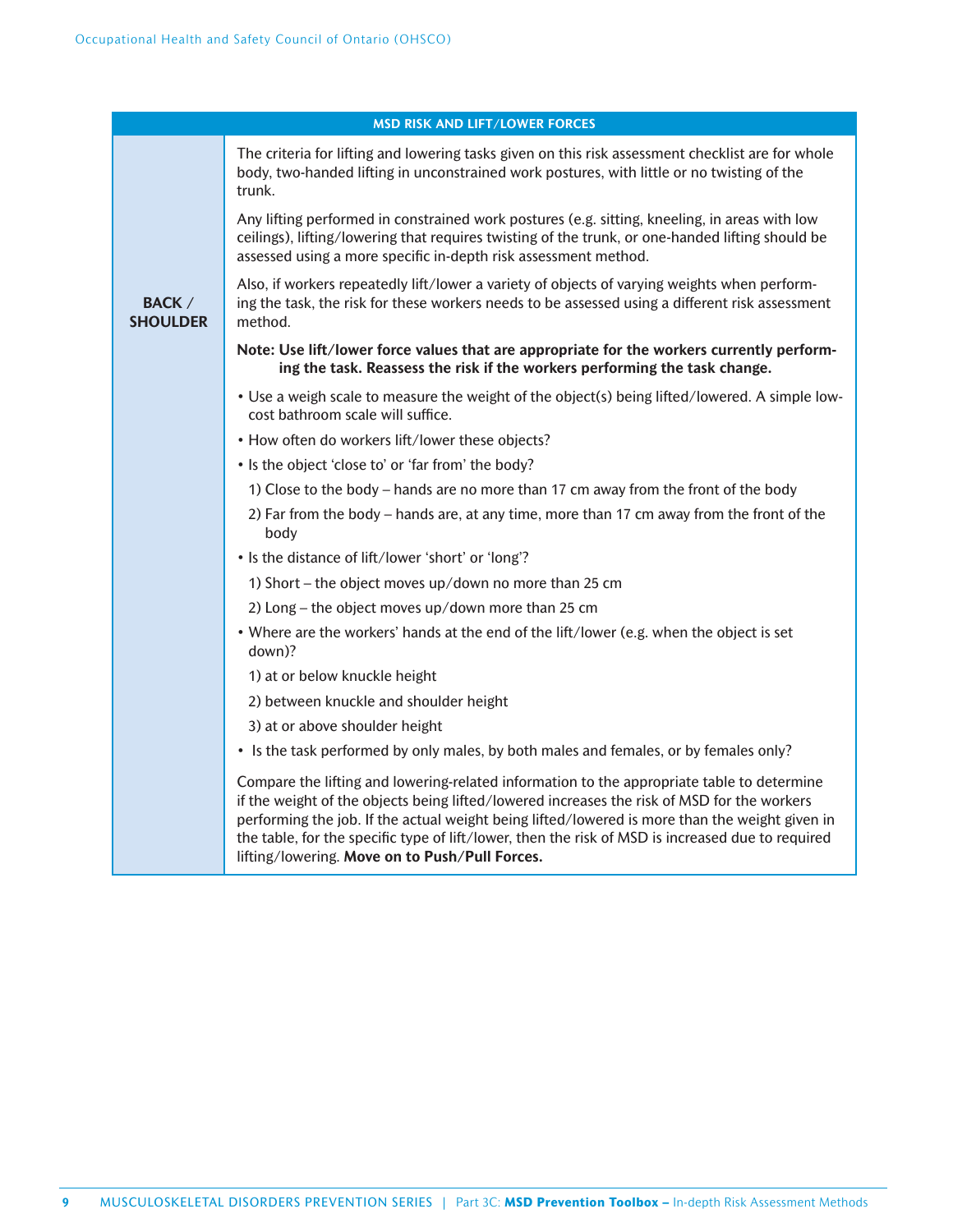|                                  | <b>MSD RISK AND PUSH/PULL FORCES</b>                                                                                                                                                                                                                                                                                                                                                                                            |
|----------------------------------|---------------------------------------------------------------------------------------------------------------------------------------------------------------------------------------------------------------------------------------------------------------------------------------------------------------------------------------------------------------------------------------------------------------------------------|
|                                  | The criteria for pushing and pulling tasks addressed by this risk assessment checklist are for<br>whole body pushing/pulling in unconstrained work postures, with little or no twisting of the<br>trunk.                                                                                                                                                                                                                        |
|                                  | Any pushing/pulling in constrained postures (e.g. sitting, kneeling, in areas with low ceilings),<br>pushing/pulling that requires twisting of the trunk, or one-handed pushing/pulling (levers,<br>objects on a table) should be assessed separately for the presence of MSD hazards and the<br>need for further risk assessment.                                                                                              |
| <b>BACK /</b><br><b>SHOULDER</b> | Note: Use push/pull force values that are appropriate for the workers currently<br>performing the task. Reassess the risk if the type of workers performing the task changes.                                                                                                                                                                                                                                                   |
|                                  | • Use a push/pull force gauge to measure the force required to get the item/object being<br>pushed/pulled moving. If you do not have a push/pull force gauge, you can buy an<br>inexpensive spring scale (40 kg capacity) that may be helpful, or have workers estimate the<br>amount of force/effort required (see Appendix A).                                                                                                |
|                                  | • How often do the workers push/pull the object?                                                                                                                                                                                                                                                                                                                                                                                |
|                                  | • How far do the workers push/pull the object?                                                                                                                                                                                                                                                                                                                                                                                  |
|                                  | • Is the task performed by only males, by both male and females, or by females only?                                                                                                                                                                                                                                                                                                                                            |
|                                  | Compare the push/pull-related information to the appropriate table to determine if the force<br>required to push/pull the object increases the risk of MSD for the workers performing the job.<br>If the actual force being exerted is more than the force given in the table, for the specific type<br>of push/pull, then the risk of MSD is increased due to required pushing/pulling. Move on to<br><b>Awkward Postures.</b> |

|             | <b>MSD RISK AND AWKWARD POSTURES</b>                                                                                                                                                                                                 |
|-------------|--------------------------------------------------------------------------------------------------------------------------------------------------------------------------------------------------------------------------------------|
|             | Awkward neck postures include bending forward (flexion), bending to one or both sides,<br>twisting (rotation), and bending backward (extension).                                                                                     |
|             | For neck postures, you can take digital pictures and measure 'degree' of posture with a<br>protractor. You can also estimate the angle by watching the worker perform the task.                                                      |
|             | For forward and side bending of the neck, consider whether the neck has an obvious bend in<br>it. Is the chin dropped down towards the chest? Is one ear closer to the shoulder?                                                     |
| <b>NECK</b> | For twisting, consider whether the neck has an obvious twist to one side. Is the chin moved so<br>that it is at least halfway between facing forward and touching/being over the shoulder?                                           |
|             | For backward bending, only a slight movement of the head backward will result in 20 degrees<br>of extension. Also, if the worker's chin is obviously 'pushed out forward' this will lead to 20<br>degrees or more of neck extension. |
|             | • Observe the job/task being performed. Is the neck held for more than a few seconds at a<br>time in an awkward posture?                                                                                                             |
|             | If yes, calculate the total amount of time per day/shift that workers spend with the neck in the<br>awkward posture(s). If no, move on to Awkward Postures - Shoulder.                                                               |
|             | • Is the total amount of time per day/shift spent in this posture more than two hours over the<br>day?                                                                                                                               |
|             | If yes, indicate that awkward neck posture MSD hazards exist by checking the appropriate<br>box(es). If no, move on to Awkward Postures - Shoulder.                                                                                  |
|             |                                                                                                                                                                                                                                      |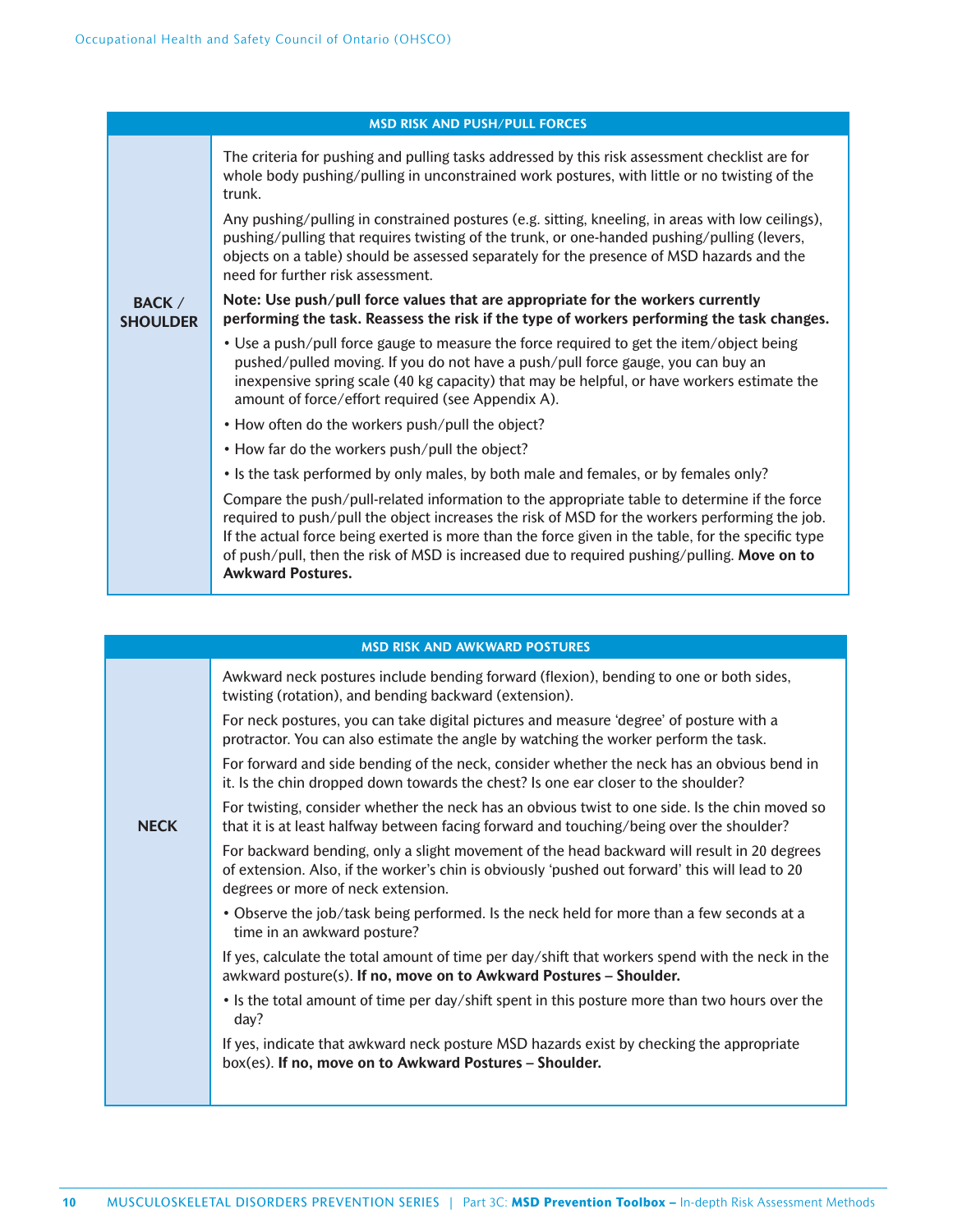| <b>SHOULDER</b> | Awkward shoulder postures considered by this checklist include working with one or both hands<br>above the head or working with one or both elbows at or above the shoulders. This can happen<br>when the hands or arms are used in front of the body or to out to the side.<br>For shoulder postures you can take a digital picture in order to better see if the hand(s)/elbow(s)<br>are above the head/shoulder. However, it is usually quite easy to see this just by observing the<br>worker perform the task. |  |  |  |  |  |  |  |  |  |
|-----------------|---------------------------------------------------------------------------------------------------------------------------------------------------------------------------------------------------------------------------------------------------------------------------------------------------------------------------------------------------------------------------------------------------------------------------------------------------------------------------------------------------------------------|--|--|--|--|--|--|--|--|--|
|                 | • Observe the job/task being performed. Are the hand(s) used at or above the head, or are the<br>elbow(s) at or above the shoulder for more than a few seconds at a time?<br>If yes, calculate the total amount of time per day/shift that workers spend with the shoulder(s)<br>in the awkward posture(s). If no, move on to Awkward Postures - Back.                                                                                                                                                              |  |  |  |  |  |  |  |  |  |
|                 | • Is the total amount of time per day/shift spent in this posture more than two hours over the<br>day?                                                                                                                                                                                                                                                                                                                                                                                                              |  |  |  |  |  |  |  |  |  |
|                 | If yes, indicate that awkward shoulder posture MSD hazards exist by checking the appropriate<br>box(es). If no, move on to Awkward Postures - Back.                                                                                                                                                                                                                                                                                                                                                                 |  |  |  |  |  |  |  |  |  |
|                 | Awkward back postures considered in this checklist include bending forward (flexion), bending<br>sideways, twisting (rotation), and bending backward (extension).                                                                                                                                                                                                                                                                                                                                                   |  |  |  |  |  |  |  |  |  |
| <b>BACK</b>     | For back postures, you can take digital pictures and measure 'degree' of posture using a protrac-<br>tor. You can also estimate the angle by watching the worker perform the task.                                                                                                                                                                                                                                                                                                                                  |  |  |  |  |  |  |  |  |  |
|                 | For forward and side bending of the back, consider if the back has an obvious forward or sideways<br>bend in it.                                                                                                                                                                                                                                                                                                                                                                                                    |  |  |  |  |  |  |  |  |  |
|                 | For twisting, consider if the back has an obvious twist in either direction. Are the shoulders facing<br>in a different direction than the hips or feet?                                                                                                                                                                                                                                                                                                                                                            |  |  |  |  |  |  |  |  |  |
|                 | For backward bending, only a slight movement of the back backwards will result in 20 degrees of<br>extension. NOTE: the back must be unsupported (i.e. no back rest) for this to be considered<br>an MSD hazard.                                                                                                                                                                                                                                                                                                    |  |  |  |  |  |  |  |  |  |
|                 | • Observe the job/task being performed. Is the back held for more than a few seconds at a time<br>in an awkward posture?<br>If yes, calculate the total amount of time per day/shift that workers spend with the back in the                                                                                                                                                                                                                                                                                        |  |  |  |  |  |  |  |  |  |
|                 | awkward posture(s). If no, move on to Awkward Postures - Knees.<br>• Is the total amount of time per day/shift spent in this posture more than two hours over the                                                                                                                                                                                                                                                                                                                                                   |  |  |  |  |  |  |  |  |  |
|                 | day?<br>If yes, indicate that awkward back posture MSD hazards exist by checking the appropriate<br>box(es). If no, move on to Awkward Postures – Knees.                                                                                                                                                                                                                                                                                                                                                            |  |  |  |  |  |  |  |  |  |
|                 | • Circle the appropriate back postures. Move on to Awkward Postures – Knees.                                                                                                                                                                                                                                                                                                                                                                                                                                        |  |  |  |  |  |  |  |  |  |
|                 | Squatting and kneeling postures are stressful for the knees.                                                                                                                                                                                                                                                                                                                                                                                                                                                        |  |  |  |  |  |  |  |  |  |
| <b>KNEES</b>    | • Observe the job/task being performed. Does the worker squat and/or kneel for more than a<br>few seconds at a time?                                                                                                                                                                                                                                                                                                                                                                                                |  |  |  |  |  |  |  |  |  |
|                 | If yes, calculate the total amount of time per day/shift that workers spend squatting and/or<br>kneeling. If no, move on to Static Whole Body Postures.                                                                                                                                                                                                                                                                                                                                                             |  |  |  |  |  |  |  |  |  |
|                 | • Is the total amount of time per day/shift spent in this posture more than two hours over the<br>course of the day?                                                                                                                                                                                                                                                                                                                                                                                                |  |  |  |  |  |  |  |  |  |
|                 | If yes, indicate that awkward knee posture MSD hazards exist by checking the box. If no, move<br>on to Static Whole Body Postures.                                                                                                                                                                                                                                                                                                                                                                                  |  |  |  |  |  |  |  |  |  |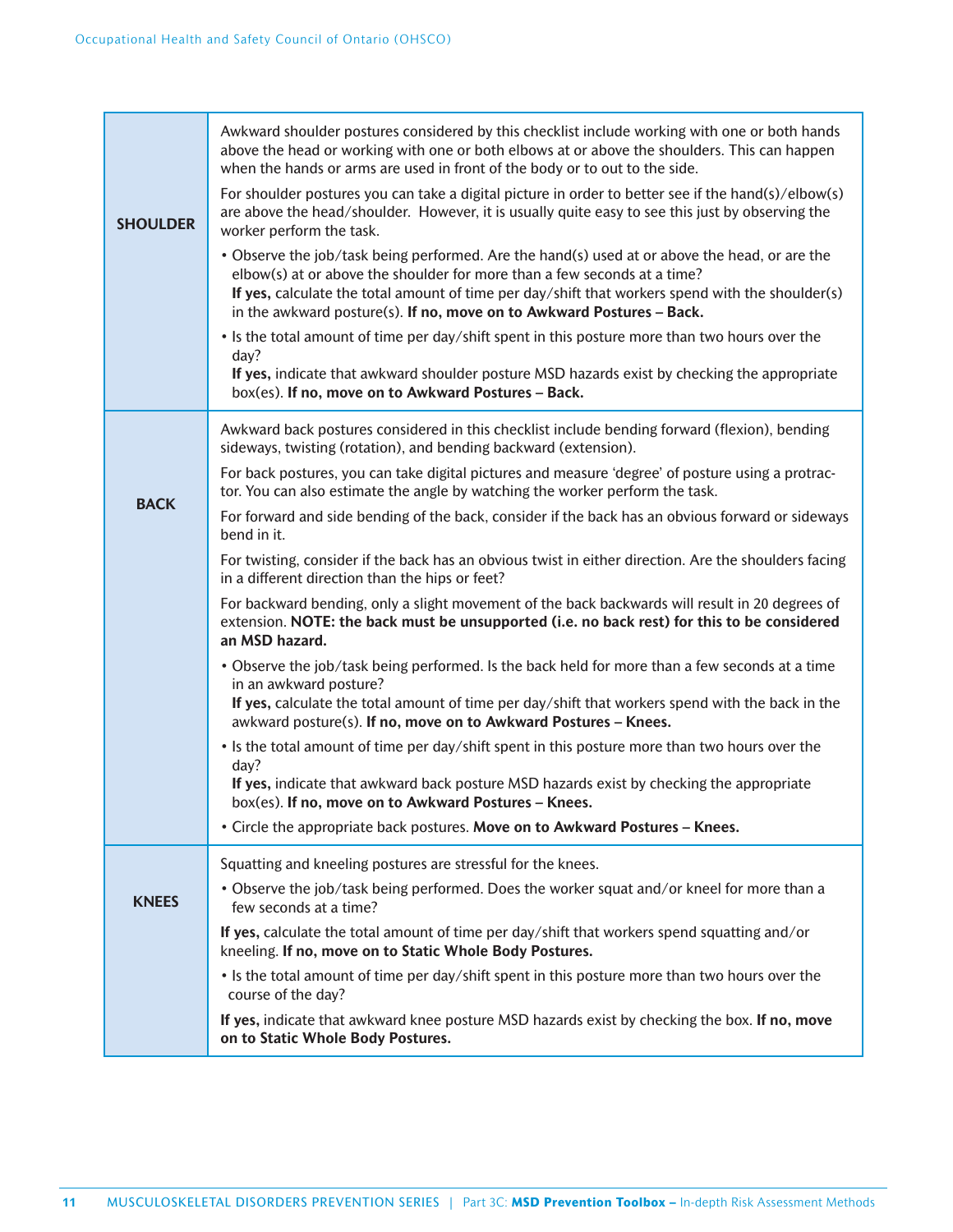|                                                                                     | <b>MSD RISK AND STATIC WHOLE BODY POSTURES</b>                                                                                                                                                                                                                                                                                                                                                                                                                                                                                                                                                                                                                                                                                                                                                                                                                                                                                                                                                                                                                                                                  |
|-------------------------------------------------------------------------------------|-----------------------------------------------------------------------------------------------------------------------------------------------------------------------------------------------------------------------------------------------------------------------------------------------------------------------------------------------------------------------------------------------------------------------------------------------------------------------------------------------------------------------------------------------------------------------------------------------------------------------------------------------------------------------------------------------------------------------------------------------------------------------------------------------------------------------------------------------------------------------------------------------------------------------------------------------------------------------------------------------------------------------------------------------------------------------------------------------------------------|
| <b>PROLONGED</b><br><b>SITTING</b><br>AND/OR<br><b>PROLONGED</b><br><b>STANDING</b> | Prolonged sitting or standing have both been shown to increase the risk of back and lower limb<br>MSDs.<br>• Observe the job/task being performed.<br>. Does the worker sit for a total of more than six hours a day/shift? If no, consider prolonged<br>standing.<br>. Does the worker stand in one location, on a hard surface, for more than four hours a day/<br>shift?<br>NOTE: standing means that workers do not move more than two steps in any direction while<br>working. If workers are standing on anti-fatigue matting (matting that is manufactured and<br>marketed as anti-fatigue matting) then move on to Repetition.                                                                                                                                                                                                                                                                                                                                                                                                                                                                          |
|                                                                                     | If yes, indicate that static whole body posture MSD hazards exist by checking the appropriate<br>box(es). If no, move on to Repetition.                                                                                                                                                                                                                                                                                                                                                                                                                                                                                                                                                                                                                                                                                                                                                                                                                                                                                                                                                                         |
|                                                                                     | <b>MSD RISK AND REPETITION</b>                                                                                                                                                                                                                                                                                                                                                                                                                                                                                                                                                                                                                                                                                                                                                                                                                                                                                                                                                                                                                                                                                  |
| NECK,<br><b>SHOULDERS,</b><br>ELBOWS,<br>WRISTS,<br><b>OR HANDS</b>                 | Repetitive movements and activities have been shown to increase the risk of MSD. The<br>motions/activities that should be considered when completing the risk assessment checklist<br>include repetitive:<br>- neck movements (forward, backward, twisting, sideways)<br>shoulder/arm movements (shrugging, reaching forward, reaching backward, reaching across<br>$\blacksquare$<br>the body, reaching out to the side)<br>- elbow movements (bending, rotation of forearm – palm of hand up, palm of hand down)<br>wrist movements (bending up, down, to either side)<br>$\blacksquare$<br>- hand movements (pinch/power gripping)<br>• Observe the job/task being performed.<br>• Does the worker perform tasks that require repetitive motions/activities?<br>If yes, do workers perform the tasks that require repetitive motions/activities for more than<br>two hours a day/shift? If no, move on to Keyboarding.<br>If yes, indicate that MSD hazards related to repetition exist by checking the box. If no, move<br>on to Keyboarding.<br>• Check the body parts that apply. Move on to Keyboarding. |
| <b>KEYBOARDING</b>                                                                  | Intensive keyboarding is defined as keying with the hands or fingers in a rapid, steady motion<br>with few opportunities for temporary work pauses.<br>• Observe the job/task being performed.<br>. Do workers perform intensive keyboarding tasks for more than four hours of the day/shift?                                                                                                                                                                                                                                                                                                                                                                                                                                                                                                                                                                                                                                                                                                                                                                                                                   |
|                                                                                     | . If yes, indicate that keyboarding MSD hazards exist by checking the box. Move on to<br><b>Repeated Impacts.</b>                                                                                                                                                                                                                                                                                                                                                                                                                                                                                                                                                                                                                                                                                                                                                                                                                                                                                                                                                                                               |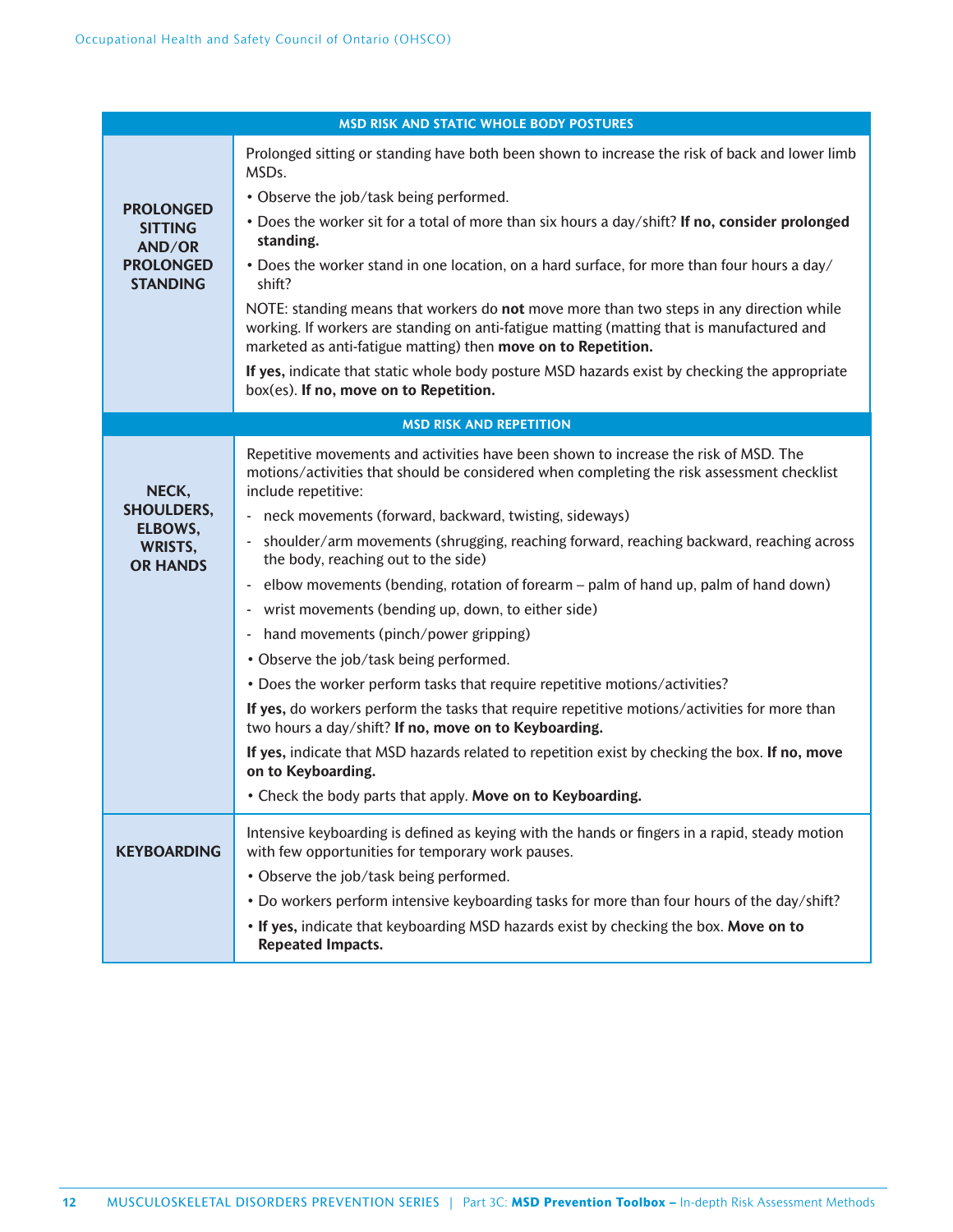|                                 | <b>MSD RISK AND REPEATED IMPACTS</b>                                                                                                                                                                    |
|---------------------------------|---------------------------------------------------------------------------------------------------------------------------------------------------------------------------------------------------------|
|                                 | Using the hand or knee as a 'hammer' is considered an MSD hazard due to the potential for<br>damage to muscles, ligaments, nerves and blood vessels.                                                    |
|                                 | • Observe the job/task being performed.                                                                                                                                                                 |
| <b>HANDS /</b><br><b>KNEES</b>  | • Do workers use either the hand(s) or knee(s) as a hammer (hit the palm or base of the<br>hand(s), or the knee (s) against an item/object/tool) more than 10 times an hour?                            |
|                                 | If yes, do they do this task for more than two hours total per day/shift? If no, move on to<br><b>Hand-Arm Vibration.</b>                                                                               |
|                                 | If yes, check the body part(s) that apply and indicate that hand/knee MSD hazard exist by<br>checking the box. If no, move on to Hand-Arm Vibration.                                                    |
|                                 |                                                                                                                                                                                                         |
|                                 | <b>MSD RISK AND HAND-ARM VIBRATION</b>                                                                                                                                                                  |
|                                 | Using vibrating hand tools has been shown to be a hazard for hand and wrist MSDs.                                                                                                                       |
|                                 | • Observe the job/task being performed.                                                                                                                                                                 |
| <b>HANDS /</b><br><b>WRISTS</b> | • Do workers use hand tools that are known to have high levels of vibration (e.g. impact<br>wrenches/drills, carpet strippers, chainsaws, jackhammers, scalers, rammers, tampers,<br>riveting hammers)? |
|                                 | If yes, do they use these tools for more than 30 minutes total per day/shift? If no, consider<br>use of tools with moderate levels of vibration.                                                        |
|                                 | If yes, indicate that MSD hazards due to the use of high vibration handtools exist by checking<br>the appropriate box. Complete checklist and review findings with appropriate workers.                 |
|                                 | • Do workers use hand tools that are known to have moderate levels of vibration (e.g. grind-<br>ers, sander, jig saws, circular saws) for more than two hours total per day/shift?                      |
|                                 | If yes, indicate that MSD hazards due to the use of moderate vibration hand tools exist by<br>checking the appropriate box. Complete checklist and review findings with appropriate<br>workers.         |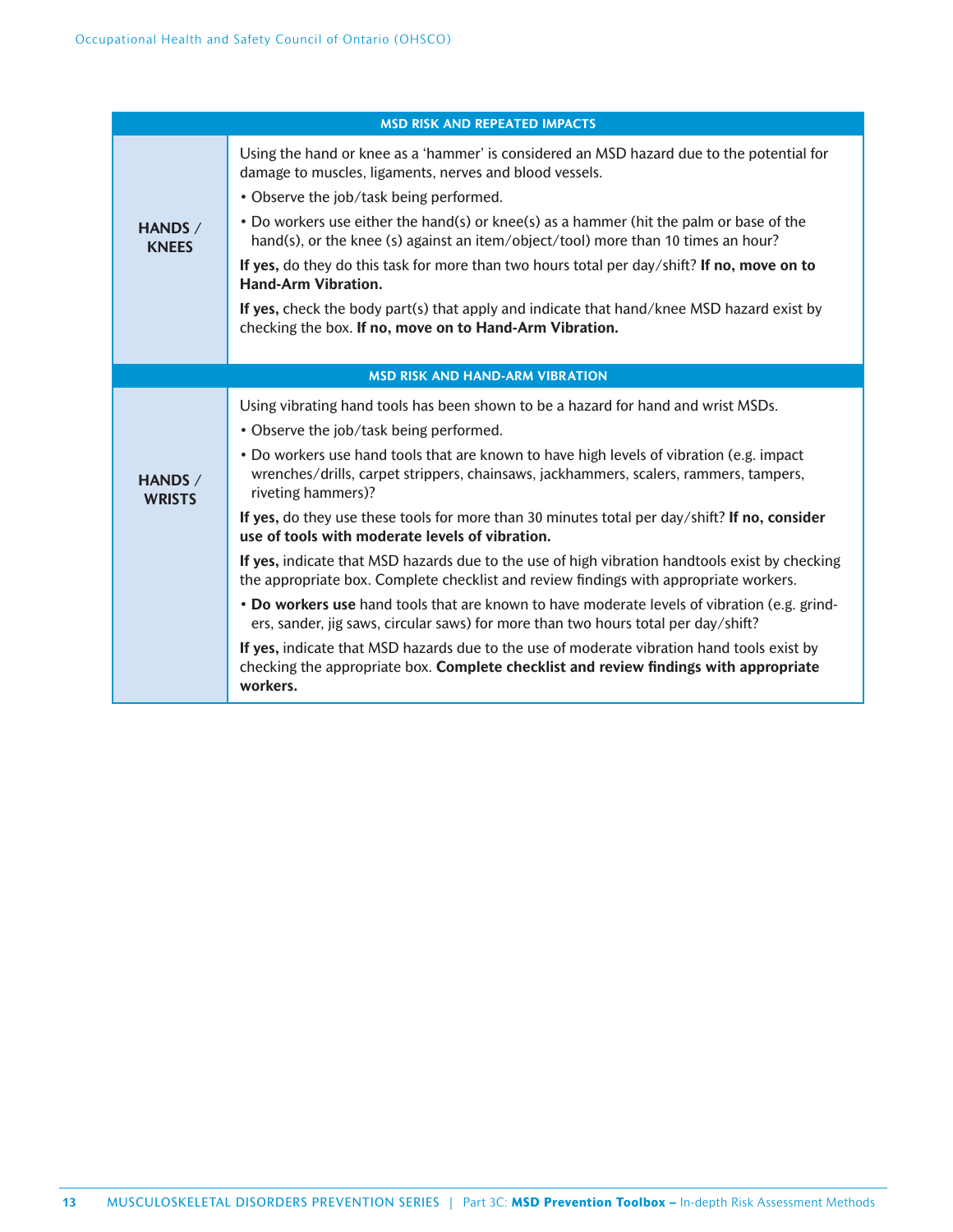# **Estimating grip and push/pull forces**

The following methods can be used to estimate grip and push/pull forces if you do not have any other way to measure these forces. This procedure is based on research indicating there is a good relationship between the estimates of effort provided by workers and the actual percentage of their maximum force being exerted. The accuracy of this method improves greatly when workers are first asked to grip and/or push/pull something as hard as they can.

**CAUTION REQUIRED:** Ideally the workers should grip and/or push/pull something as hard as they can while using the actual work posture required to perform the activity. However, even though the risk of injury associated from a one-time, short-duration high-level force exertion, in an awkward posture, is very small, **it is recommended that the workers grip and/or push/pull something as hard as they can while using non-awkward, good body posture.**

**CAUTION REQUIRED:** Ask the workers if they are feeling any pain or discomfort in their fingers, hands, wrists, or forearm before asking them to grip something as hard as they can. For pushing/pulling, ask the workers if they are feeling any pain or discomfort in their shoulders, neck, upper back, lower back, or legs before asking them to push/pull on something as hard as they can. **If a worker is experiencing pain or discomfort, do not ask the worker to perform either of these tasks.**

- **a**. Observe the worker performing the task (pinch or power gripping, pushing/pulling)
- **b**. Ask the worker to stop doing the task.
- **c**. Tell the worker that you are going to ask them to rank, on a scale from 0 to 10 how much force they need to exert when performing the gripping, pushing and/or pulling activity. Tell them that a '0' on this scale means no effort and a '10' means 'as hard as you can/using as much force as you can generate'.
- **d**. Have the worker do the task again for a few more minutes/cycles.
- **e**. Ask the worker to stop doing the task.
- **f**. If looking at pinch or power gripping, have them pinch or power grip something solid as hard as they can for 3-4 seconds.
- **g**. If looking at pushing or pulling, have them push or pull on something that will not move as hard as they can for 3-4 seconds.
- **h**. Now ask the worker to perform the gripping or pushing/pulling required one time only. As soon as they have done this, ask them to compare the amount of effort/force needed to do the task to how hard they gripped, pushed, pulled a few minutes ago when you asked them to grip, push, pull as hard as they could. **Ask them, "If the hardest you can grip, push or pull is a 10, how much effort/force is needed to perform the task, from 0 to 10?"**
- **i**. For pinch and power gripping, if one or more workers tell you that the effort required to perform the task is '5' or higher and gripping is done for 'more than two hours total per day, then place a check mark in the appropriate box – indicating that an MSD hazard exists.
- **j**. For pushing/pulling, if one or more workers tell you that the effort required to perform the push or pull is '5' or higher, place a check mark in the appropriate box - indicating that an MSD hazard exists.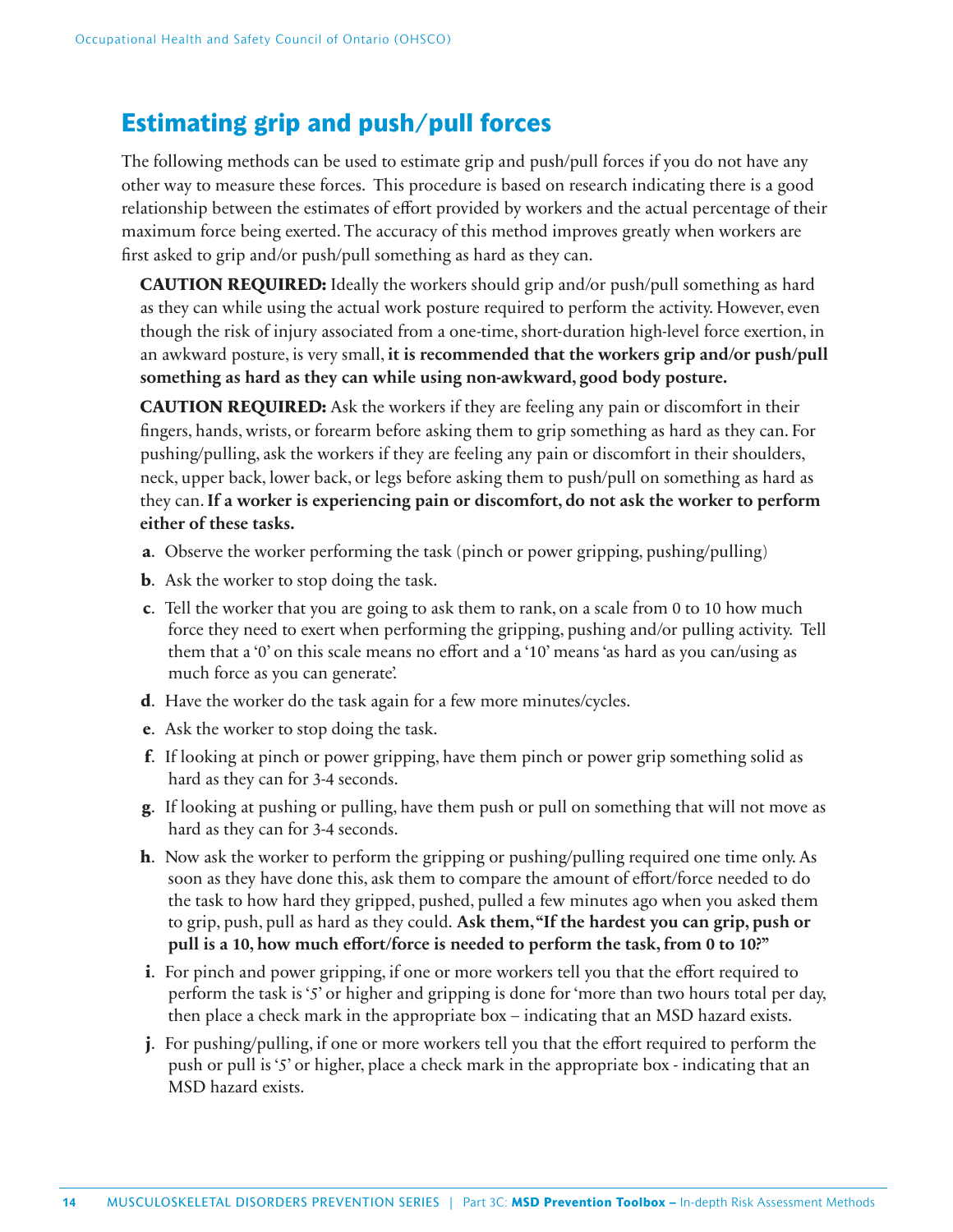# Checklist risk assessment methods

# **Washington State Caution Zone Checklist**

The Washington State Caution Zone Checklist was developed as part of a regulatory effort to control exposure to MSD hazards in workplaces in Washington State. It can be used as a screening tool for typical work activities. Typical work activities are regular and:

- a foreseeable part of the job;
- occur on more than one day per week; and
- occur more frequently than one week per year.

Washington State defined caution zone jobs as those jobs that have a 'sufficient degree of risk' so that workers performing these jobs should be provided with training related to MSD hazards and that further risk assessment should be done and controls implemented.

### **For a copy of the Washington State Caution Zone Checklist see:**

- www.lni.wa.gov/Safety/Topics/Ergonomics/ServicesResources/Tools/default.asp

# **Washington State Hazard Zone Checklist**

The Washington State Hazard Zone Checklist was developed as part of a regulatory effort to control exposure to MSD hazards in workplaces in Washington State. It was developed to provide workplaces with a relatively simple option for performing further risk assessment on jobs that had been identified as caution zone jobs.

The checklist criteria are at levels that, according to the developers, would put most workers at a high risk of developing a work-related MSD if exposed to those levels on a regular basis.

The hazard zone checklist was provided as one option for risk assessment, but workplaces were free to use other acceptable risk assessment methods.

### **For a copy of the Washington State Hazard Zone Checklist see:**

- www.lni.wa.gov/Safety/Topics/Ergonomics/ServicesResources/Tools/default.asp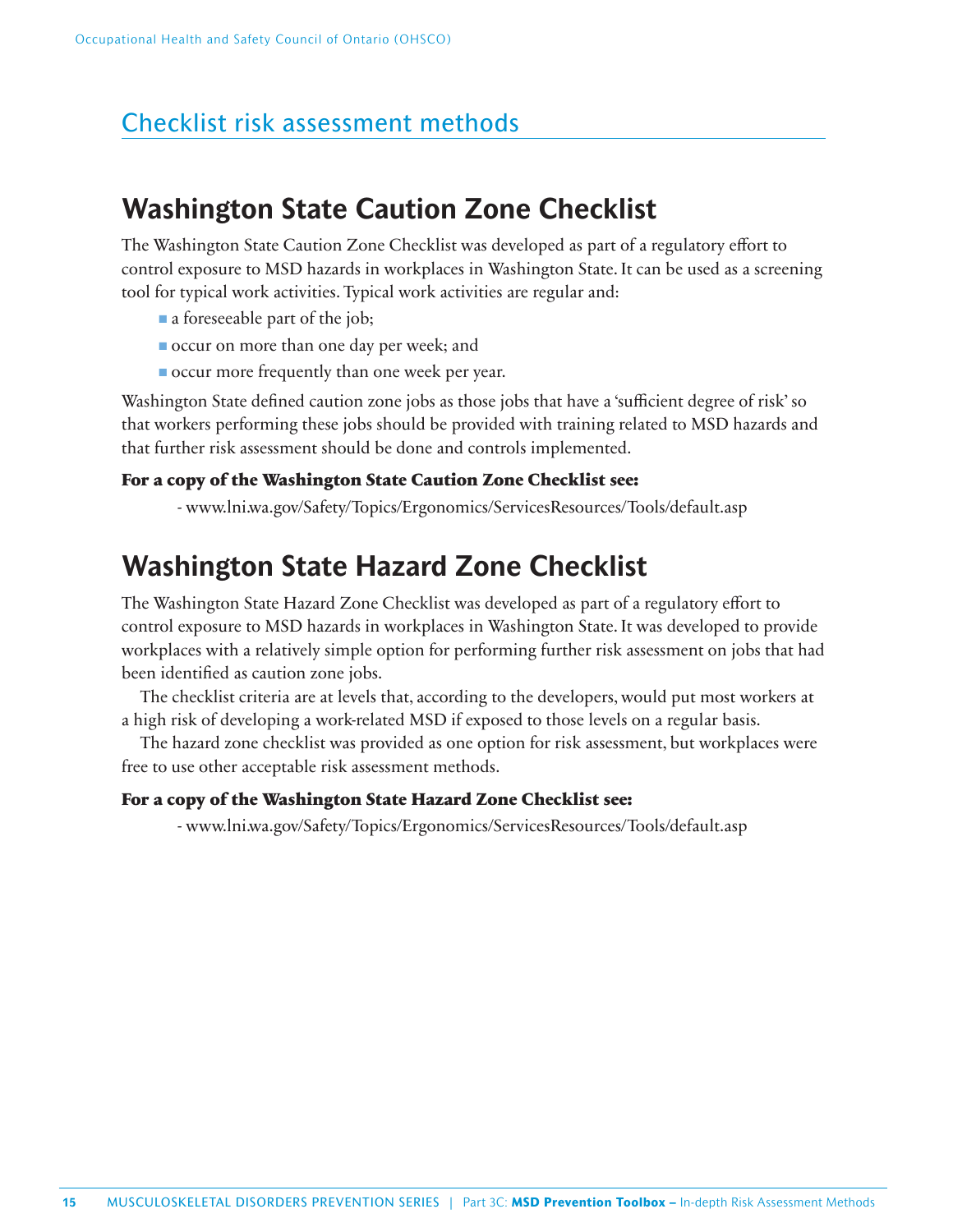# Manual material handling risk assessment methods

# **ACGIH Lifting TLV**

*Full Name:*

American Conference of Governmental Industrial Hygienists Lifting Threshold Limit Values (TLV)

### *Overview/Purpose:*

The ACGIH Lifting TLV was released in 2004 in order to provide guidance to workplaces on acceptable weight limits for lifting tasks. It is designed to provide weight TLVs, for specific lifting conditions, that would protect nearly all workers from work-related low back and/or shoulder disorders associated with repetitive lifting. The team that developed the lifting TLV had a goal to develop an accurate, up-to-date, and easy to use guideline.

### *Body parts assessed:*

Primarily low back, but also shoulders

### *Types of jobs/tasks:*

This method can be used to assess most lifting tasks. See the limitations for this method below.

### *Work settings:*

This method should be useful in any work setting.

### *MSD hazards considered:*

| Repetition: $\boxtimes$<br>Posture: $\boxtimes$<br>Force: $\boxtimes$<br>Duration: $\vee$<br>Other: $\Box$ |  |
|------------------------------------------------------------------------------------------------------------|--|
|------------------------------------------------------------------------------------------------------------|--|

### *Brief description of method process:*

The user must first consider if the method is designed to be used for the lifting task being assessed. See the limitations below for the task-related factors that would make it inappropriate to use this method.

*If the method is appropriate, the user needs to determine:*

- Lifting duration: is lifting done for less than or equal to two hours a day/shift, or for more than two hours a day/shift
- **Lifting frequency**: the number of lifts a worker performs per hour.
- **Lifting height zone**: the lifting height zone is based on the location of the hands at the beginning of the lift.
- **Horizontal location**: the distance from a point that is mid-way between the worker's ankles to a point that is mid-way between the worker's hands.

The user will use one of three tables provided to determine the lifting TLV for the task, depending on lifting duration and lifting frequency.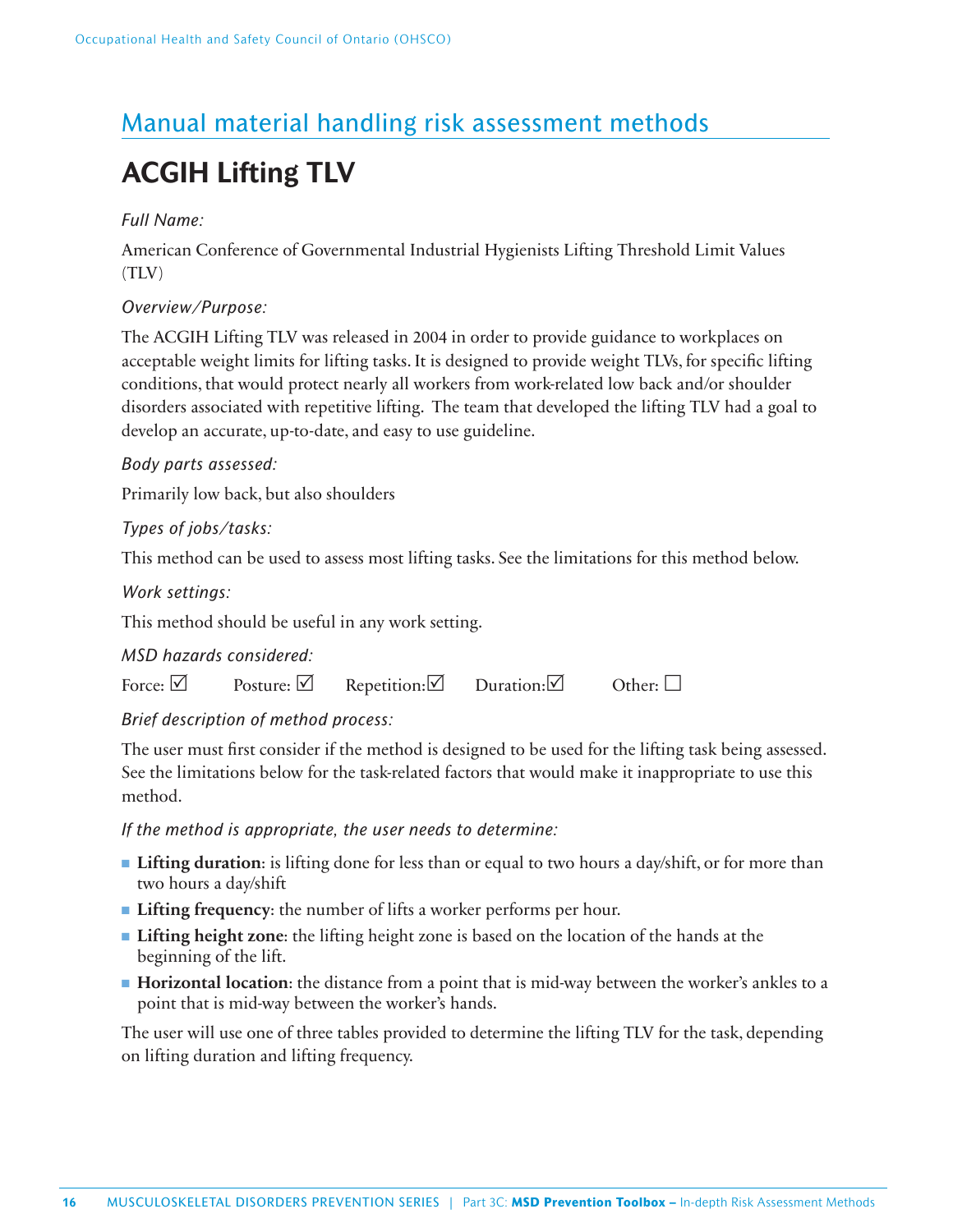### **Manual material handling risk assessment methods ACGIH Lifting TLV**

### *Equipment required:*

- A tape measure is required to take distance measures
- A weigh scale or force gauge is required to measure the weight of the object(s) being lifted.

### *Interpreting results:*

As noted above, the ACGIH tables provide weight values that, for the task specific lifting conditions, are considered to be safe for nearly all workers (e.g. that nearly all workers can repeatedly lift, day after day, without developing work-related low back and shoulder disorders). Appropriate control measures should be implemented any time the Lifting TLVs are exceeded OR lifting-related MSDs are reported.

### *Limitations:*

- This method should not be used if any of the following is true:
	- the trunk/twists rotates more than 30 degrees to either side
	- more than 360 lifts per hour are required
	- lifting is done for more than eight hours a day
	- a constrained body posture is used when lifting (kneeling, restricted head room, seated, crouching)
	- one-handed lifting is required
	- lifting is done in high heat and/or humidity
	- the objects being lifted are unstable (containers with shifting centre of mass, people, animals)
	- the object being lifted has poor hand holds or grasping points
	- the workers' footing is unstable (slippery floor, unstable ground/or surface)
- If any of these situations exist, professional judgment should be used to reduce weight limits below those recommended in the TLVs.
- This method is not specifically designed for lowering tasks but would likely be applicable.
- This method is not applicable for use with other material handling tasks such as carrying, pushing, and/or pulling.
- As with most risk assessment methods, a general risk level is provided but it cannot predict injuries to individual operators.
- As with most risk assessment methods, this method does not account for individual risk factors including gender, age, or medical history.

### *Originally published in:*

American Conference of Governmental Industrial Hygienists (ACGIH) (2004), Threshold Limit Values for Chemical Substances and Physical Agents & Bioloigical Exposure Indices, Cincinnati, OH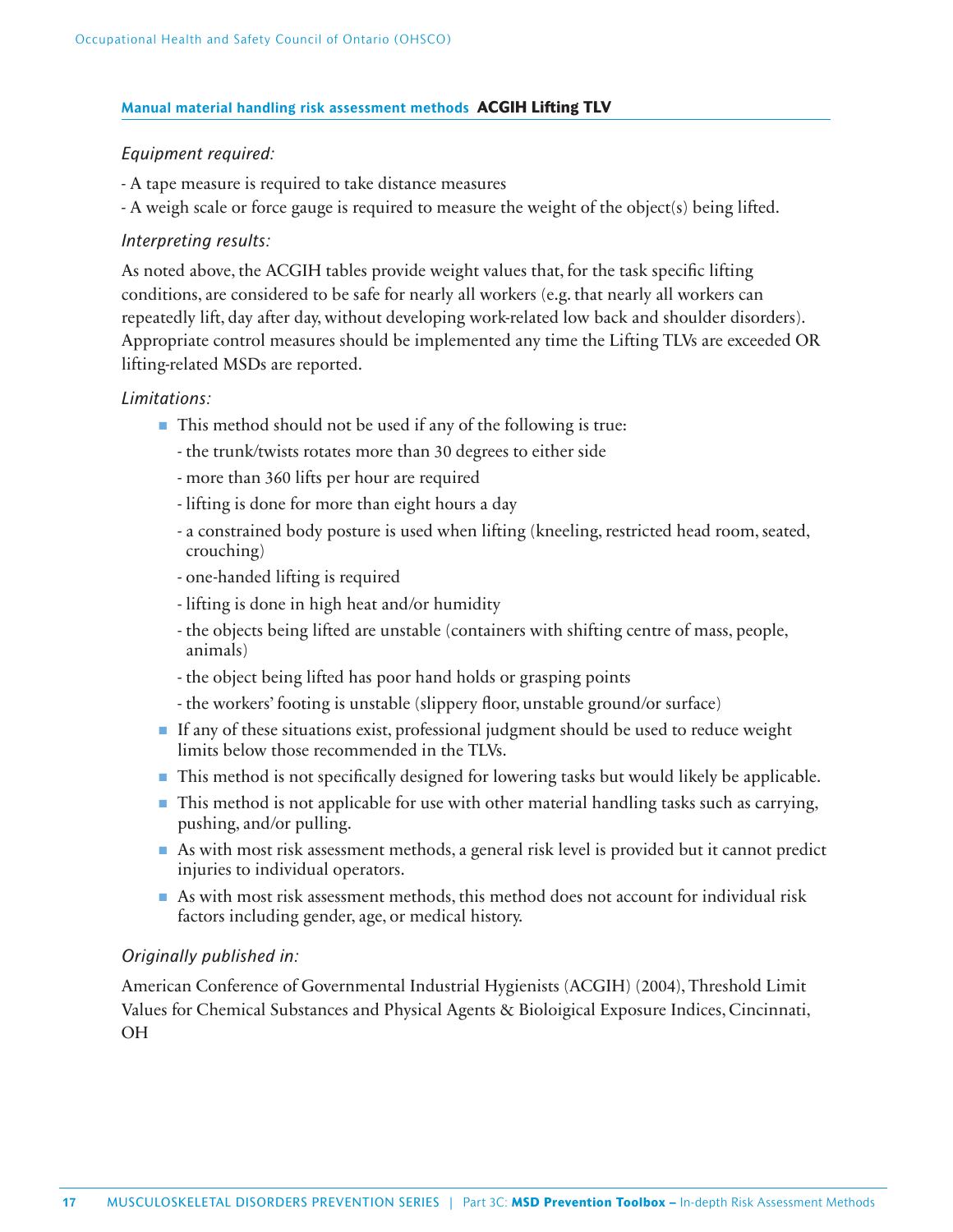### **Manual material handling risk assessment methods ACGIH Lifting TLV**

### *For more information see*

■ Interpretation of the ACGIH Lifting TLV by T. Bernard: - www.personal.health.usf.edu/tbernard/HollowHills/LiftingTLV11.pdf

 **Note:** 2nd set of tables provided, based on professional judgment, to overcome some of the limitations of this method

- ACGIH On-line Store: - www.acgih.org/Store/ProductDetail.cfm?id=1788
- Chapter 50, Fundamentals and Assessment Tools for Occupational Ergonomics, Marras and Karwowski (ed), 2006
	- obtain this book through interlibrary loan at local public, college or university library.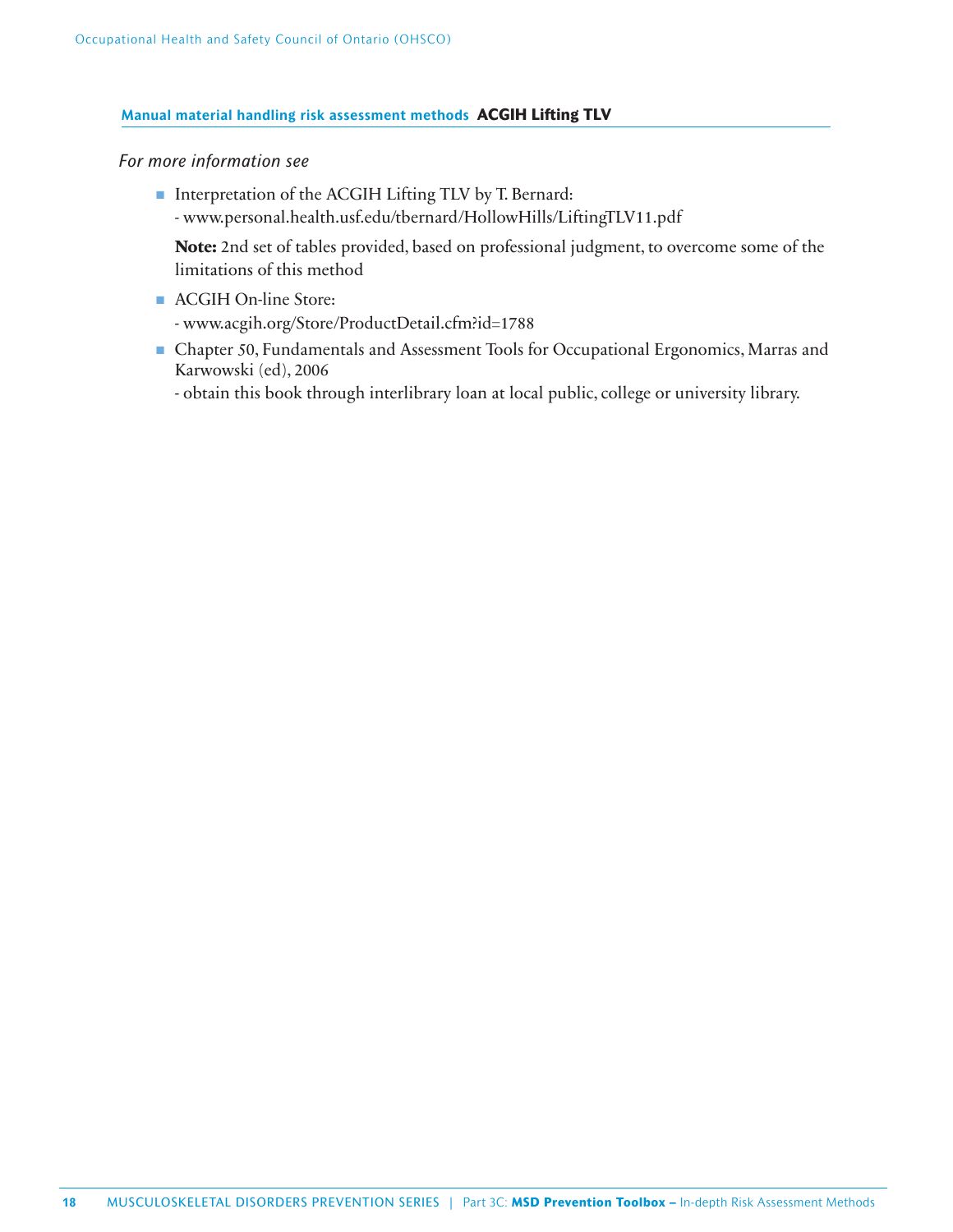# Manual material handling risk assessment methods

# **NIOSH Lifting Equation (1991)**

### *Full name:*

National Institute for Occupational Safety and Health (US): Revised NIOSH Lifting Equation (1991)

### *Overview/purpose:*

The NIOSH Lifting Equation was first developed in 1981 and was revised in 1991 to include additional parameters (i.e. twisting, grip). This method provides guidance to workplaces on acceptable weight limits for lifting tasks that, according to the method developers, would protect nearly all workers from work-related low back disorders associated with lifting and lowering.

*Body parts assessed:*

Low back

### *Types of jobs/tasks:*

This method can be used to assess two-handed lifting and lowering tasks with some limitations (see below). It is most useful for jobs where the weight of the items being lifted is consistent.

### *Work settings:*

This method should be useful in any work setting where workers perform two-handed lifting/ lowering tasks of 'non-living' loads (i.e. not people).

### *MSD hazards considered:*

| Force: $\vee$ | Posture: $\Box$ | Repetition: $\triangledown$ | Duration: $\boxtimes$ | Other: $\square$ |
|---------------|-----------------|-----------------------------|-----------------------|------------------|
|---------------|-----------------|-----------------------------|-----------------------|------------------|

### *Brief description of method process:*

The user must first determine if the lifting task can be assessed using the NIOSH Lifting Equation (see limitations below).

The user must then collect the data required for input into the equation. The data needed includes:

- The weight of the object being lifted/lowered, in kg. If the weight of the objects being lifted/lowered differs, record the maximum and the average weights.
- $\blacksquare$  Height of the hands, in cm, at both the start and end of the lift/lower. (V)
- The vertical travel distance, in cm, of the hands (D) from the start to the end of the lift.
- The horizontal distance in cm of hands on the load from the mid-point between the ankles at the start and end of lift. (H)
- Angular location of the load relative to a line 'sticking out' from the worker's navel, if the worker was standing in a neutral posture. Measured in degrees at both the start and end of lift.  $(A)$
- **Example 1** Frequency of lifts (average number of lifts per minute and total duration of lifting).  $(F)$
- How well the load can be grasped (based on presence and type of handles). (C)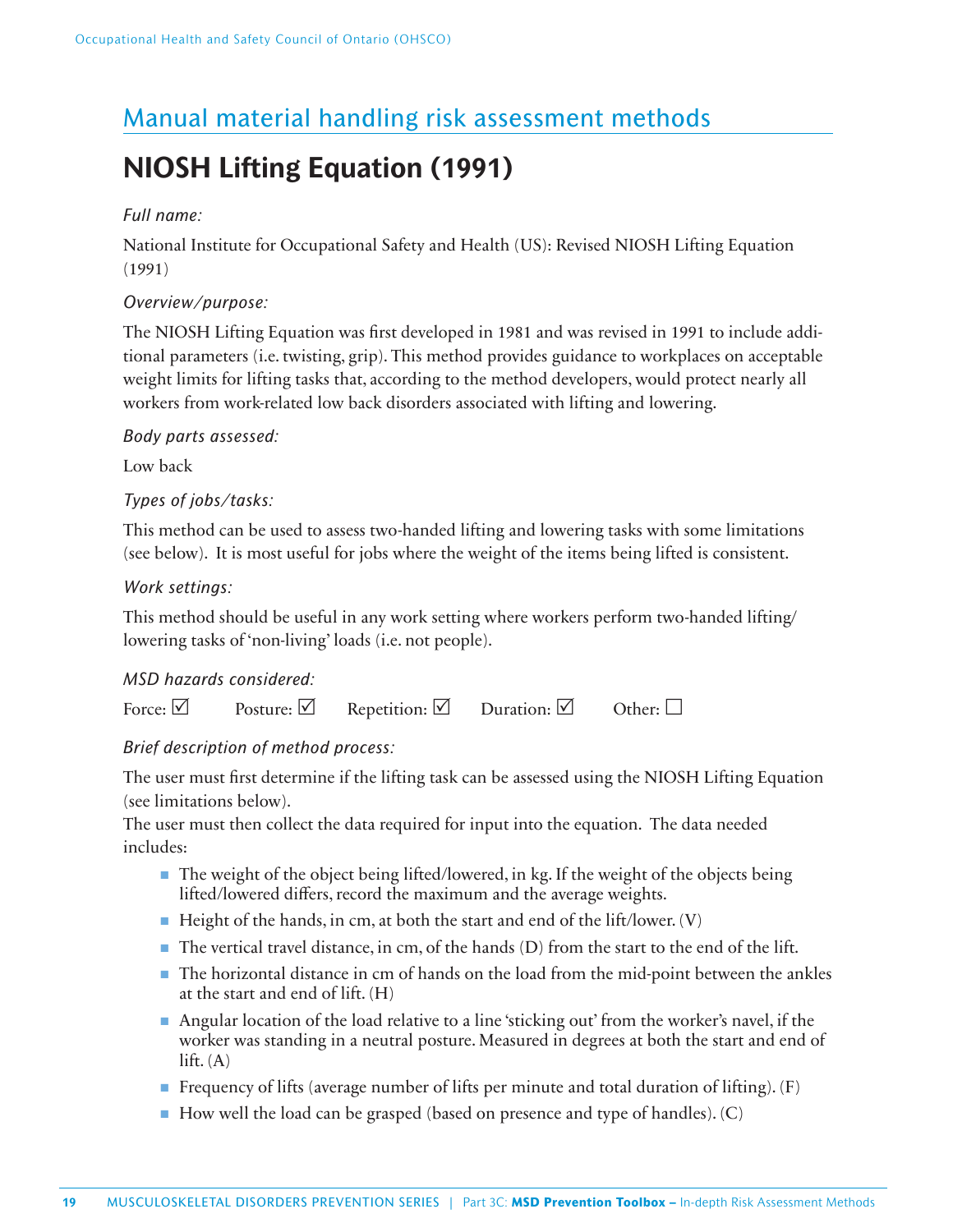### **Manual material handling risk assessment methods Niosh Lifting Equation 1991**

All of the variables are then converted into multipliers and entered into the NIOSH Lifting Equation:

 Recommended Weight Limit (RWL) = LC x HM x VM x DM x AM x FM x CM  $LC =$  Load Constant = 23 kg

The RWL should be calculated for each lifting/lowering task at both the start and end of the lift/lower. This is especially important when the workers twist during the lift/lower or when the horizontal distance of the hands is different at the start or end of the lift/lower.

Once the RWL is calculated, NIOSH suggests that a Lifting Index (LI) be calculated for each task, at both the start and end of the lift/lower. The Lifting Index is a ratio of the calculated RWL and the actual weight of the object being lifted/lowered.

Lifting Index (LI) = Actual Load Weight/Recommended Weight Limit

### *Equipment required:*

- A tape measure is required to take distance measures.
- $\blacksquare$  A weigh scale or force gauge is required to measure the weight of the object(s) being lifted/ lowered.
- A protractor or goniometer can be used to measure angle of asymmetry or this can be estimated.

### *Interpreting results:*

This NIOSH Lifting Equation assumes a lifting limit of 23 kg (51 lbs.) under ideal conditions. As conditions become less than ideal the recommended weight limit for the task is reduced from this baseline of 23 kg.

The calculated RWL is, according to NIOSH, the weight that can be lifted/lowered under the task specific conditions, by 90 per cent of healthy workers (male and female) without increased risk of lifting-related low back pain.

If the actual weight being lifted exceeds the RWL, at either the start or end of the lift/lower, then NIOSH suggests that the risk of lifting-related low back pain is increased for the workers performing the job.

NIOSH suggests that the lifting index (LI) can be used to assess the relative risk of different lifting tasks. When the LI is greater than 1.0, there is an increased risk of lifting-related low back pain and changes should be considered. NIOSH also suggests that when the LI is greater than or equal to 3.0, the risk of lifting-related low back injury is very high and that almost all workers would be at an increased risk. When the LI is greater than or equal to 3.0, changes to the design of the lifting/lowering task are strongly recommended.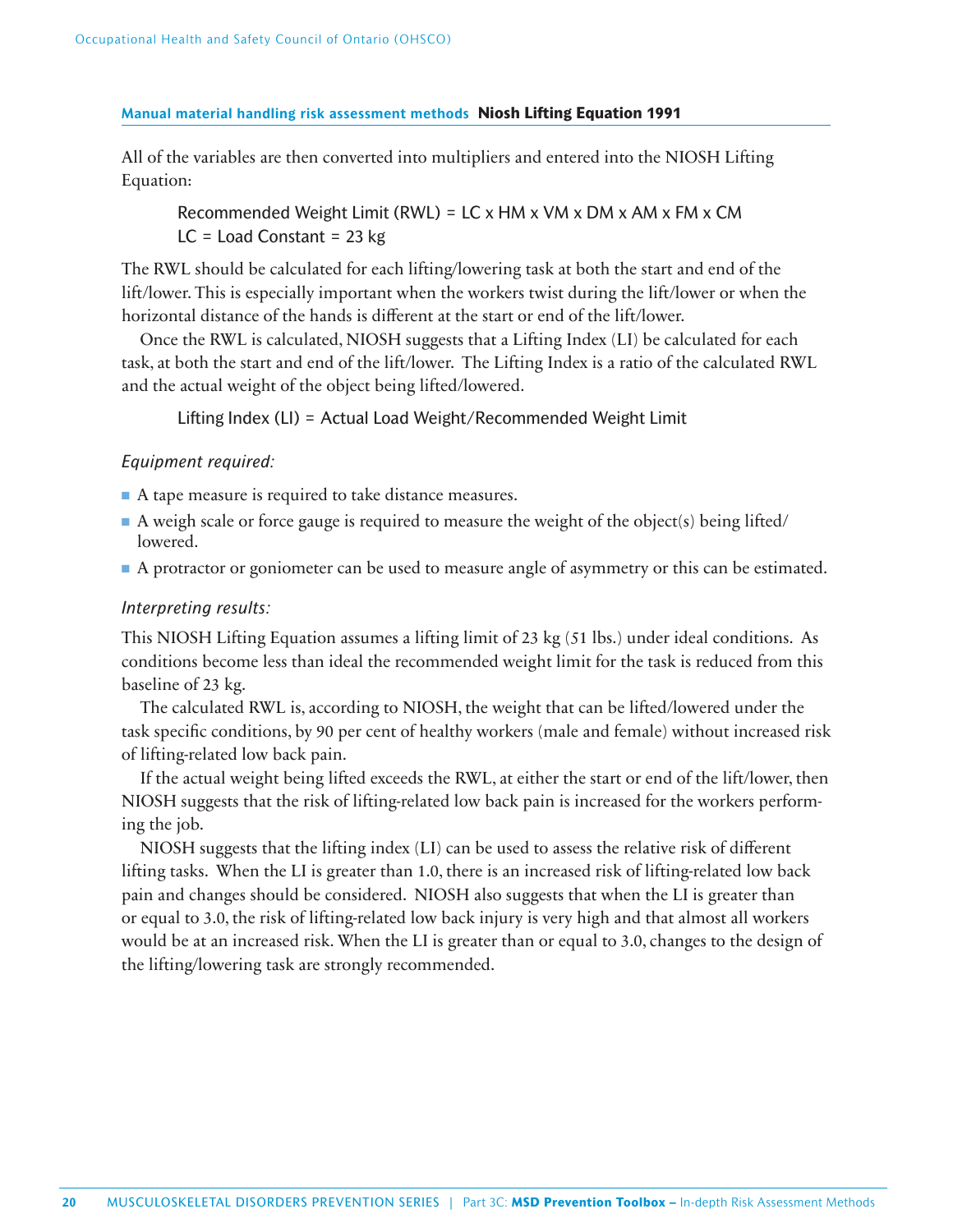### **Manual material handling risk assessment methods Niosh Lifting Equation 1991**

### *Limitations:*

- This method does not take into account whole-body vibration, or non lifting/lowering MSD hazards. This method can not be used for:
	- one-handed lifting/lowering
	- lifting/lowering tasks that are done for more than eight hours
	- lifting/lowering while seated or kneeling
	- lifting/lowering in restricted work spaces
	- lifting/lowering of unstable objects, people or animals
	- carrying/pushing/pulling tasks (including use of a wheelbarrow or shovel)
	- lifting/lowering on slippery surfaces
	- lifting/lowering in unfavorable environments
- As with most risk assessment methods, a general risk level is provided but it cannot predict injuries to individual operators.
- As with most risk assessment methods, this method does not account for individual risk factors including gender, age, or medical history.

### *Originally published in*

Waters, T.R., Putz-Anderson, V., Garg, A. and Fine, L.J, 1993, Revised NIOSH equation for the design and evaluation of manual lifting tasks, Ergonomics, 36(7): 749-776

### *For more information see*

- Applications Manual for the Revised NIOSH Lifting Equation:
	- http://www.cdc.gov/niosh/docs/94-110/
- CCOHS OHS Answers:
	- http://www.ccohs.ca/oshanswers/ergonomics/niosh/
	- includes an on-line calculator
- WorkSafe BC's Lift/Lower Calculator (based on NIOSH Lifting Equation): - http://www2.worksafebc.com/calculator/llc/Default.htm
- ErgoWeb Information Page
	- http://www.ergoweb.com/news/detail.cfm?id=566
- A NIOSH Lifting Equation worksheet (Imperial units)
	- http://personal.health.usf.edu/tbernard/HollowHills/NIOSHWPGM11.pdf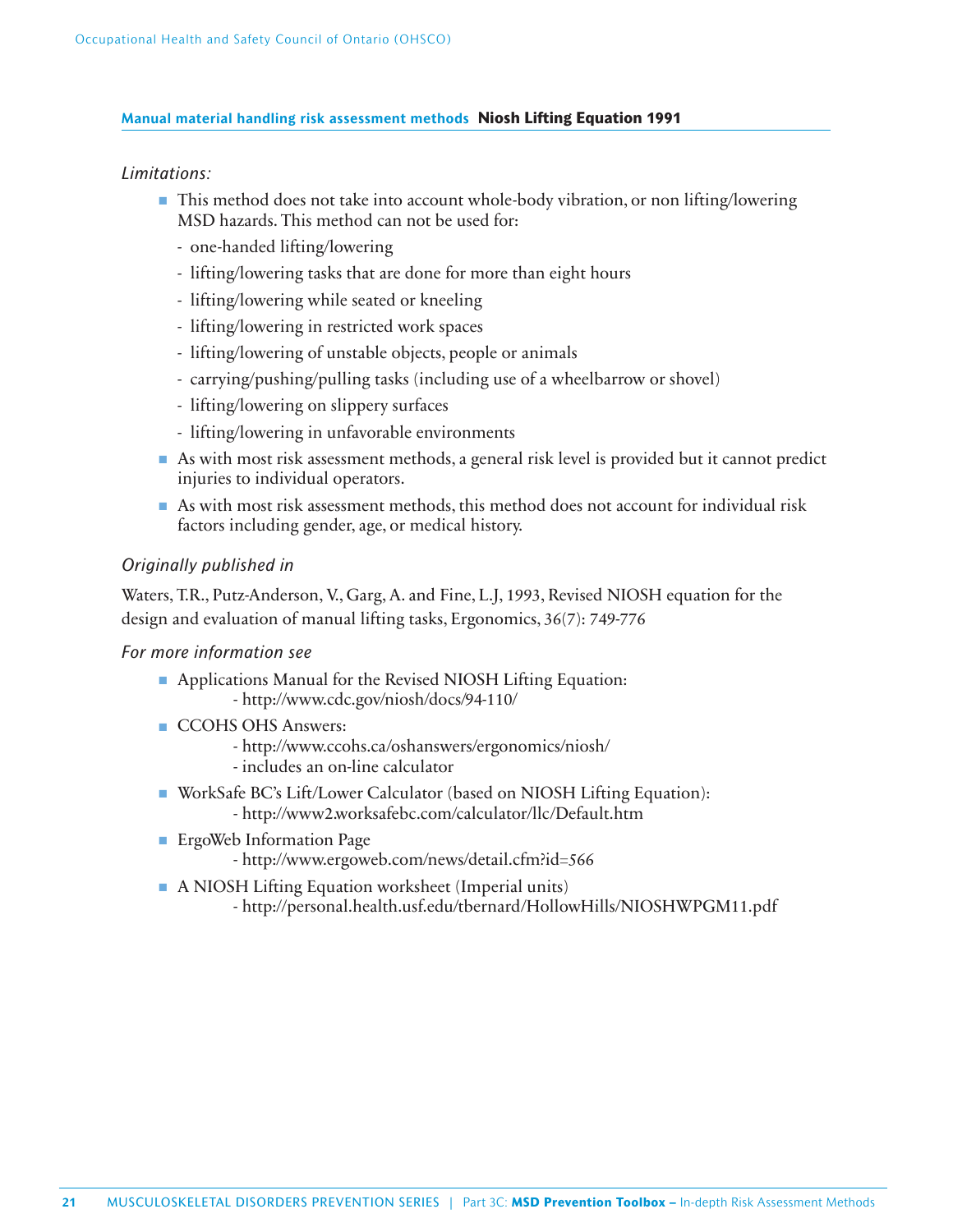# Manual material handling risk assessment methods

# **Snook Tables**

### *Full name:*

Liberty Mutual Manual Materials Handling Tables

### *Overview/purpose:*

The Snook Tables, as they are commonly known, were developed to provide maximum acceptable weight limits (MAWL) for different manual handling tasks. The data in the tables was derived using a 'psychophysical approach' where subjects were asked to make adjustments to the weight/ force so that they would be able to "work all day as hard as possible on an 'incentive basis' without straining or becoming unusually tired, weak, out of breath or overheated."

### *Body parts assessed:*

Primarily low back, but also shoulders and legs, also the load on the cardiovascular system.

### *Types of jobs/tasks:*

By using the appropriate charts, the method can be used to assess most lifting, lowering, carrying, pushing and/or pulling tasks. See the limitations for use of this method below.

*Work settings:*

This method should be useful in any work setting.

### *MSD hazards considered:*

| Repetition: $\triangledown$<br>Posture: $\Box$<br>Force: $\boxed{\vee}$ | Duration: $\boxtimes$<br>Other: $\Box$ |  |
|-------------------------------------------------------------------------|----------------------------------------|--|
|-------------------------------------------------------------------------|----------------------------------------|--|

### *Brief description of method process:*

The user must first select the correct "Table" to use for the assessment. For each type of manual material handling (lifting, lowering, carrying, pushing, pulling) separate tables are provided for both males and females. If the task is performed by both males and females, use the female table.

The user needs to measure the weight of the object being lifted, lowered, or carried. For pushing and pulling tasks the user needs to measure the amount of force required to get the item moving (initial force) and then measure the amount of force it takes to keep the item moving (sustained force).

### *Other data required for this method include:*

- **Hand distance** (width): the distance from the front of the body to the hands. This will normally be half the width of the object being handled unless the object is purposely held away from the body.
- **Lift/lower distance (distance)**: the distance of travel of the hands while lift or lower taking place.
- **Hand height (height)**: height of the hands on the object being pushed or pulled, or the height of the hands when carrying a load.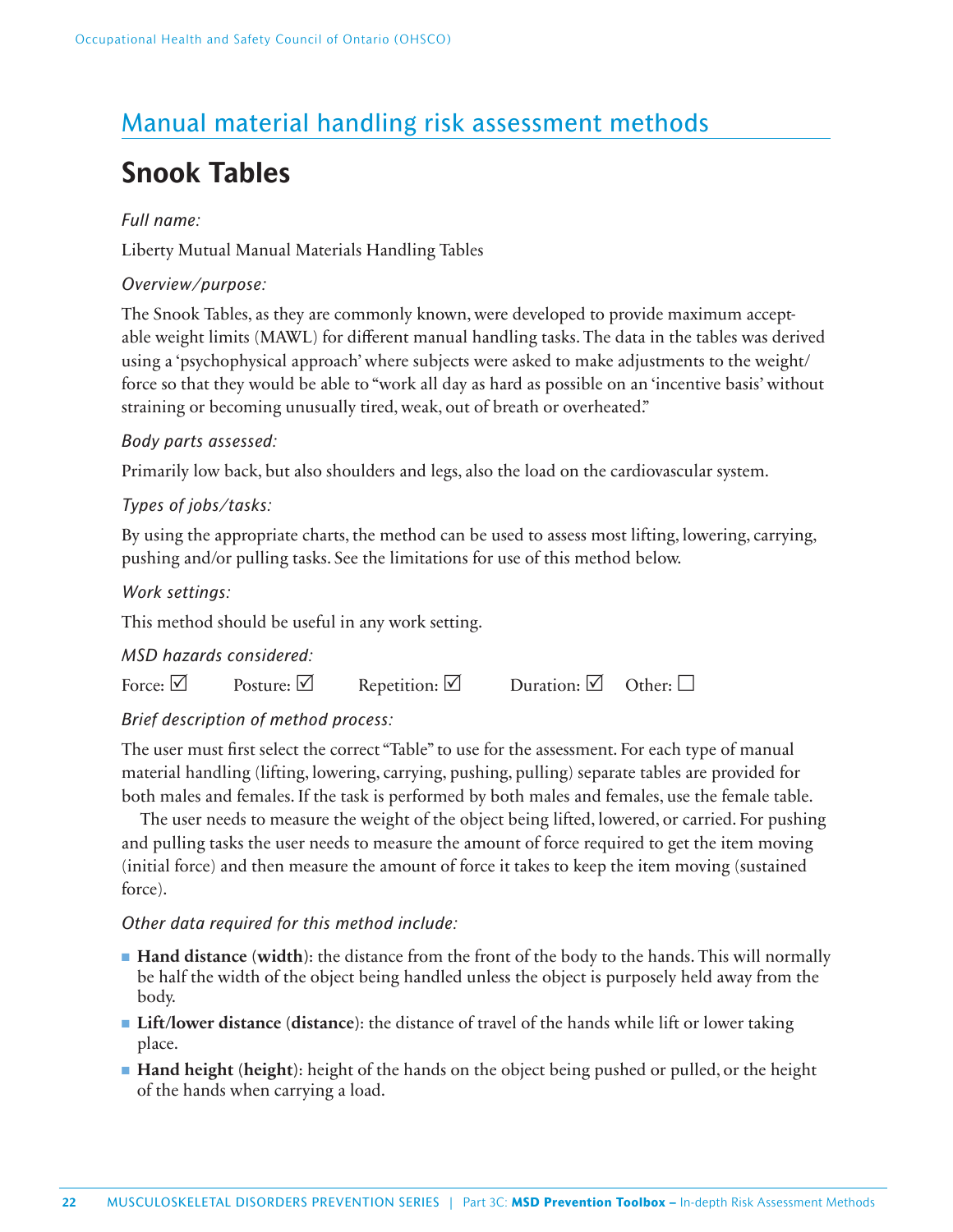### **Manual material handling risk assessment methods Snook Tables**

- **Push/pull/carry distance**: distance the item is pushed or pulled, or carried.
- **Frequency**: the number of lifts, lowers, pushes, pulls or carries expressed in terms of number of activities done in 'x' seconds, minutes, or hours (see tables).
- **Lift/lower zone:** the area of the body in which the lift/lower finishes. Take note of the position of the hands when the worker has completed the lift/lower (floor to knuckle, knuckle to shoulders, or shoulder to overhead reach)

**Note:** in some cases a worker will perform lifting, lowering, pushing, pulling, and/or carrying as part of one job. If so, data should be collected for each type manual handling and the total manual handling frequency should be calculated (e.g. total number all lifts/lowers done in 'x' seconds, minutes, or hours.)

The values are used to select the most appropriate column or row in the appropriate table. The tables indicate the percentage of the population of workers that should be able to do the task as a regular part of daily work. In many cases, the data collected will not exactly match the values provided in the table. When this happens, select the table value that most closely matches the values measured at the job/ task.

### *Equipment required:*

- A tape measure is required to take distance measures.
- A weigh scale or force gauge is required to measure the weight of the object(s) being lifted/ lowered or carried, and the forces required for pushing and pulling.

### *Interpreting results:*

As noted above, the tables provide weight/force values, for specific types of tasks that are deemed to be acceptable to a defined percentage of the population.

When the task specific data does not match the values in the table, it is suggested that the user select the table value that is closest to the actual task requirements, bearing in mind that selecting the next highest value in the table, for any of the specific criteria, will result in a more protective assessment result.

The creators of this method suggest that jobs that require many different manual handling tasks (lifting, lowering, pushing, pulling, and/or carrying) can be assessed using this method. This is done by comparing data for each of the specific manual handling tasks against the appropriate table but by using the 'total frequency for all the tasks' as the frequency value to determine the percentage of the population that would find the task to be acceptable. For instance, if a job requires lifting at a rate of one lift every two minutes, a push every five minutes and a carry every five minutes, the worker would do four and a half 'tasks' over five minutes, or rounding down, one task per minute. The user should then compare the data for the lift, carry and push, against the appropriate table but use the same frequency (one per minute) for each to determine a result.

It has been suggested that any task that cannot be performed by at least 75 per cent of the population should be considered for redesign. When a mixture of males and females are doing the task, the task should be designed so that it is acceptable to at least 75 per cent of the female population, which would make it acceptable to more than 90 per cent of the male population.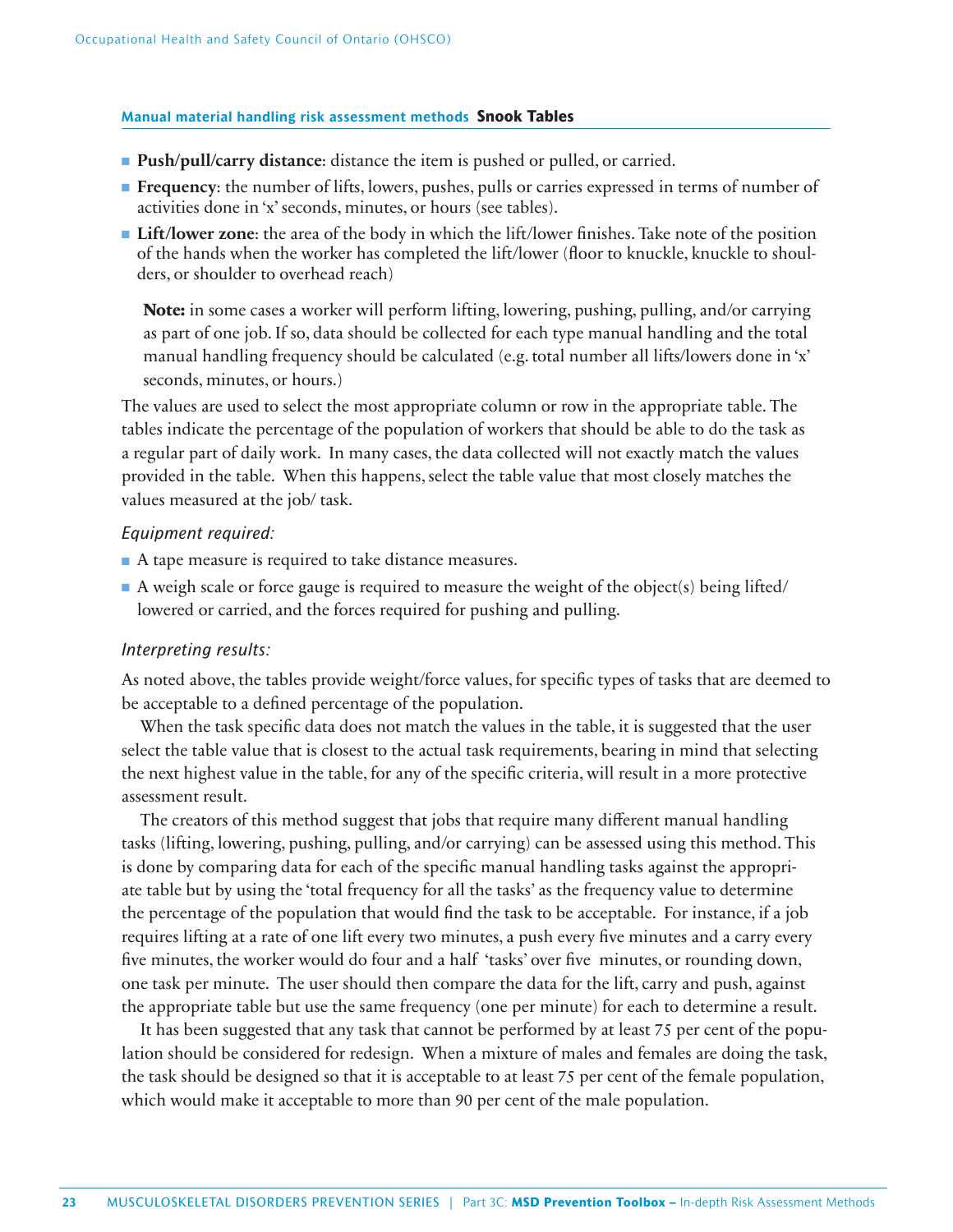### **Manual material handling risk assessment methods Snook Tables**

### *Limitations:*

- This method does not consider any trunk rotation/twisting that may take place while performing the task.
- This method is not suitable for use when the task involves one-handed lifting, lowering, carrying, pushing or pulling. The method is also not useful for tasks that involve throwing or catching of objects.
- Some combined tasks may exceed recommended physiological limits for an eight-hour shift.
- Some weights may exceed recommended physiological limits during an 8-hour shift, as noted by italics in the tables.
- As with most risk assessment methods, a general risk level is provided but it cannot predict injuries to individual operators.
- As with most risk assessment methods, this method does not account for individual risk factors including age, or medical history.

### *Originally published in:*

Snook, S. H. and Ciriello, V. M.; The design of manual handling tasks: revised tables of maximum acceptable weights and forces, Ergonomics, 34:9 1197-1213, 1991.

### *For more information see:*

- Clemson University Industrial Engineering:
	- www.ces.clemson.edu/ie/research/labs/Ergonomicstools/snook.pdf
- On-line calculator for pushing, pulling, carrying from Worksafe BC, based on Snook Tables:
	- www2.worksafebc.com/ppcc/footer/about.htm
- Updated version of tables from Liberty Mutual (in imperial units only)
	- libertymmhtables.libertymutual.com/CM\_LMTablesWeb/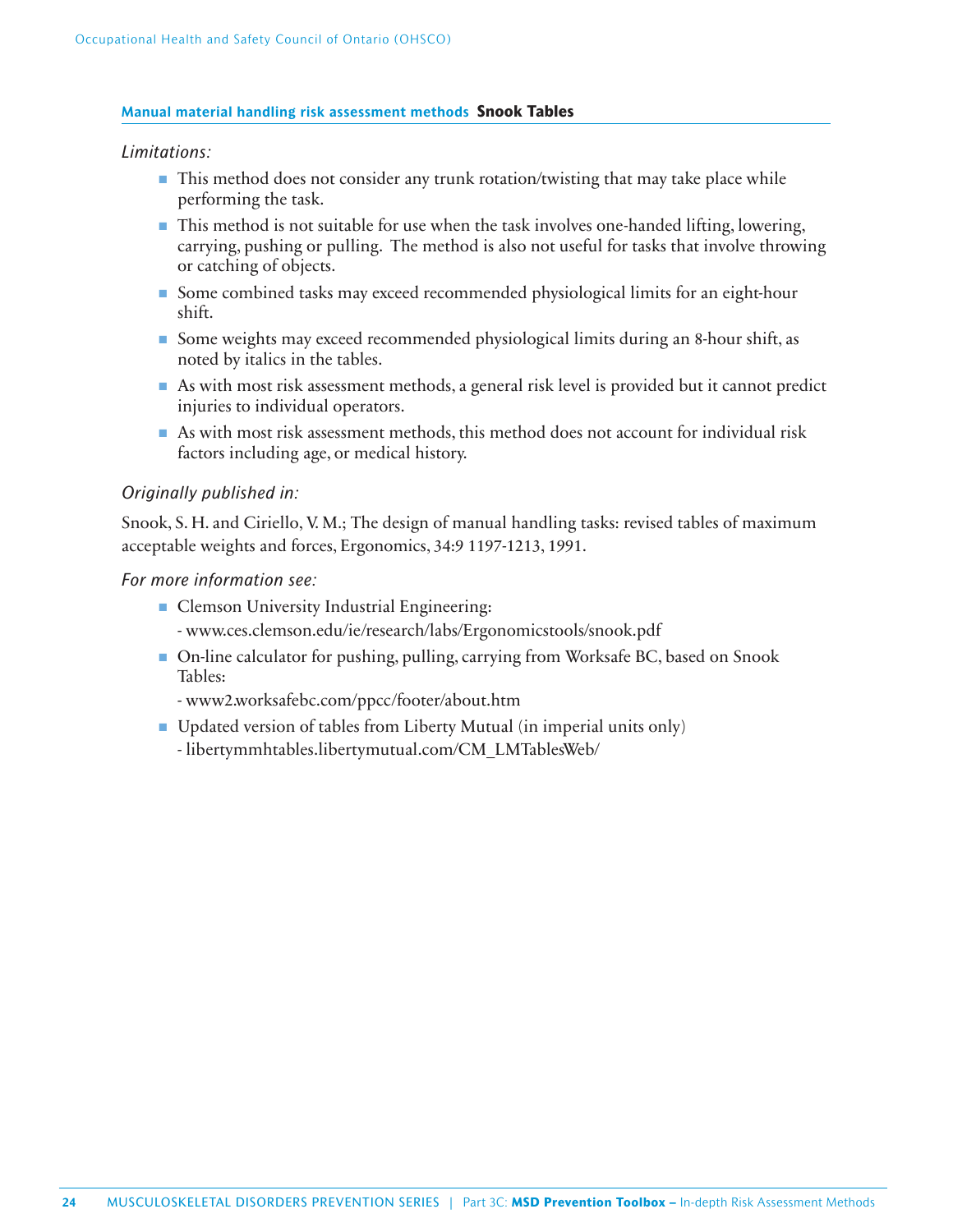# Manual material handling risk assessment methods

# **Manual Handling Assessment Charts (MAC) (U.K.)**

The Manual Handling Assessment Charts (MAC) were designed to help with the assessment of the most common risk factors in lifting (and lowering), carrying and team handling operations. For more information see: www.hse.gov.uk/msd/mac/index.htm

# **Mital et. al. Tables**

The Mital Tables were developed by Mital, Nicholson and Ayoub in 1993. Using the data from Snook and Ciriello, they created a set of tables of maximum acceptable weight limits that were adjusted for various biomechanical, physiological, and epidemiological criteria. In addition, they provide a number of other adjustments to provide weight limits based on other factors that can significantly affect the maximum acceptable weight of industrial workers. These factors include:

- working duration,
- limited headroom,
- asymmetrical lifting (twisting and lifting/lowering),
- load asymmetry (uneven loads/unbalanced loads),
- couplings (grip characteristic),
- load placement clearance,
- heat stress.

The Mital tables can be used for the evaluation and design of manual handling (lifting, lowering, pushing, pulling and carrying) tasks. The Tables can also be used for one-handed horizontal lifting, one-handed carrying, holding, and material handling in unusual postures.

### *For more information see:*

- Mital A and Nicholson and Ayoub M.M. 1997 A Guide to Manual Materials Handling (2nd Edition): Taylor & Francis
	- obtain this book through interlibrary loan at a local public, college or university library.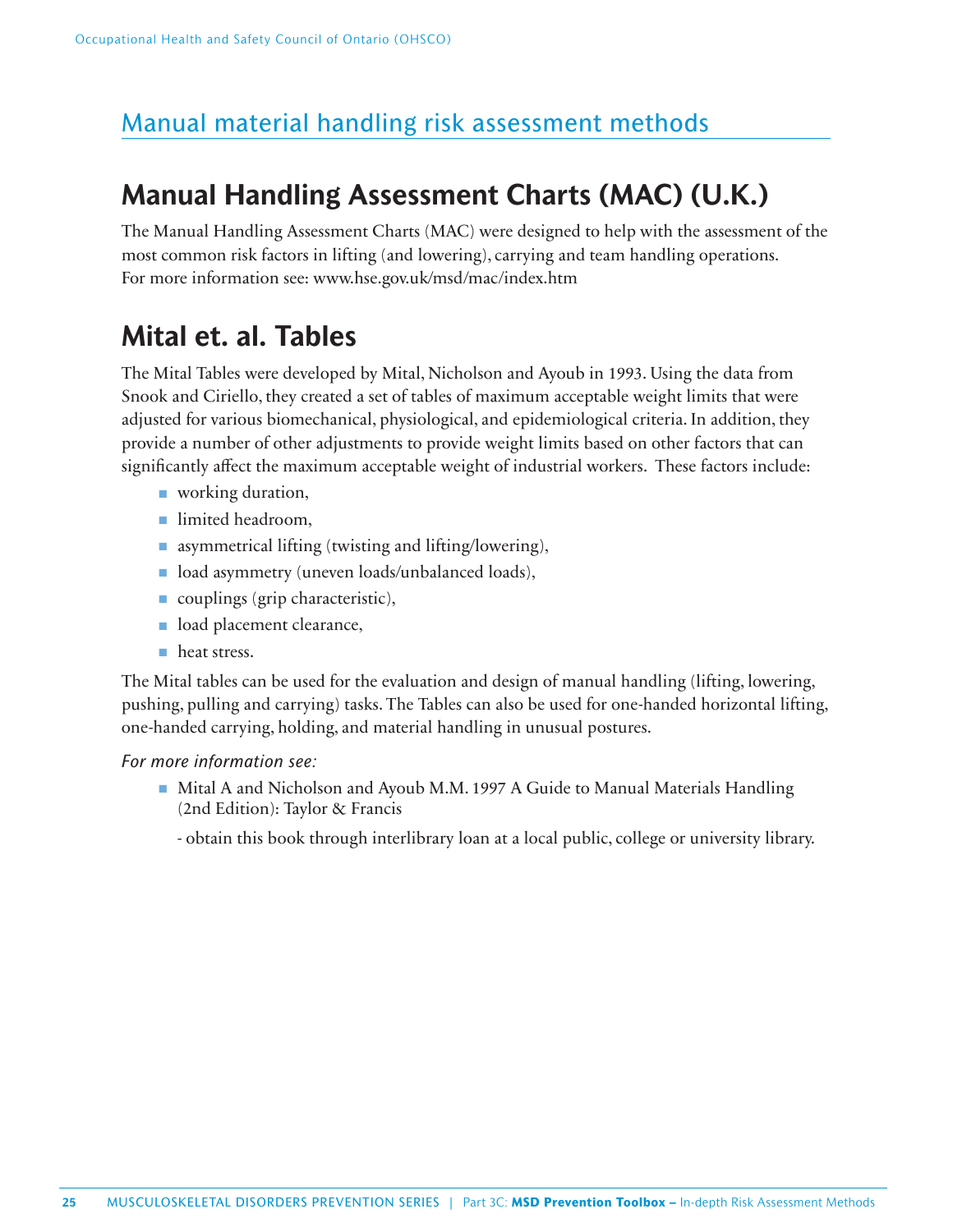# Upper limb risk assessment methods

# **ACGIH Hand Activity Level (HAL)**

### *Full name:*

American Conference of Governmental Industrial Hygienists Threshold Limit Value for Hand Activity Level (HAL)

### *Overview/purpose:*

The ACGIH HAL is a hand activity assessment method designed to assess the risk of MSDs from exposure to repetitive hand, wrist and forearm work.

### *Body parts assessed:*

Hands, wrists, forearms

### *Types of jobs/tasks:*

The method can be used to assess:

- any task that involve the same, or very similar repetitive hand, wrist or forearm exertions
- tasks that are performed for at least four hours a day/shift

### *Work settings:*

This method should be useful in any work setting. The method has been used in various manufacturing, meat processing and office settings.

### *MSD hazards considered:*

| Force: $\triangledown$ | Posture: $\triangledown$ | Repetition: $\Box$ | Duration: $\triangledown$ | Other: $\Box$ |
|------------------------|--------------------------|--------------------|---------------------------|---------------|
|------------------------|--------------------------|--------------------|---------------------------|---------------|

### *Brief description of method process:*

An observer/user identifies the hand activity level (HAL) on a scale of 0 (virtually no activity) to 10 (highest imaginable level of activity). Activity is considered to be a combination of both repetition and how much of the cycle the hand is exerting force.

The level of hand force (normalized peak force or NPF) can be measured in a variety of ways. The hand forces can be measured using a force gauge and from this the percentage of maximum hand force can be calculated. The hand forces can also be assessed by asking the person doing the task to rate the level of effort on a scale of  $0 - 10$ , or by having the observer rate the effort level.

The normalized force and hand activity level are then plotted on the graph provided in the ACIGH HAL OR the ratio of the NPF to the HAL: (NPF/10 –HAL) is calculated

### *Equipment required:*

A grip dynamometer (force gauge) can be used to measure grip forces but is not required. Use of a stopwatch is recommended.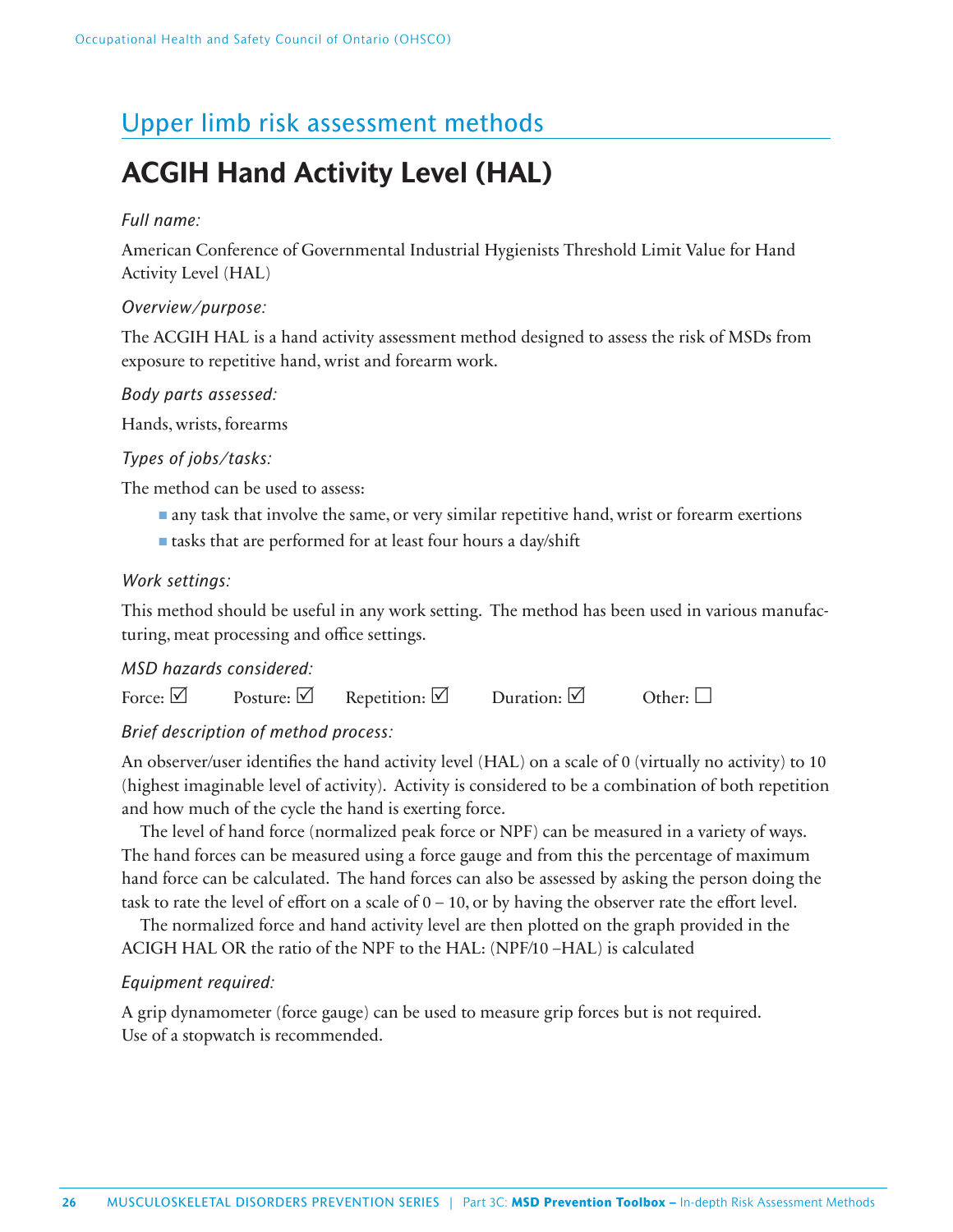### **Upper limb risk assessment methods ACGIH Hand Activity Level (HAL)**

### *Interpreting Results:*

- The ACIGH HAL method proposes two limit values, a TLV (Threshold Limit Value) and an AL (Action Limit).
- The ACIGH HAL TLV is the level/value above which it is recommended that a program of controls be implemented to avoid MSDs.

- the ACIGH HAL TLV is: 0.78

■ The ACIGH HAL AL (Action Limit) is the level/value below which it is felt that the risk of workers developing an MSD is acceptable (low), as long as exposure to other factors, e.g., posture, contact stress and vibration are not excessive.

- the ACIGH HAL AL is: 0.56

- If the result for the task is between the AL and the TLV it is suggested that a program of education and surveillance be implemented, and/or proactive job improvements occur to reduce the risk to a level that is at or below the AL.
- Arm, grip and wrist/forearm postures should be considered in the interpretation of the score.

### *Limitations:*

- Many issues are left up to the professional judgment of the observer/analyst.
- This risk assessment method does not account for sustained non-neutral postures, contact stresses, low temperatures, or vibration exposure.
- This risk assessment method only considers repetition and force applied to monotonous hand work performed for four or more hours per day.
- As with most risk assessment methods, a general risk level is provided but it cannot predict injuries to individual operators.
- As with most risk assessment methods, this method does not account for individual risk factors including gender, age, or medical history.

### *Originally published in:*

American Conference of Governmental Industrial Hygienists (ACGIH). Threshold limit values and biological exposure indices for 2001. Cincinnati: ACGIH, 2001.

### *For more information see:*

- A worksheet to help complete the ACIGH:HAL can be found at:
	- personal.health.usf.edu/tbernard/HollowHills/HALTLVM15.pdf
- University of Michigan ACGIH:HAL information at:
	- umrerc.engin.umich.edu/jobdatabase/RERC2/HAL/ACGIHTLV.htm
- UAW Occupational Health & Safety
	- www.uaw.org/hs/03/01/hs06.cfm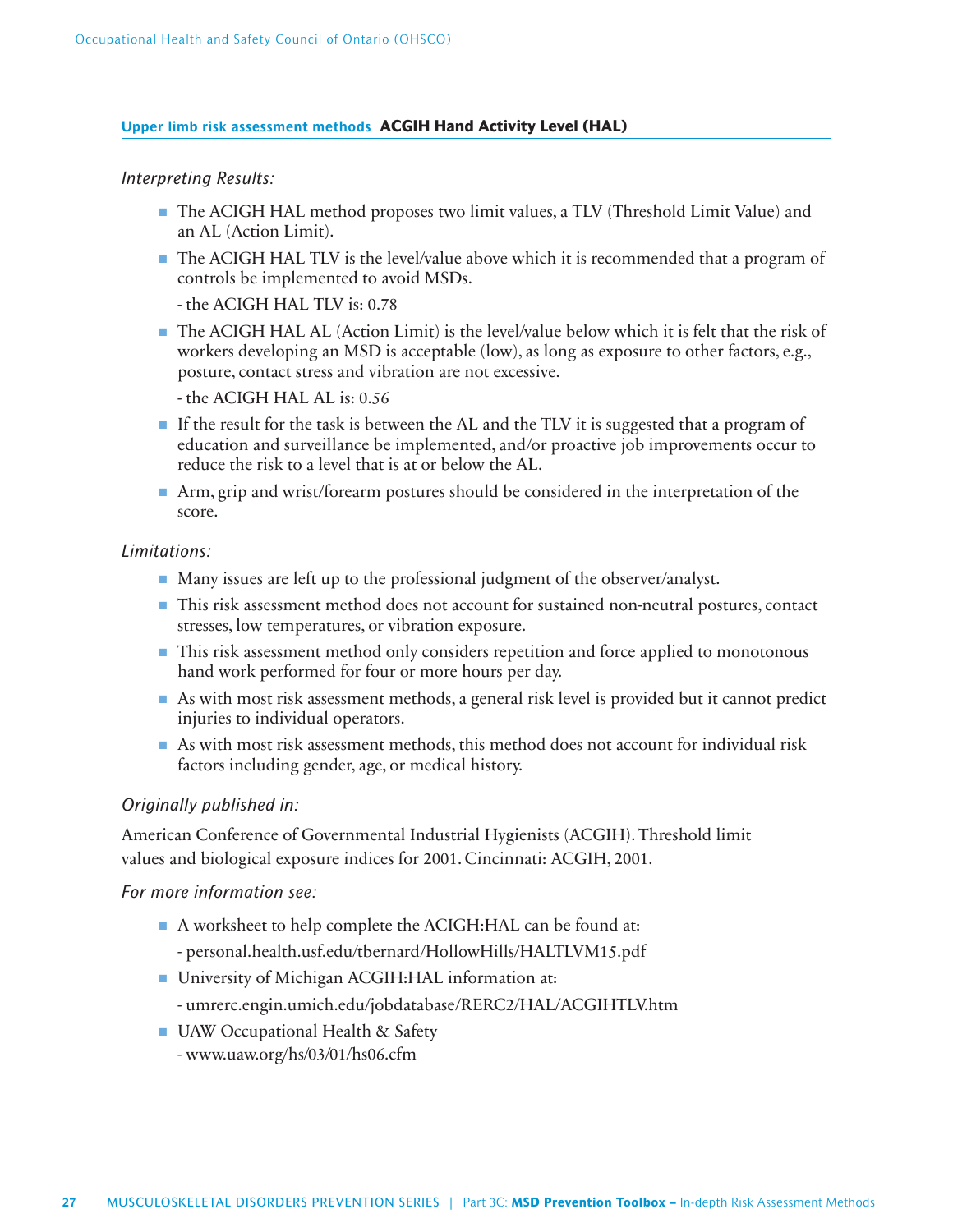# Upper limb risk assessment methods

# **Rapid Upper Limb Assessment**

### *Full Name:*

Rapid Upper Limb Assessment (RULA)

### *Overview/purpose:*

RULA is a method designed to provide a quick analysis of the demands on a worker's upper limb. It provides an objective measure of the MSD risk caused by tasks where the demands on the upper body are high but the whole body demands (i.e. the back and legs) are relatively low.

### *Body parts assessed:*

Primarily the upper limb (hand, wrist, elbow, shoulder), but also the neck and low back (due to trunk postures).

### *Types of jobs/tasks:*

The method can be used to assess most tasks where the worker uses primarily the upper limbs to complete the task. Typically, the worker is seated or standing without much movement when performing the task. Examples of tasks that are suitable for a RULA analysis include computer based tasks, manufacturing and retail/cashier type tasks. See the limitations for use of this method below.

### *Work settings:*

This method should be useful in any work setting for tasks as described above.

### *MSD hazards considered:*

| Posture: $\Box$<br>Force: $\vee$ | Repetition: $\triangledown$ | Duration: $\Box$ | Other: $\Box$ |
|----------------------------------|-----------------------------|------------------|---------------|
|----------------------------------|-----------------------------|------------------|---------------|

### *Brief description of method process:*

The user must ensure that the worker uses primarily the upper limb to perform the task, and that the task is performed while the worker is seated or standing still. If this is not the case, they should consider using another method (e.g. REBA).

To do a complete RULA analysis, the user decides which postures/or parts of the work cycle need to be assessed. To do this it is important for the user to look at the postures used over a full task cycle. After this they can select the posture to be assessed. Often those postures that are held the longest and/or considered to be 'the worst' are assessed.

It is then necessary to decide whether the left, right or both sides of the body should be assessed. RULA is actually designed to look at the left and right hand sides separately. If both sides are assessed, RULA will provide a score for each side.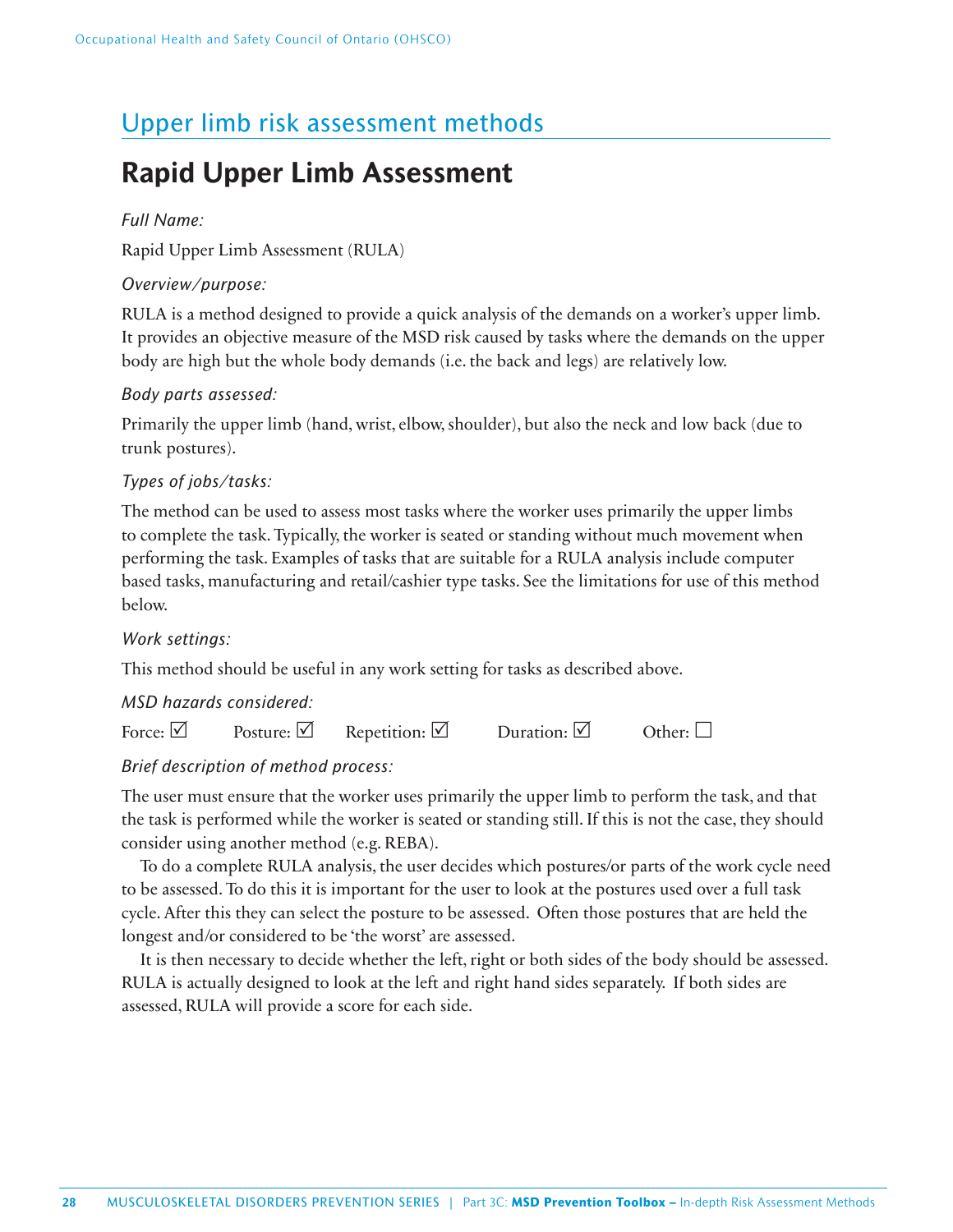### **Upper limb risk assessment methods Rapid Upper Limb Assessment (RULA)**

### **For each side of the body the user will:**

- Score the position of the upper arm (shoulder posture), lower arm (elbow posture), and wrist, adjusting the score for more extreme postures.
- Decide if the worker works mostly with their hand/forearm in neutral (so the thumb is pointing up), or if they work with the palm of the hand facing up or down. If neutral, score the 'wrist twist' as being 'mainly in mid-range'. If facing up or down, score the 'wrist twist' as 'at or near the end of twisting range'.
- Look at 'Table A' on a RULA worksheet to determine the combined score for the right or left upper limb.
- $\blacksquare$  Determine the score for muscle use by deciding if the upper limb posture(s) already scored is mainly static (held for greater than 1 min.) or if it is repeated four or more times a minute.
- Determine the score for force/load by considering the amount of force or load that is placed on/exerted by the upper limb.
- Total up the scores for muscle use, force/load and upper limb posture (from Table A).

### **Now the user will:**

- Score the posture of the neck, trunk (lumbar spine/trunk posture), and legs, adjusting the score for more extreme neck and trunk postures.
- Determine the score for the legs.
- Look at 'Table B' on a RULA worksheet to determine the combined score for the Neck, Trunk and Legs.

### **Finally, the user will:**

■ Use 'Table C' on a RULA worksheet to find the final or 'Grand' score for the task (right or left side).

### **Equipment required:**

A weigh scale, push/pull force gauge, and/or a hand grip/pinch grip force gauge are recommended to measure the forces/loads required for the task. If this equipment is not available it may be adequate to have the workers performing the task estimate the force/load levels. A stopwatch may also be used but is not required.

### **Interpreting results:**

As noted above, the RULA method needs to be applied separately to both the left- and right-hand sides of the body. For each analysis, RULA determines a 'Grand' or final score. As such, for most jobs/tasks, using the RULA method will provide you with a final score for the left side of the body and a final score for the right side of the body.

RULA does not have a method for combining the scores from a left- and right-hand side assessment.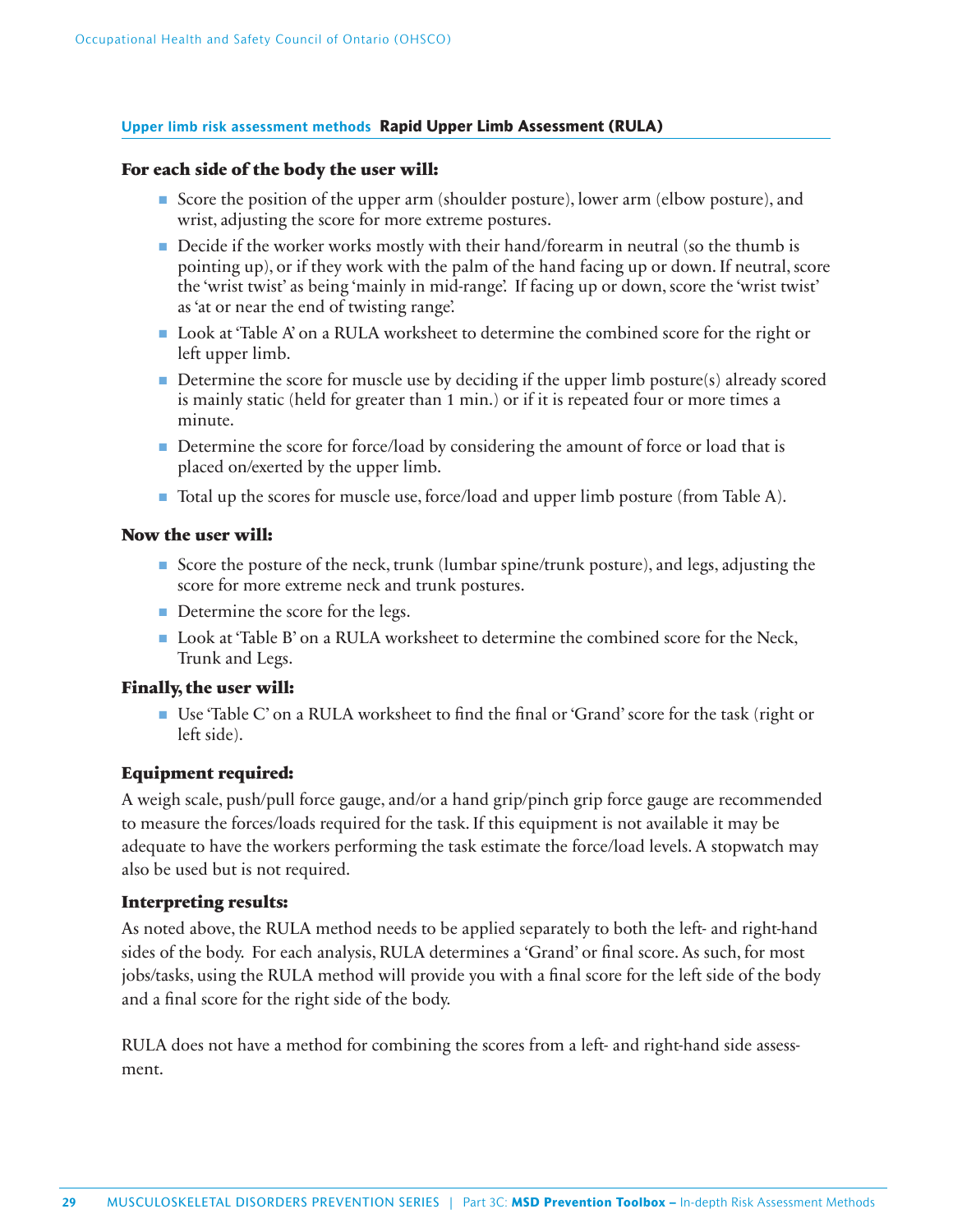### **Upper limb risk assessment methods Rapid Upper Limb Assessment (RULA)**

The creators of the RULA method provide a series of 'action levels' based on the final score.

- Final score of 1 or 2: posture is acceptable if it is not maintained or repeated for long periods
- Final score of 3 or 4: further investigation is needed, changes may be required
- Final score of 5 or 6: investigation and changes required soon
- Final score of 7: investigation and changes are required immediately

### **Limitations:**

- This method is not applicable for assessing manual material handling tasks, or tasks that involve significant moving around the work area.
- The method is not suitable for assessing tasks that have unpredictable work postures, or for assessing jobs that involve a number of different and varying tasks.
- The method only allows for the separate assessment of right- and left-hand sides of the body, and there is no method to combine these scores into a total body risk score.
- The method only allows for looking at either one point of time or at the 'worst' postures observed for a task.
- The cumulative effects of all activities performed during a job/task are not considered.
- If the job/task involves unusual, difficult to categorize, or unobservable (due to production schedules, tasks required for maintenance or start-up or shut-down) the risk associated with the job/task may not be adequately reflected by the result of the method.
- This method does not consider the total duration of the task, available recovery time or vibration.
- As with most risk assessment methods, a general risk level is provided but it cannot predict injuries to individual operators.
- As with most risk assessment methods, this method does not account for individual risk factors including gender, age, or medical history.

### **Originally published in**

McAtamney, L. and Corlett, E.N. "RULA: A survey method for investigation of work-related upper limb disorders". Applied Ergonomics 1993, 24(2), 91-99.

### **For more information see**

- General Information on RULA Method:
	- www.rula.co.uk/brief.html
- RULA Worksheet(s): - ergo.human.cornell.edu/Pub/AHquest/curula01.pdf
- On-line 'calculator' for RULA Method:
	- www.rula.co.uk/
	- www.rula.co.uk/RULASheet.pdf (requires going 'on-line' to complete assessment)
- Chapter 7, Handbook of Human Factors and Ergonomics Methods, in Stanton, N. et al. (eds.) (2004)
	- obtain this book through interlibrary loan at local public, college or university library.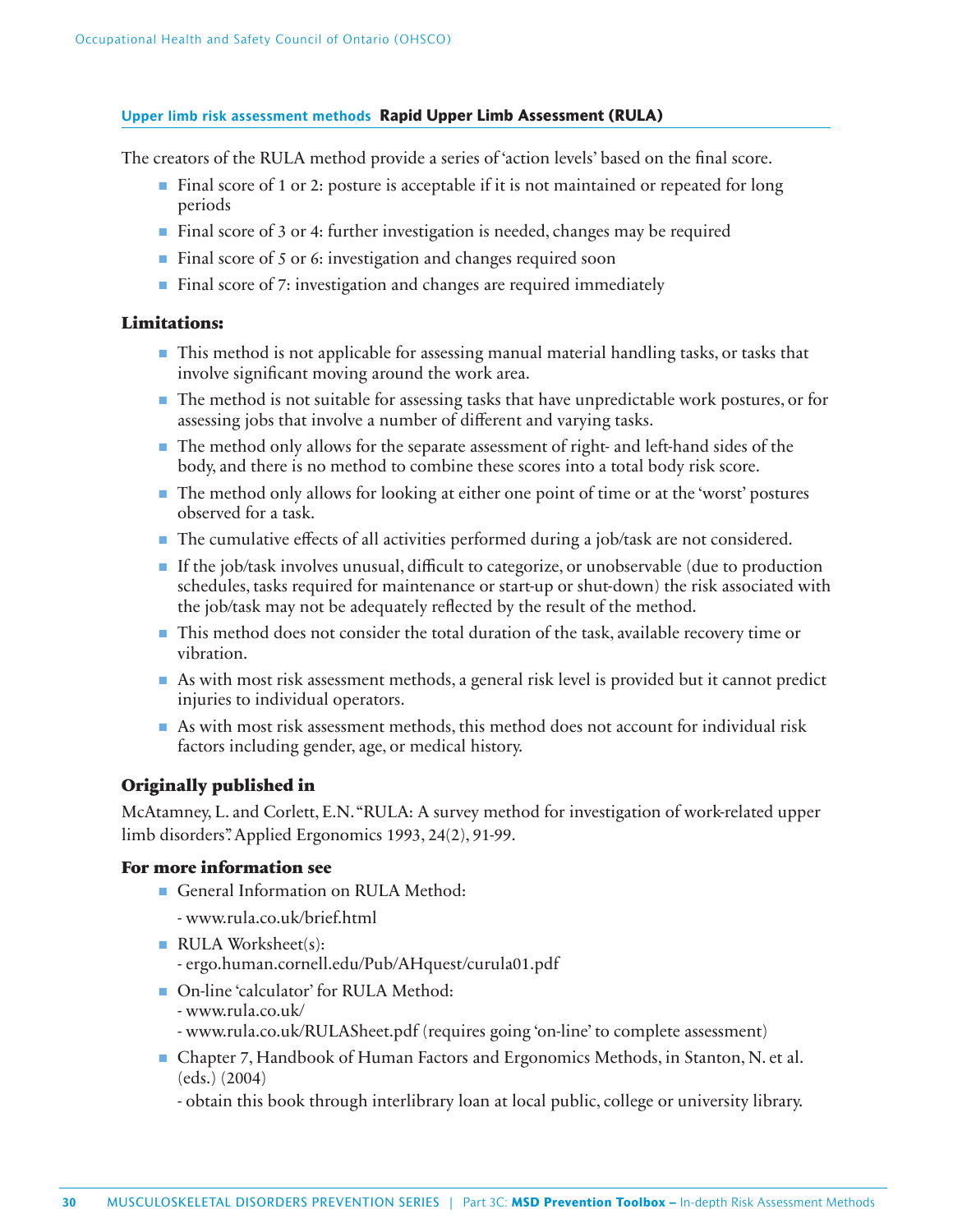# Upper limb risk assessment methods

# **Strain Index**

*Full name:*

Strain Index (SI)

*Overview/purpose:*

The Strain Index is a risk assessment method designed to evaluate a job's level of risk for developing a disorder of the hand, wrist, forearm, or elbow. The method can also help in determining which parts of a job/task need change.

### *Body parts assessed:*

Hands, wrists, forearms, elbows

*Types of jobs/tasks:*

This method can be used to assess any repetitive 'hand intensive' task

### *Work settings:*

This method should be useful in any work setting. The method has been developed and used in various manufacturing and meat processing settings.

### *MSD hazards considered:*

Force:  $\boxtimes$  Posture:  $\boxtimes$  Repetition:  $\boxtimes$  Duration:  $\boxtimes$  Other:  $\square$ 

### *Brief description of method process:*

The observer/user must first do a task analysis to clearly identify the hand intensive tasks required to perform the job.

For each task and for each hand (right and left are assessed separately), the observer will evaluate six different variables (intensity of effort/exertion, duration of effort/exertion, number of exertions, hand/wrist posture, speed of work, and duration of task).

The result for each variable is assigned a 'score' or 'multiplier'. These scores or multipliers are then multiplied together to provide the Strain Index score.

### *Equipment required:*

Use of a stopwatch is recommended.

### *Interpreting results:*

SI scores of greater than 5 are associated with jobs that cause upper extremity MSDs. Scores less than 3 are probably 'safe'. SI scores which are greater than 7 are labeled as hazardous.

- If the SI less than 3: likely to be safe for all workers
- If the SI is between 3 and 5: uncertain, monitor the job for MSDs/discomfort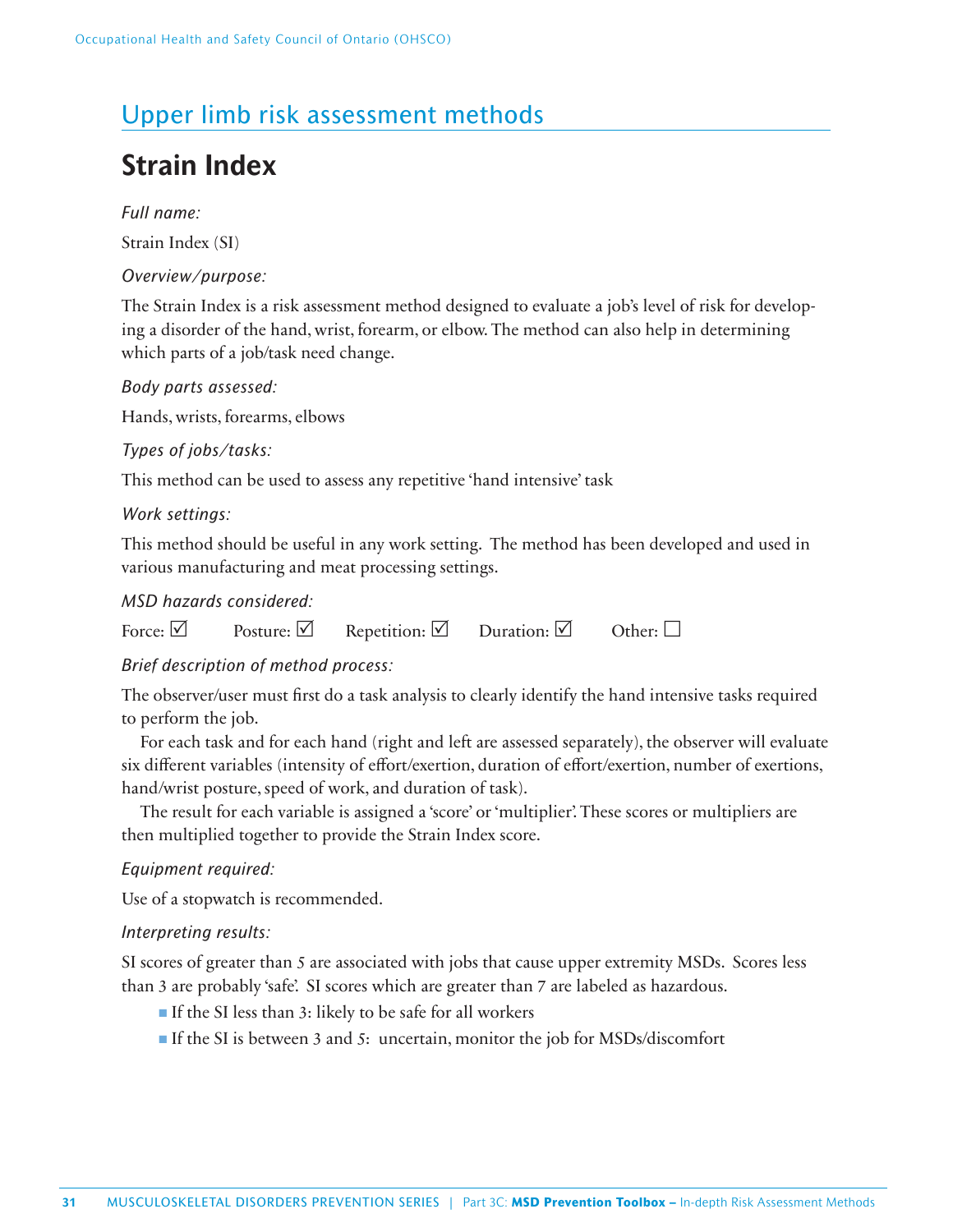### **Upper limb risk assessment methods Strain Index**

- If the SI is between 5 and 7: an elevated level of risk, monitor and implement controls if reports of MSD/discomfort
- If the SI greater than 7: a high level of risk, a program of controls is strongly recommended (hazardous job)

### *Limitations:*

- This method does not account for contact stress (soft tissue compression), cold temperatures, or hand-arm vibration.
- This method does not account for recovery time between exertions.
- This method only looks at MSD risk for the upper extremity, from the elbows to hands.
- This method requires the observer/user to estimate three of the six variables (intensity of exertions, postures, speed of work).
- The multiplier values used in the method are primarily based on the authors' professional opinions with support from physiological, biomechanical, and epidemiological principles as opposed to a mathematical relationship between task variables.
- As with most risk assessment methods, a general risk level is provided but it cannot predict injuries to individual operators.
- As with most risk assessment methods, this method does not account for individual risk factors including gender, age, or medical history.

### *Originally published in:*

J. Steven Moore and Arun Garg, "The Strain Index: A Proposed Method To Analyze Jobs For Risk Of Distal Upper Extremity Disorders", American Industrial Hygiene Association Journal, 56:443- 458 (1995).

### *For more information see*

- Cornell University Ergonomics Site (includes a worksheet):
	- ergo.human.cornell.edu/ahJSI.html
- A worksheet can also be found at:
	- personal.health.usf.edu/tbernard/HollowHills/StrainIndexM12.pdf
- ErgoWeb Information Page
	- www.ergoweb.com/news/detail.cfm?id=583
- Chapter 9, Handbook of Human Factors and Ergonomics Methods, in Stanton, N. et al. (eds.) (2004)
	- obtain this book through interlibrary loan at local public, college or university library.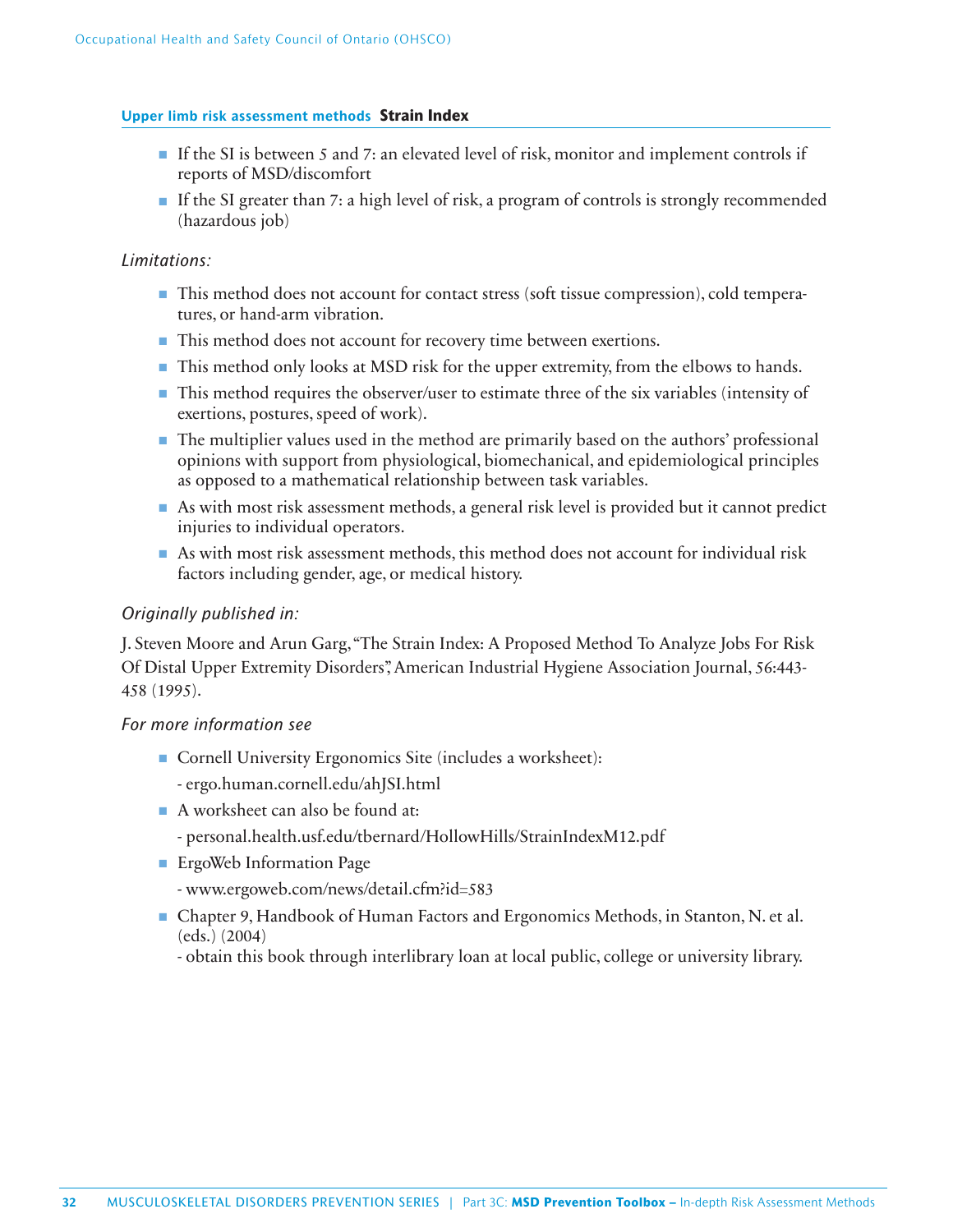# Upper limb risk assessment methods

# **CTD Risk Index**

The cumulative trauma disorder (CTD) risk index was developed from research performed in a variety of work settings (meat packers, poultry processors, garment manufacturers, metal fabricators and manufacturers of a variety of products). The index is designed to predict the upper limb MSD incident rate (based on 200,000 working hours) for a job/task.

This method uses quantitative data such as hand motion frequencies and forces to obtain a frequency factor score that estimates the strain imposed on the muscles and tendons of the wrist. Upper limb postures are included in a posture factor score and various minor job stressors are included in a miscellaneous factor score.

The CTD Risk Index method provides a quick method of screening a working population for exposure to a likely risk of work-related upper limb disorders. It also allows for the identification/ assessment of hazards that interact with each other (i.e. combined effect of muscular effort or force, working posture, and performing repetitive work).

### *For more information see:*

■ www2.ie.psu.edu/Freivalds/courses/ie552/CTDRisk.pdf

# **Loading on the Upper Body Assessment (LUBA)**

LUBA is an assessment technique for postural loading on the upper body. This method assigns a 'discomfort score' for each joint of the upper body, including the wrist, elbow, shoulder, neck and lower back. The score increases as the joint posture becomes more awkward/non-neutral. Scores are different depending on whether the worker is sitting or standing. An overall postural load index is calculated and four action categories (risk levels) are provided.

*For more information see:*

- Chapter 43, Fundamentals and Assessment Tools for Occupational Ergonomics, Marras and Karwowski (ed), 2006
- obtain this book through interlibrary loan at a local public, college or university library.

# **Occupational Repetitive Actions Index (OCRA)**

The Occupational Repetitive Actions Index (OCRA) was developed to provide analysts with a method to assess the risk of the musculoskeletal loads on workers due to posture, repetition and force. It was designed to evaluate jobs or tasks which may expose workers to upper limb disorders (shoulder, upper and lower arms, and hand).

This method provides an OCRA risk index score which can be compared to three action levels: red, yellow, and green.

The method quantifies the relationship between the daily number of actions actually performed by the upper limbs in repetitive tasks, and a corresponding number of recommended actions. The recommended actions are calculated on the basis of a constant (30 actions per minute), which can be reduced, on a case-by-case basis, if other hazards are present (force, posture, additional elements, and recovery periods).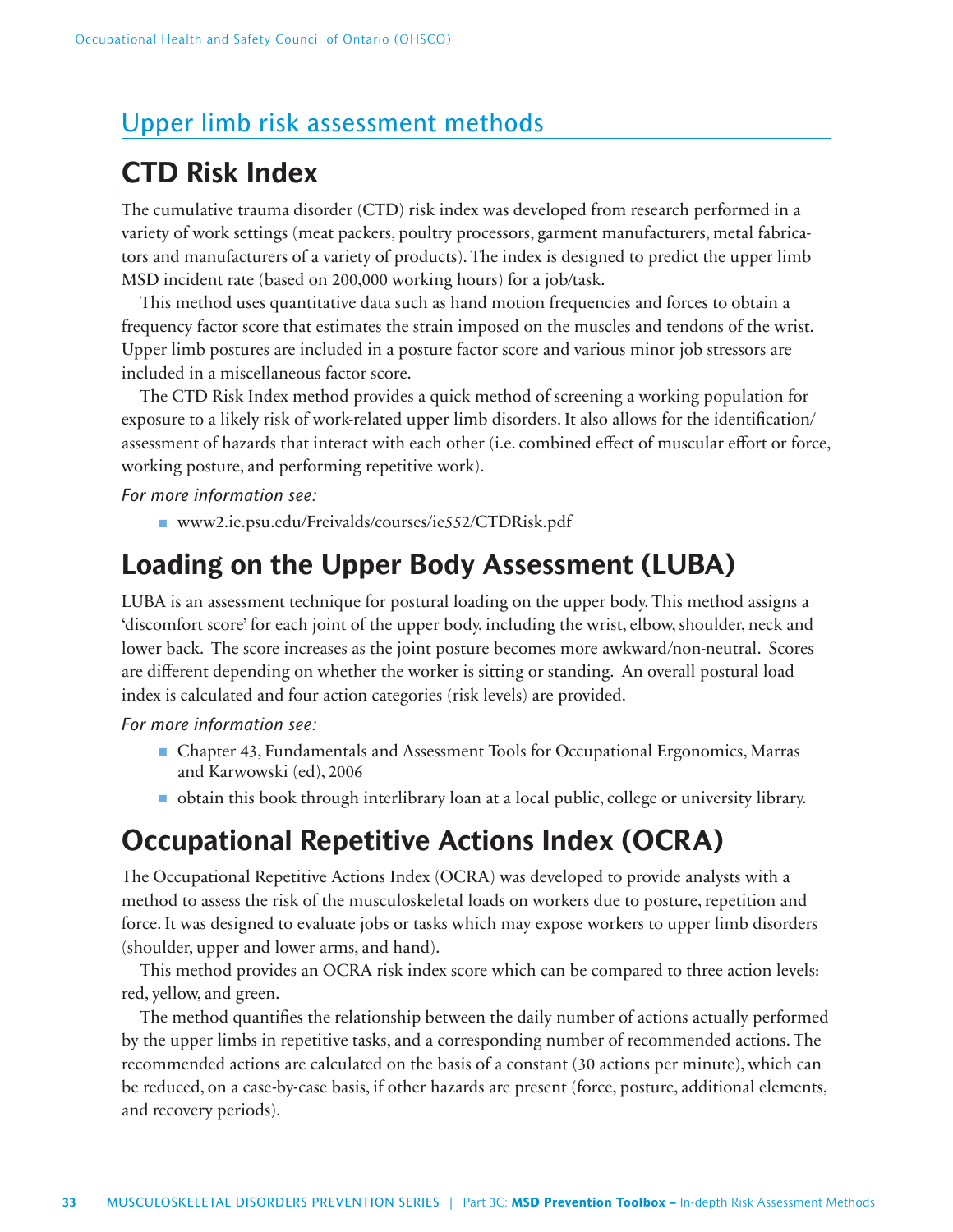### **Upper limb risk assessment methods Occupational Repetitive Actions Index (OCRA)**

### *For more information see:*

- Risk Assessment and Management of Repetitive Movements and Exertions of the Upper Limbs, Daniela Colombini, 2002
	- www.elsevier.com/wps/fi nd/bookdescription.cws\_home/622750/description#description
- Chapter 15, Handbook of Human Factors and Ergonomics Methods, in Stanton, N. et al. (eds.) (2004)

- obtain this book through interlibrary loan at local public, college or university library.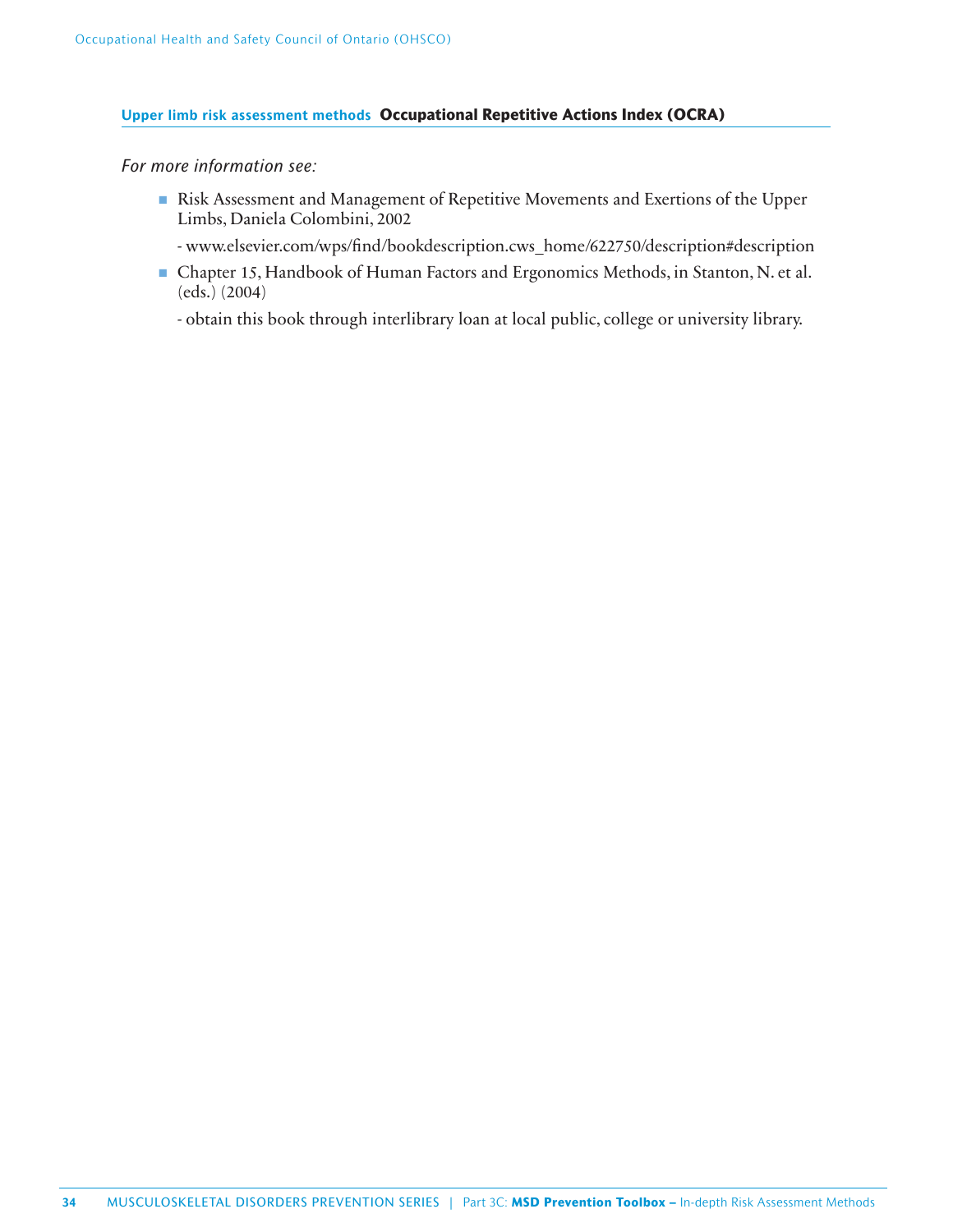# Combined/whole body risk assessment methods

# **Quick Exposure Checklist**

### *Full name:*

Quick Exposure Checklist (QEC) for the Assessment of Workplace Risks for Work-Related Musculoskeletal Disorders

### *Overview/purpose:*

The quick exposure checklist (QEC) was designed to provide a quick method to assess the risk of developing MSDs. It is a method that takes into account both the recent research on MSD hazards and the need for a quick assessment method. This method uses a checklist/score sheet that is completed by both the user and the worker.

### *The QEC can be used to:*

- Identify risk factors for work-related MSDs,
- $\blacksquare$  Evaluate risk exposure levels for different body regions,
- Suggest actions that need to be taken in order to reduce the risk exposure,
- Evaluate the effectiveness of an ergonomic intervention in the workplace,
- Educate users about the musculoskeletal risks in their workplace.

### *Body parts assessed:*

Back, shoulders/arms, wrists, neck.

### *Types of jobs/tasks:*

The QEC method is applicable for a wide range of tasks. See the limitations for use of this method below.

### *Work settings:*

This method should be useful in any work setting for tasks as described above.

*MSD hazards considered:*

| Force: $\vee$ | Posture: $\vee$ | Repetition: $\vee$ | Duration: $\vee$ | Other: $\Box$ |
|---------------|-----------------|--------------------|------------------|---------------|
|---------------|-----------------|--------------------|------------------|---------------|

### *Brief description of method process:*

The QEC method allows for quick assessment of the physical activities performed by a worker. The design of the method requires the involvement of the worker in helping to identify areas of concern/increased risk.

The one-page QEC checklist/assessment sheet includes questions that need to be answered by both the user and the worker. These questions are designed to quantify the exposure risk for the four main areas of the body (back, shoulder/arm, wrist, and neck). The exposure level scores for each of the four body areas can help to determine whether there is an increased risk for developing MSDs, and help to determine the effectiveness of any changes/implemented controls.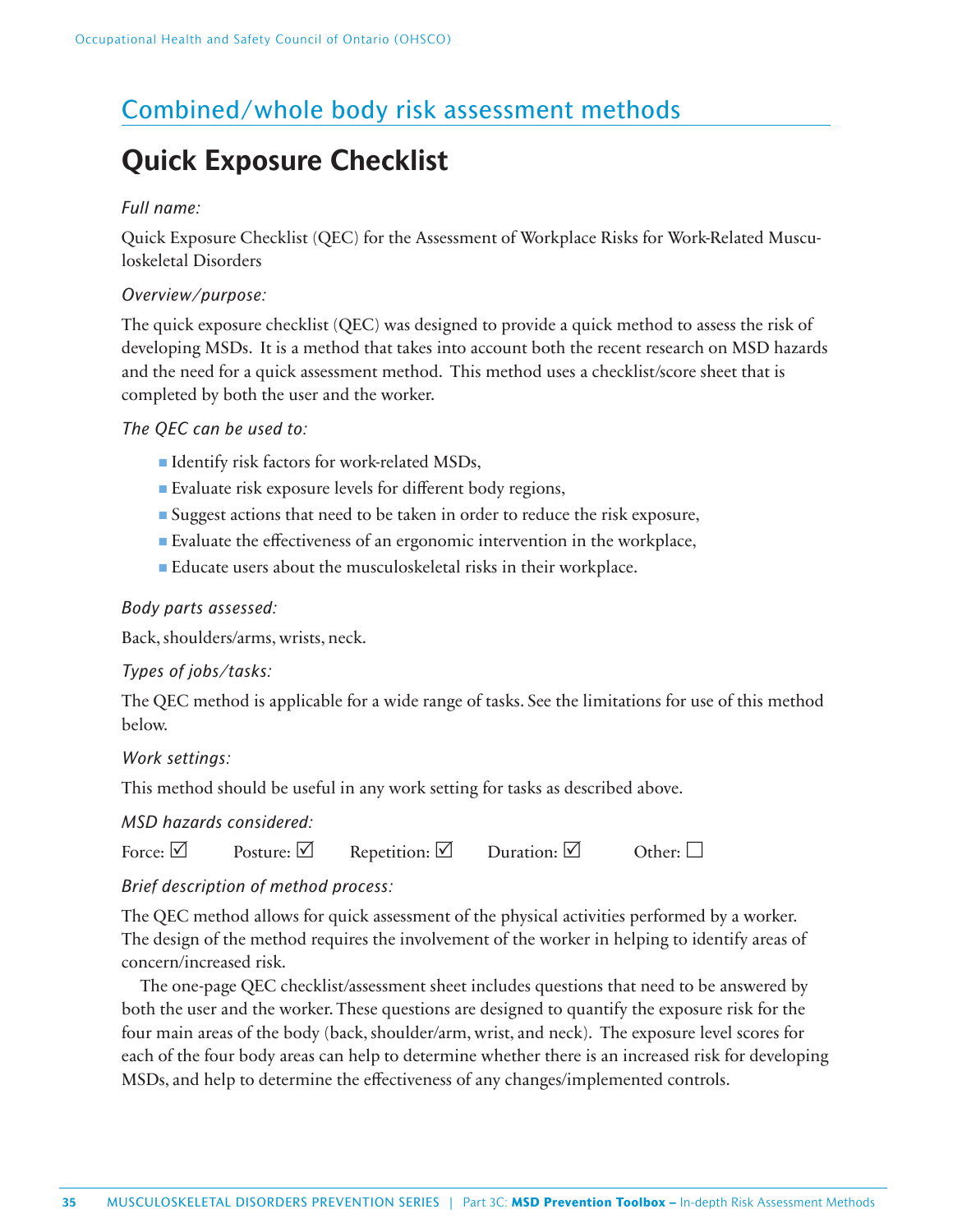### **Combined/whole body risk assessment methods Quick Exposure Checklist**

Before using the QEC, inexperienced users are encouraged to read the QEC Reference Guide. The Reference Guide can be found in "Further development of the usability and validity of the Quick Exposure Check (QEC)". See the information below for how to download this document.

**Note:** the QEC Reference Guide is an updated version of the original QEC User Guide.

### *Equipment required:*

Since the QEC method asks the workers to provide an answer to the question on force/load, no measurement is actually required. However, a weigh scale, push/pull force gauge, and/or a hand grip/pinch grip force gauge may be used to measure the actual forces/loads required for the task.

A stopwatch may also be used but is not required.

### *Interpreting results:*

The QEC method provides exposure scores for four main body areas (back, shoulder/arm, wrist, and neck). It also provides exposure scores for other MSD hazards, including driving, vibration, work pace, and stress.

The developers of QEC have categorized the exposure scores into four exposure categories: low, moderate, high or very high.

|                      | <b>EXPOSURE LEVEL</b> |                 |             |                  |
|----------------------|-----------------------|-----------------|-------------|------------------|
| <b>Score</b>         | Low                   | <b>Moderate</b> | <b>High</b> | <b>Very High</b> |
| <b>Back (static)</b> | $8 - 15$              | $16 - 22$       | $23 - 29$   | $29 - 40$        |
| <b>Back (moving)</b> | $10 - 20$             | $21 - 30$       | $31 - 40$   | $41 - 56$        |
| Shoulder/arm         | $10 - 20$             | $21 - 30$       | $31 - 40$   | $41 - 56$        |
| Wrist/hand           | $10 - 20$             | $21 - 30$       | $31 - 40$   | $41 - 46$        |
| <b>Neck</b>          | $4 - 6$               | $8 - 10$        | $12 - 14$   | $16 - 18$        |

For each body area, it is important to look for interactions between the scores that contribute to the exposure score for the body area. If the risk level is high or very high, it is likely that one or two factors for each body area have been given a maximum score which suggests that addressing these factors will reduce the overall risk to the body area.

Exposure scores for driving, vibration, work pace and stress have also been categorized into four exposure categories although the fourth category (very high) is only used for stress.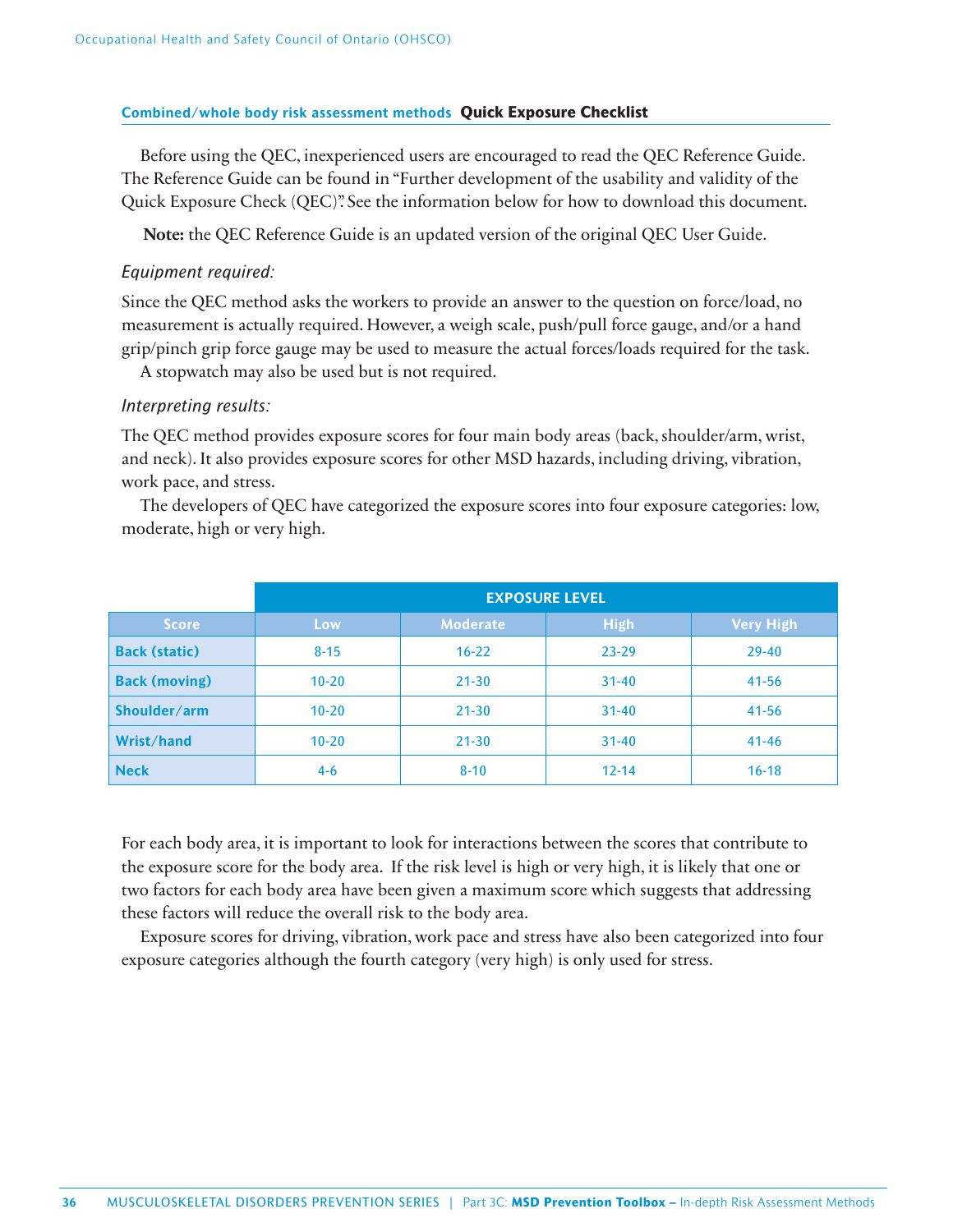|                  | <b>EXPOSURE LEVEL</b> |                 |             |                  |
|------------------|-----------------------|-----------------|-------------|------------------|
| <b>Score</b>     | Low                   | <b>Moderate</b> | <b>High</b> | <b>Very High</b> |
| <b>Driving</b>   |                       |                 |             |                  |
| <b>Vibration</b> |                       |                 |             |                  |
| <b>Work pace</b> |                       |                 |             | -                |
| <b>Stress</b>    |                       |                 |             | 16               |

### **Combined/whole body risk assessment methods Quick Exposure Checklist**

The developers of the QEC method recommend that changes should be made or controls implemented if exposure scores are rated as moderate, high, or very high.

**Note:** while the QEC does not include a method to combine all the scores into an overall 'risk score', action levels based on the 'total QEC score' have been suggested:

### **If manual handling is required by the worker:**

| Sum of all scores: | <b>Action suggested</b>             |
|--------------------|-------------------------------------|
| Less than 70       | Acceptable                          |
| $70 - 88$          | Investigate further                 |
| $89 - 123$         | Investigate further and change soon |
| Greater than 123   | Investigate and change immediately  |

### **If manual handling is not required by the worker:**

| Sum of all scores: | Action suggested                    |
|--------------------|-------------------------------------|
| Less than 65       | Acceptable                          |
| $65 - 81$          | Investigate further                 |
| $82 - 113$         | Investigate further and change soon |
| Greater than 113   | Investigate and change immediately  |

### *Limitations:*

- The method only allows for looking at the 'worst' task and, for each body area, the part of the task when the body area is most heavily loaded. The user must use judgment in selecting tasks to assess and deciding when the body part is most heavily loaded.
- Hand force and weight of objects handled is determined by the worker even though they may not adequately understand how to estimate or determine these levels.
- The cumulative effects of all activities performed during a job/task are not considered.
- As with most risk assessment methods, a general risk level is provided but it cannot predict injuries to individual operators.
- As with most risk assessment methods, this method does not account for individual risk factors including gender, age, or medical history.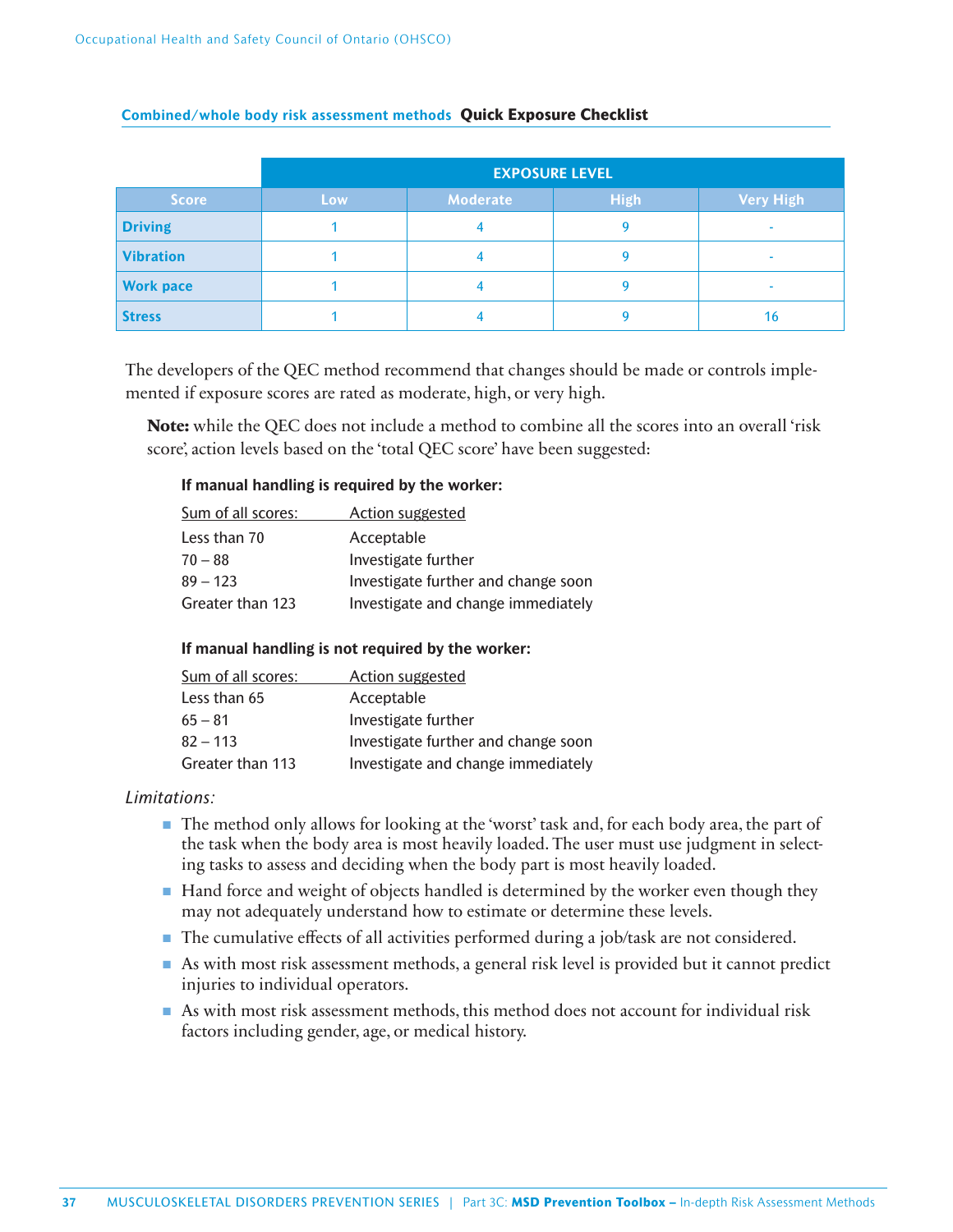### **Combined/whole body risk assessment methods Quick Exposure Checklist**

### *Originally published in*

Li, G. and Buckle, P. 1999, Evaluating change in exposure to risk for musculoskeletal disorders - a practical tool. Suffolk, HSE Books CRR251

### *For more information see*

- QEC Worksheet:
	- www.surreyergonomics.org.uk/images/stories/Research/QEC/qec.pdf
- QEC software program:
	- www.geocities.com/qecuk/QEC2003.zip
- Robens Centre for Health Ergonomics
	- www.surreyergonomics.org.uk/index.php?option=com\_content&task=view&id=5&Itemi  $d=7$
- Further development of the usability and validity of the Quick Exposure Check (QEC): Includes the QEC Reference Guide **(important download for those using this method)** - www.hse.gov.uk/research/rrpdf/rr211.pdf
- Various documents and pages, including the original 'User Guide" for QEC - www.sunderland.ac.uk/~ts0gli/QEC.html
- Chapter 6, Handbook of Human Factors and Ergonomics Methods, in Stanton, N. et al. (eds.) (2004) (includes original 'User Guide' for QEC)
	- obtain this book through interlibrary loan at local public, college or university library.
- QEC Evaluation Guide, Commission de la santé et de la sécurité du travail, Quebec (French)
	- www.csst.qc.ca/portail/fr/publications/DC\_200\_698.htm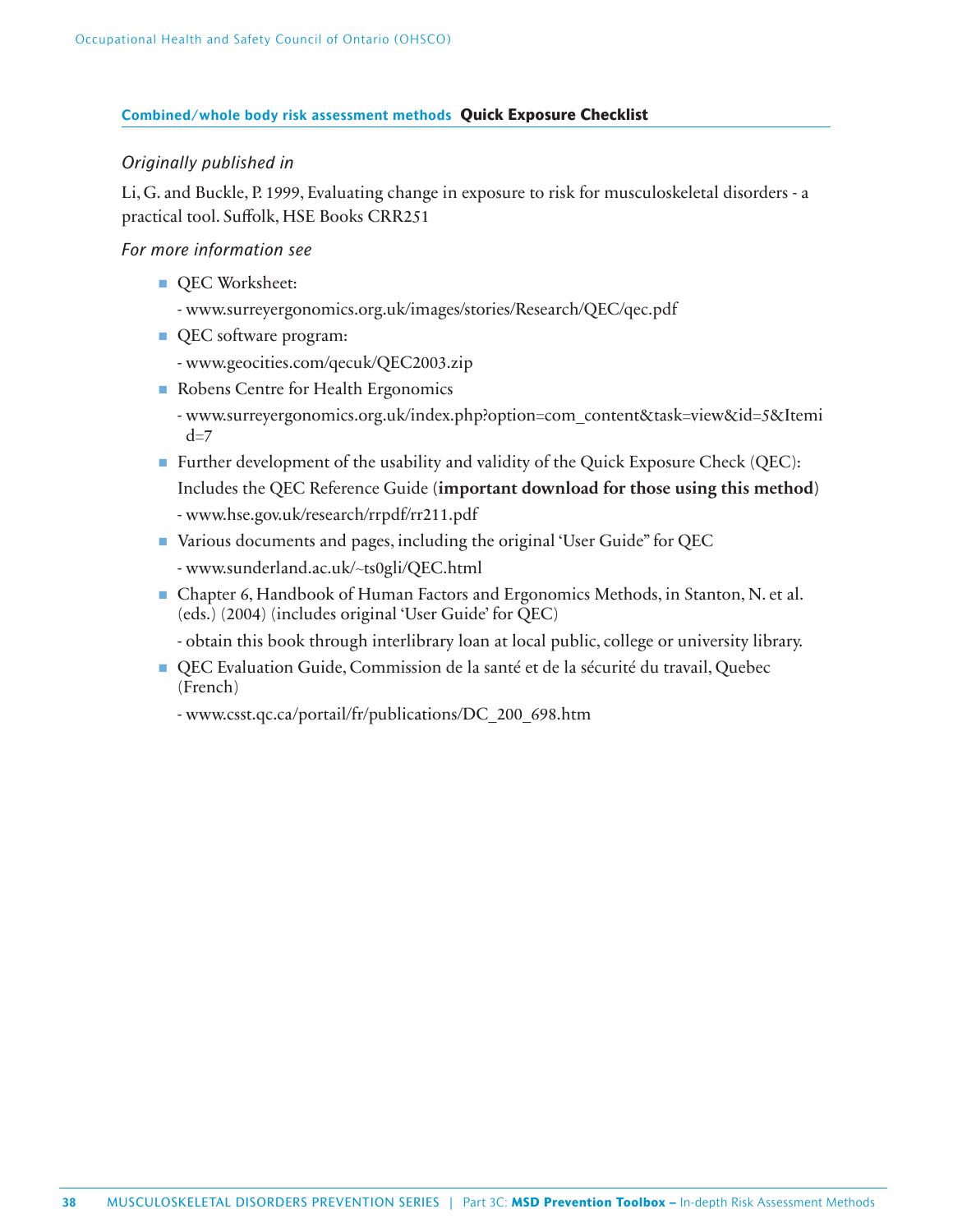# Combined/whole body risk assessment methods

# **Rapid Entire Body Assessment**

### *Full name:*

Rapid entire body assessment (REBA)

### *Overview/purpose:*

REBA is a method designed to be a quick postural analysis method for whole body activities, both static and dynamic. REBA is similar in design to RULA, providing an objective measure of the MSD risk caused by tasks but it allows for assessment of tasks that are less sedentary and involve the whole body.

### *Body parts assessed:*

Wrists, forearms, elbows, shoulders, neck, trunk, back, legs and knees.

### *Types of jobs/tasks:*

This method was specifically developed to be useful for assessing MSD risks/working postures found in healthcare and other service industries. However, it can be used to assess a variety of tasks, in any setting, where:

- the whole body is being used,
- the posture is static, dynamic, rapidly changing, or unstable, or
- animate or inanimate loads are being handled either frequently or infrequently.

See the limitations for use of this method below.

### *Work settings:*

This method should be useful in any work setting for tasks as described above.

### *MSD hazards considered:*

Force:  $\boxtimes$  Posture:  $\boxtimes$  Repetition:  $\boxtimes$  Duration:  $\boxtimes$  Other:  $\square$ 

### *Brief description of method process:*

The REBA method is an observational method, where the user must view the task being performed and then, as with RULA, score the postures/demands required by the task activities. The developers of REBA suggest that the user should take pictures and/or a video of the task.

To do a complete REBA analysis, the user needs to decide which postures/parts of the work cycle need to be assessed. To do this, it is important for the user to look at the postures used over a full task cycle and, ideally, to watch the task being performed a number of times.

The user decides which postures to analyze by considering:

- What are the most frequently repeated postures?
- What postures are held for the longest amount of time (static postures)?
- What posture requires the most amount of muscular activity or requires the exertion of the highest levels of force?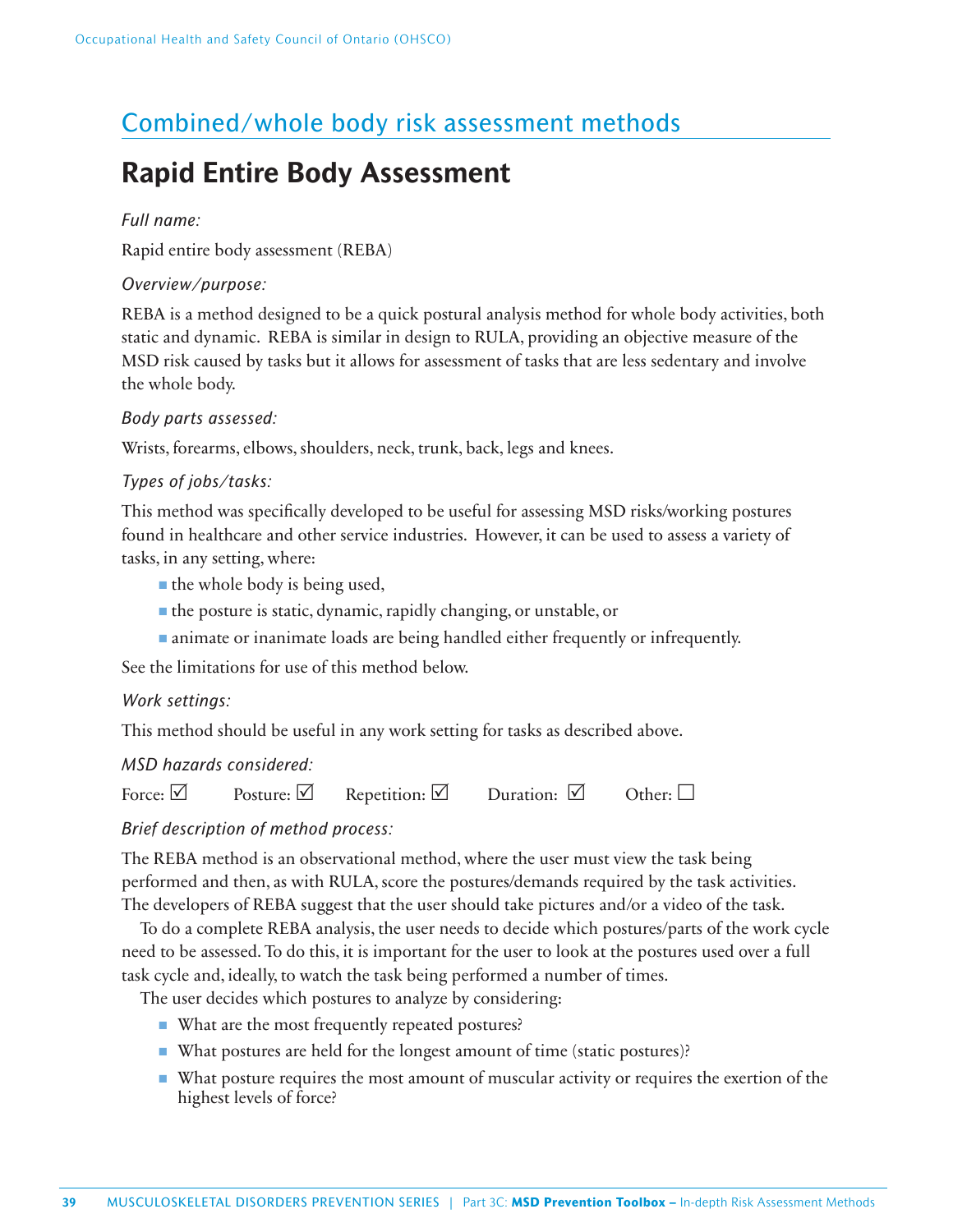### **Combined/whole body risk assessment methods Rapid Entire Body Assessment**

- What postures are known to cause the workers discomfort?
- Are any postures considered to be extreme (very awkward) or unstable, especially if forces are exerted?
- Can any of the postures be improved through effective controls?

If necessary, the user should repeat this process for each side of the body:

- Score the trunk position (lumbar spine/trunk posture), neck posture, and leg posture, adjusting the score for more extreme postures.
- Score the position of the upper arm(s) (shoulder posture), lower arm (elbow posture), and wrist, adjusting the score for more extreme postures.
- Determine the score for force/load by considering the amount of force or load that is exerted/handled by the worker.
- Determine the score for muscle use.
- Consider how well the worker can grasp the object(s) being handled and use this information to determine a score for 'coupling'.
- Using the scores for the trunk, neck and legs determine the 'Group A' score from Table A on a REBA worksheet.
- Using the scores for the upper arm, lower arm, and wrist determine the 'Group B' score from Table B on a REBA worksheet.
- Use the REBA score sheet to combine Group A and Load/Force scores into 'Score A', and to combine Group B and Coupling scores into 'Score B'.
- Use Table C on a REBA worksheet to determine a combined 'Score C'.
- $\blacksquare$  Add Score C with the muscle use/activity score to come up with the final REBA score.

### **Equipment required:**

A weigh scale, push/pull force gauge, and/or a hand grip/pinch grip force gauge are recommended to measure the forces/loads required for the task. If this equipment is not available it may be adequate to have the workers performing the task estimate the force/load levels.

As suggested by the developers of the method a camera and/or video camera can be helpful but are not necessary. A stopwatch may also be used but is not required.

### **Interpreting results:**

As noted above, the REBA method needs to be applied separately to both the left and right sides of the body. For each analysis, REBA determines a final score that represents a level of risk for the workers. Like RULA, REBA does not have a method for combining the scores from a left and right side assessment.

The creators of the REBA method provide a series of 'action levels' based on the final score.

- Final score of 1: the risk level is 'negligible' and no action is considered necessary  $(\arctan level = 0)$
- Final score of 2 3: the risk level is 'low' and further action may be needed if it is indicated by other information (action level  $= 1$ )
- Final score of 4 7: the risk level is 'medium' and further action is considered to be 'necessary' (action  $level = 2$ )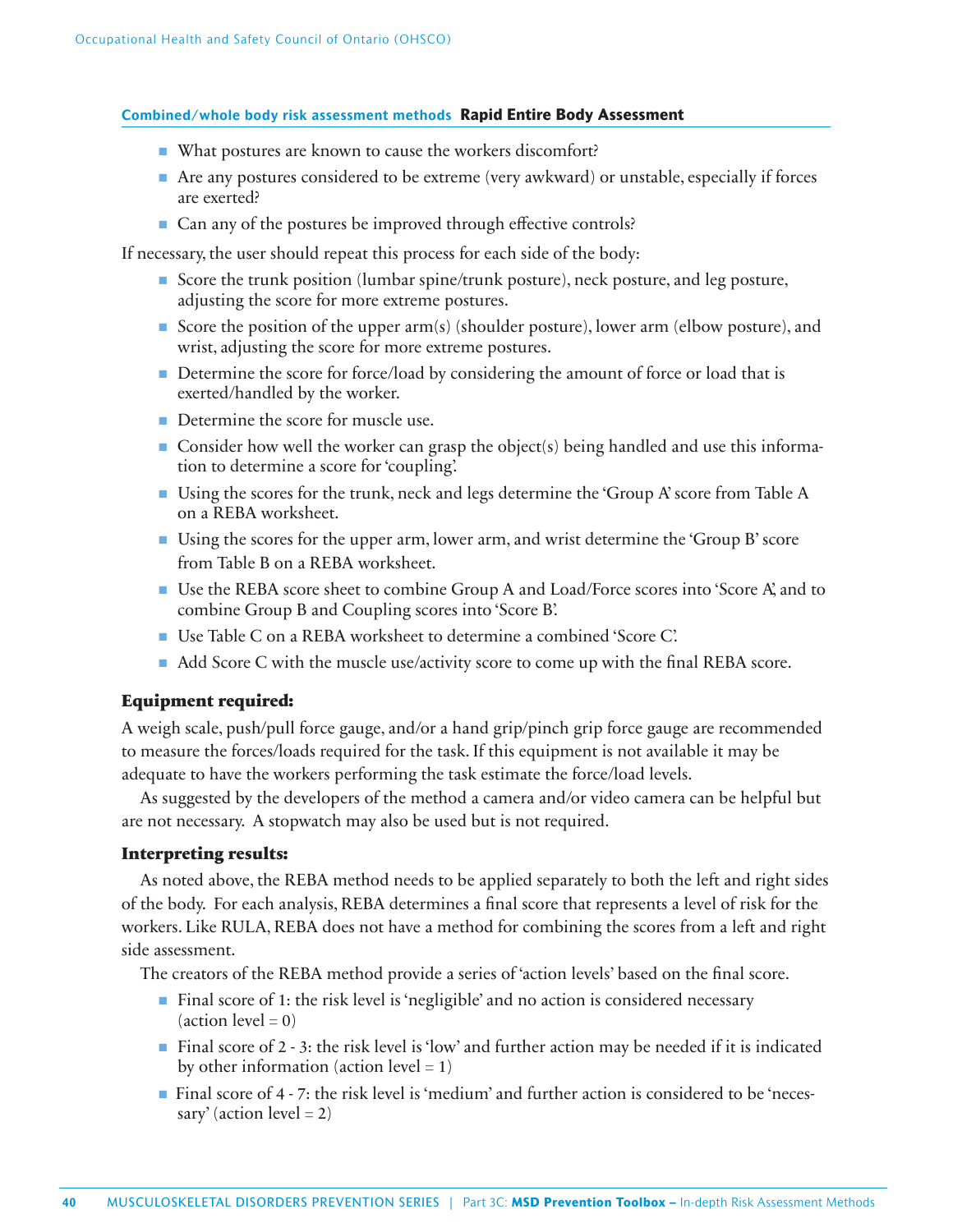### **Combined/whole body risk assessment methods Rapid Entire Body Assessment**

- $\blacksquare$  Final score of 8 10: the risk level is 'high' and further action is considered to be necessary soon (action level  $= 3$ )
- Final score of 11 15: the risk level is 'very high' and further action is considered to be necessary now (action level  $= 4$ )

### *Limitations:*

- This method is not recommended for assessing tasks that are primarily manual material handling tasks.
- While considering forces and activity, the REBA method focused primarily on work postures.
- This method does not consider the duration of activity, the recovery period or vibration.
- The method is not suitable for assessing jobs that involve a number of different and varying tasks.
- The method only allows for the separate assessment of right- and left-hand sides of the body, and there is no method to combine these scores into a total body risk score.
- The method only allows for looking at either one point of time or at the 'worst' postures observed for a task. The user must use their judgment to decide on/select representative postures (a representative snapshot) of the task.
- The cumulative effects of all activities performed during a job/task are not considered.
- If the job/task involves unusual, difficult to categorize, or unobservable (due to product schedules, tasks required for maintenance or start-up/shut-down, etc.) the risk associated with the job/task may not be adequately reflected by the result of the method.
- This method does not consider the total duration of the task, available recovery time or vibration.
- As with most risk assessment methods, a general risk level is provided but it cannot predict injuries to individual operators.
- As with most risk assessment methods, this method does not account for individual risk factors including gender, age, or medical history.

### *Originally published in*

Hignett S, and McAtamney L. "Rapid Entire Body Assessment (REBA)", Applied Ergonomics, 2000, 31(1): 201-205.

### *For more information see*

- General Information on REBA Method (including worksheets):
	- www.humanics-es.com/bernard/REBA\_M11.pdf
	- ergo.human.cornell.edu/ahREBA.html
- Chapter 8, Handbook of Human Factors and Ergonomics Methods, in Stanton, N. et al. (eds.) (2004)

- obtain this book through interlibrary loan at local public, college or university library.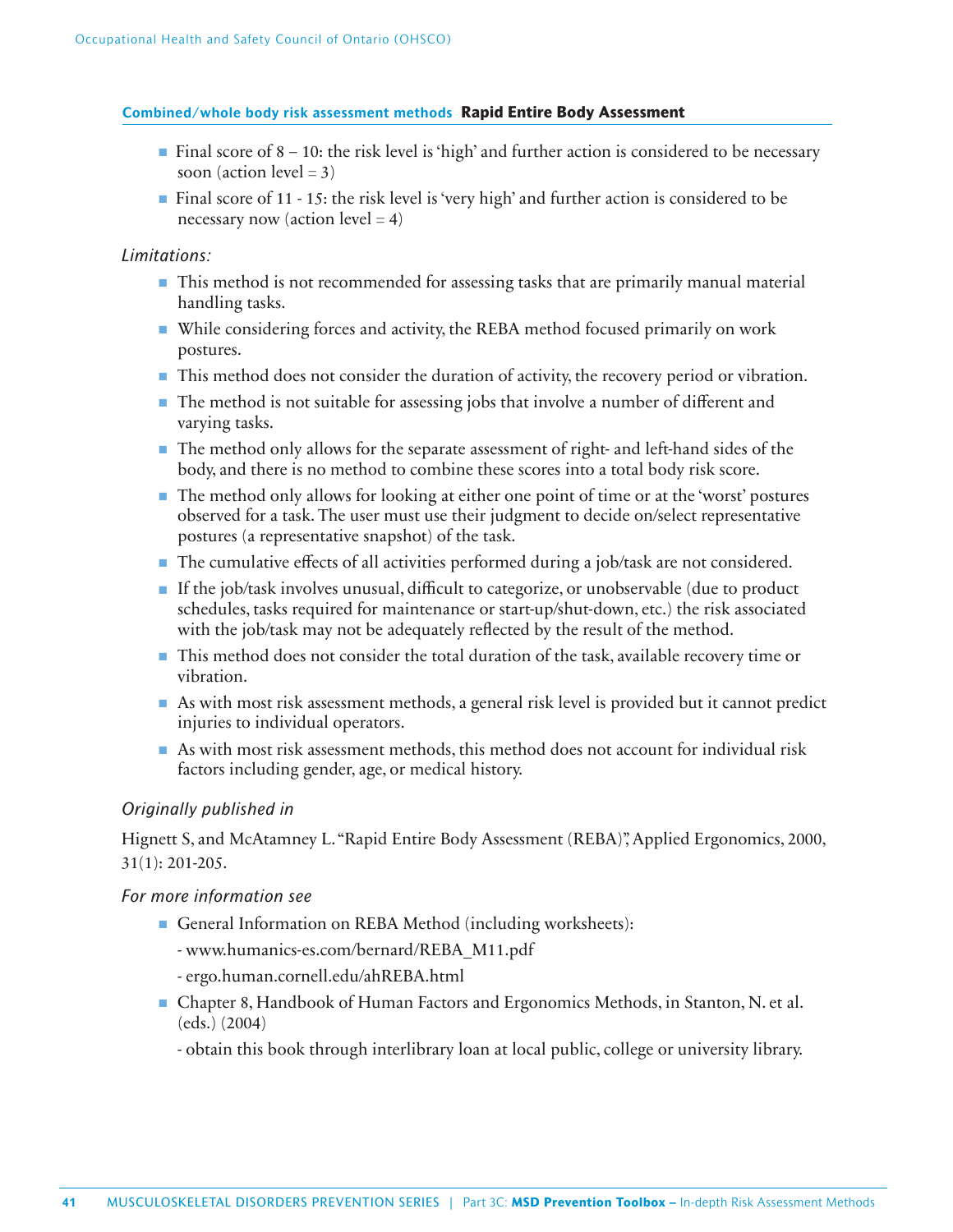# Combined/whole body risk assessment methods **ManTRA**

ManTRA was designed as a method for assessing the exposure to musculoskeletal hazards associated with manual tasks in a workplace. The developers of the method recommend that the assessment should be undertaken by a team including employees who perform the task and health and safety staff.

The physical risk component of the method combines information about the total time a worker performs the task in a typical day (exposure) and the typical time the task is performed without a break (duration). The method considers four body regions, and for each body region five variables are recorded (cycle time, force, speed, awkwardness and vibration). The method requires the user to look at the variables for the task as a whole, rather than for individual task elements.

The user must make judgments regarding the severity of each variable, at each region of the body, for the task as a whole.

The results for each variable are combined to provide an assessment of the exposure to each of the hazards considered by the method. The hazards are assessed independently for each body region because a task only needs to overload one body part to cause injury. A maximum score for exertion for any body region, or a high combined exertion and awkwardness score, indicates a high risk of acute injury; while a high risk of MSD is indicated by the presence of multiple hazards for a particular body region. Suggested thresholds are provided to aid the user in making judgments about the need for action.

*For more information see:*

- http://ergonomics.uq.edu.au/download/mantra2.pdf
- http:// ergo.human.cornell.edu/cumantra2.htm

# **OWAS**

OWAS is a method for evaluating postural loads that can result from job tasks. It is based on a simple and systematic coding system to classify work postures combined with observations of work tasks.

The OWAS method categorizes postures of four major body parts: trunk, arms, legs, and head/ neck. The method allows for coding of three sets of static body postures and one dynamic. They are four back postures, three arm postures, six leg postures, and "walking" respectively. Additionally, it allows the user to estimate either the amount of weight lifted or the strength required to perform the task. The user can also record the time of the assessment and the name of the work activity being assessed.

Once trained on this method, a user can use it by simply observing workers and no interaction with the workers is required.

 The data collected is compared against suggested to action categories, which determine whether some corrective action needs to be taken to reduce the risk of injury.

*For more information see:*

- ioe.engin.umich.edu/ioe567/OWAS.pdf
- Software download: http://turva1.me.tut.fi/owas/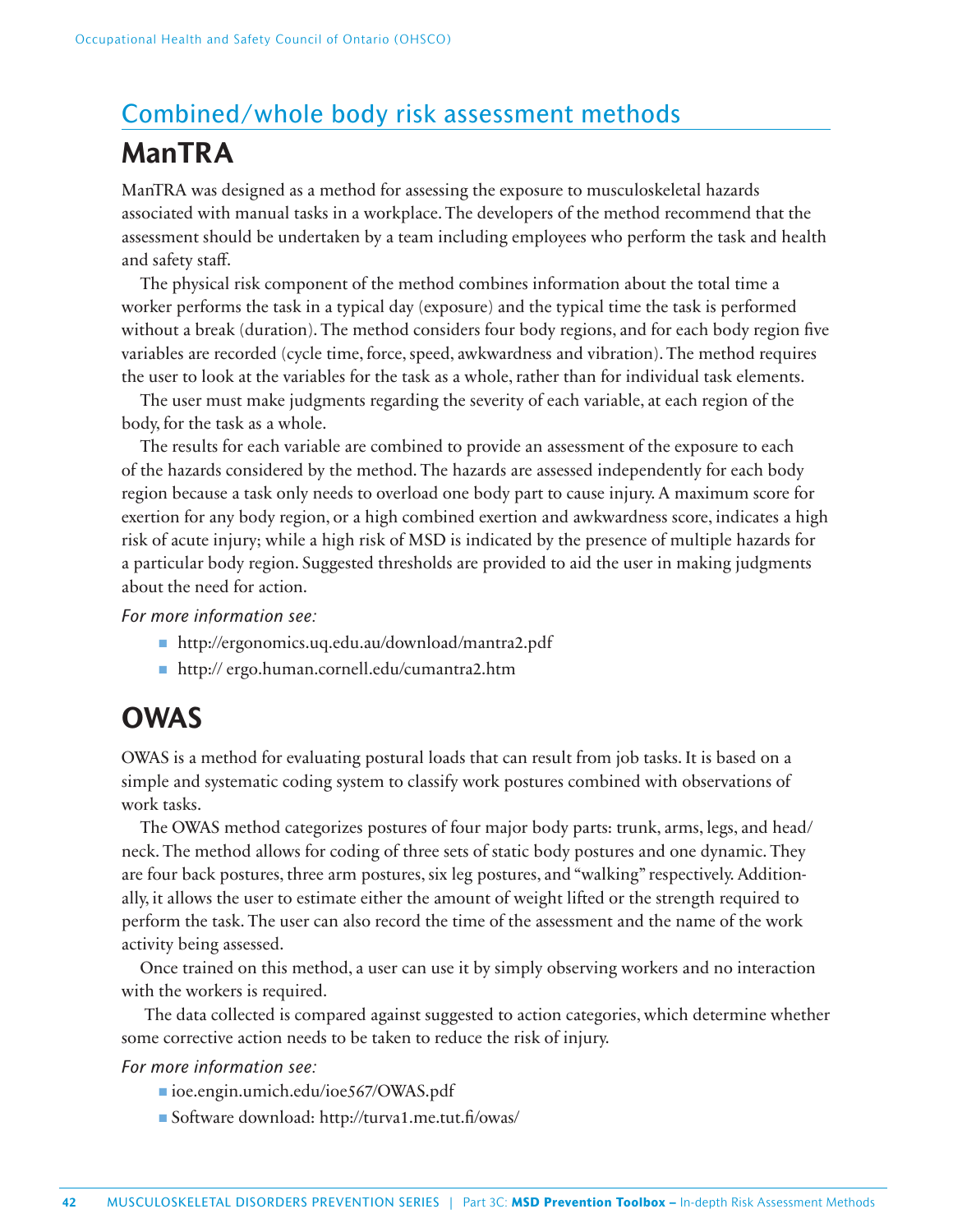# Computer based risk assessment methods

# **3-D Static Strength**

The Michigan 3-D Static Strength Prediction Program (3D SSPP) predicts static strength requirements for tasks such as lifts, presses, pushes, and pulls. The program provides an approximate job simulation that includes posture data, force parameters and male/ female anthropometry. Output includes the percentage of men and women who have the strength to perform the described job, spinal compression forces, and data comparisons to NIOSH guidelines. The user can also consider trunk twisting and bending and add different types of hand forces. Analysis is aided by an automatic posture generation feature and three dimensional human graphic illustrations.

*For more information see:* 

■ www.engin.umich.edu/dept/ioe/3DSSPP/

# **4-D Watbak**

4D WATBAK is a biomechanical modeling tool that calculates acute and cumulative loads at the major body joints, particularly the lumbar spine region. It can be used to estimate the risk of injury associated with a variety of occupational actions including pushing, pulling, lifting, lowering, holding, and carrying.

The model can be used to look at one- handed tasks and tasks that place unequal forces on the hands.

4-D Watbak is available as part of the Ergowatch package (4D Watbak, NIOSH Lifting Equation, Snook Tables, a Physical Demands Description (PDD) Checklist).

*For more information see:* 

■ www.escs.uwaterloo.ca/brochure.pdf

# **HandPak**

HandPak is a software package designed to determine recommended acceptable forces and torques for a wide variety of manual, hand intensive tasks commonly found in the workplace. These guidelines will be very valuable to those interested in assessing task designs and determining the injury risk associated with tasks with different grips, postures, frequencies, durations and effort requirements. This software has been developed by integrating a large body of scientific research published in the literature.

*For more information see:*  ■ www.WipErgo.com

# **BakPak**

The BakPak software package has been developed to allow for a comprehensive analysis of lifting and lowering tasks based on the biomechanical, physiological (metabolic) and psychophysical criteria available in the literature. The program requires a few simple measurements and provides estimates of acceptable loads based on each criterion.

*For more information see:*  ■ www.WipErgo.com